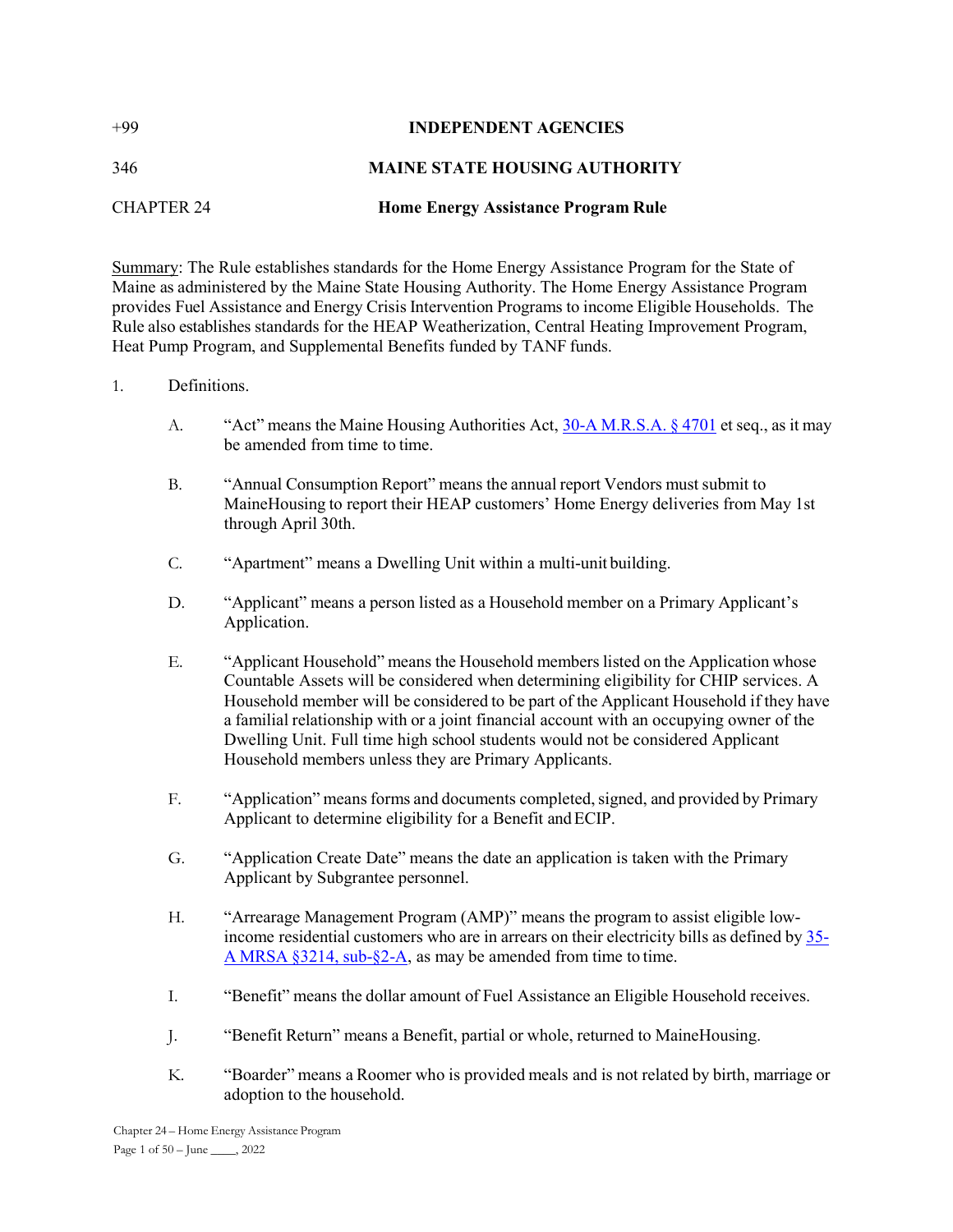- L. "BTU" means British Thermal Unit.
- M. "Camper" means a trailer, semitrailer, truck camper, or motor home primarily designed and originally constructed to provide temporary living quarters for recreational, camping, or travel use regardless of modification(s) or length.
- N. "Categorical Income Eligibility" means an Applicant has a Household member who receives either TANF or SNAP assistance. The Household is considered income eligible for HEAP, as the Household income has already been vetted by Maine Department of Health and Human Services, and it is permissible under the HEAP Act for Households receiving TANF or SNAP assistance to be considered income eligible for HEAP.
- O. "CHIP" means the Central Heating Improvement Program component of HEAP.
- P. "Contractor" means a provider of materials or services to Eligible Households.
- Q. "Countable Asset" means a resource that is available to meet the immediate and urgent needs of a Household, and includes: cash and funds on prepaid debit cards, money in a checking or savings account (health savings accounts, educational funds, and burial accounts are excluded), stocks or bonds, U.S. Treasury bills, money market funds, and retirement accounts provided there are no penalties or fees for withdrawals.
- R. "Close-out" means the reconciliation of receipts and use of all Fuel Assistance and ECIP funds by Vendor. It is Vendor's responsibility to keep this information by Eligible Household and provide it to MaineHousing upon request.
- S. "Consumption Based" means the method for determining an Eligible Household's Home Energy consumption using actual energy deliveries as reported by the Vendor.
- T. "Credit Notification Report" means the document sent to the Vendor guaranteeing payment post-delivery for Eligible Households. The Credit Notification Report lists each Primary Applicant's name, address, Home Energy type, account information, and, as applicable, Benefit or TANF Supplemental Benefit.
- U. "CTE" means to clean, tune, and evaluate a Heating System to ensure safe and efficient operation.
- V. "Date of Application" means the date an Application is received by the Subgrantee.
- W. "Date of Discovery" means the date MaineHousing receives information relating to suspected fraud.
- X. "DHLC" means the design heat load calculation method for estimating Home Energy consumption.
- Y. "Direct Energy Cost" means an Energy Cost that is directly paid by the Household.
- Z. "Dwelling Unit" means an occupied residential housing structure with one or more rooms that is used customarily as a domicile for one or more persons, when permanently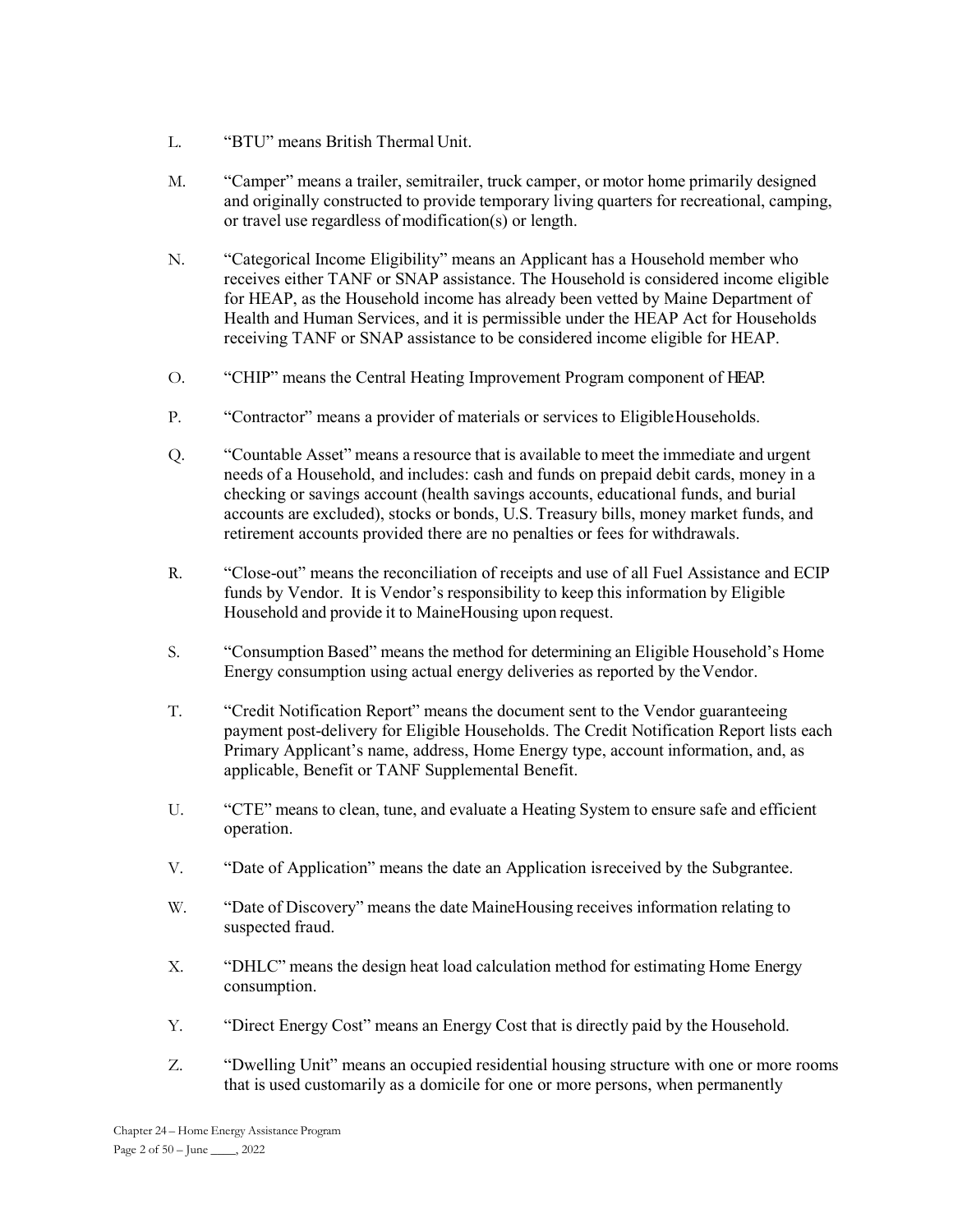connected to the required utilities (including plumbing, electricity and Heating Systems) and contains bathroom and kitchen facilities specific to that unit. A Dwelling Unit has its own private entrance from the outside or off an enclosed hallway leading from the outside that does not pass through or offer an open access to any other unit within the structure. A Dwelling Unit does not include a Camper, boat, railroad car, bus, yurt or other structure designed and constructed to provide temporary living quarters.

- AA. "ECIP" means the Energy Crisis Intervention Program component of HEAP.
- BB. "Elderly Person" means a person who is 60 years old or older, or a member of an Indian Tribe who is 55 years old or older.
- CC. "Eligible Household" means a Household that satisfies all eligibility and income requirements of the HEAP Act and requirements of this Rule.
- DD. "Energy Cost" means cost of energy used for heating a Dwelling Unit, Apartment, or Rental Unit.
- EE. "Energy Crisis" shall have the same meaning as set forth in 42 U.S.C.A. §8622(3), as same may be amended from time to time. The term "energy crisis" means weather-related and supply shortage emergencies and other household energy-related emergencies.
- FF. "Errors and Program Abuse" means the act of obtaining assistance to which one is not entitled by means of submitting false statements or withholding information pertinent to the determination of eligibility or benefits. Also applies to Vendors who retain Benefits that should be returned or use Benefits for something other than intended purpose.
- GG. "Fuel Assistance" means the component of HEAP that assists Eligible Households with their Home Energy costs.
- HH. "HEAP" means the Home Energy Assistance Program established pursuant to the HEAP Act and the Act.
- II. "HEAP Act" means 42 U.S.C.A. §8621 et seq., and the regulations promulgated there under, including 45 C.F.R.  $\S$  96.1 through 96.68 and 45 C.F.R.  $\S$  96.80 et seq., all as may be amended from time to time.
- JJ. "HEAP Handbook" means the handbook in effect for a Program Year that is used as a resource and guide for the administration of HEAP.
- KK. "HEAP Weatherization" means the weatherization component of HEAP that provides Low- cost/no-cost Weatherization Activities and other cost-effective energy-related home repairs or installations.
- LL. "Heating Season" means the period of time beginning October 1 and ending April 30.
- MM. "Heating Source" means any device used to provide heat to a Dwelling Unit.
- NN. "Heating System" means a permanently installed system that is used to heat the Dwelling Unit. A portable space heater is not considered to be a Heating System.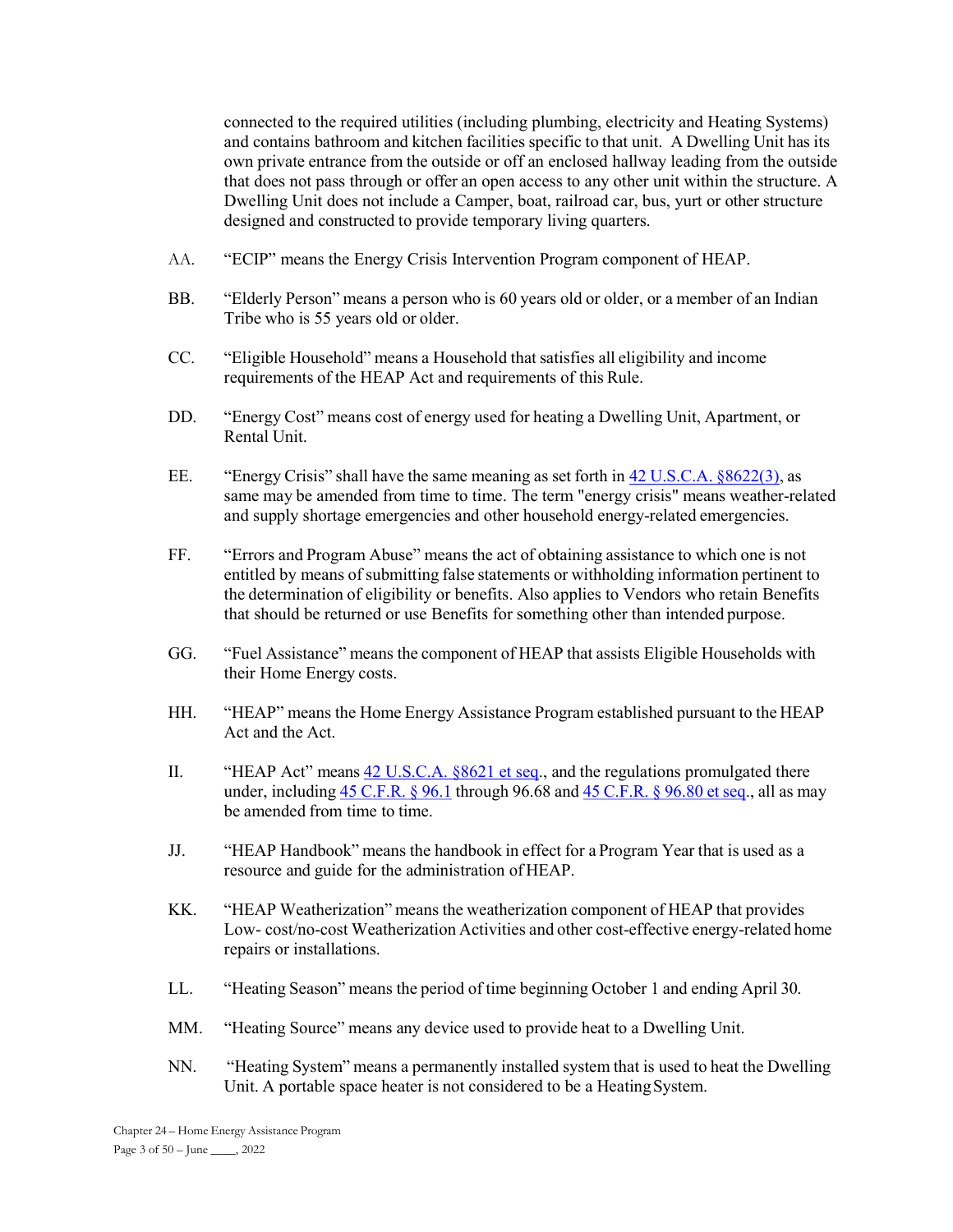- OO. "Heat Pump" means a ductless heating system that provides heat by extracting heat from outside air and delivering it indoors as needed.
- PP. "Home Energy" means a source of heating or cooling in residential dwellings as set forth in 42 U.S.C.A. §8622(6), as same may be amended from time to time.
- QQ. "Household" means any individual or group of individuals who are living together as one economic unit for whom residential energy is customarily purchased in common or who make undesignated payments for energy in the form of rent as set forth in 42 U.S.C.A. §8622(5), as same may be amended from time to time.
- RR. "Household Income" means the total income from all sources before taxes and deductions as further defined in this Rule.
- SS. "Incidental Costs" means costs of services billed to a Household by a Vendor related to the use or delivery of Home Energy including, but not limited to: surcharges, penalty charges, reconnection charges, clean and repair service charges, security deposits, delivery charges, and insurance.
- TT. "Incidental Repairs" means those repairs necessary for the effective performance or preservation of weatherization materials.
- UU. "Indirect Determinable Energy Cost" means a cost for Home Energy used by the Household that is not directly paid for by the Household. For example, heat included as part of the rent for a Rental Unit.
- VV. "Invitation to Bid" or "Request for Proposals" means the process to solicit bids or proposals to satisfy the requirements of this Rule.
- WW. "Live-in Care Attendant" means a person, not considered part of the household, who; (i) provides needed health/supportive services to a member of the households as documented by a qualified professional; (ii) would not be living in the unit except to provide the necessary supportive services; and (iii) does not contribute financially to the household.
- XX. "Life Threatening Crisis" means the household is currently without heat or utility service to operate a Heating Source or a Heating System.
- YY. "Low-cost/no-cost Weatherization Activities" means those activities authorized pursuant to 10 C.F.R. §440.20, as may be amended from time to time.
- ZZ. "MaineHousing" means the Maine State Housing Authority.
- AAA. "Manufactured/Mobile Home" means a residence that is constructed at a manufacturing facility on a permanent chassis (i.e. the wheel assembly necessary to transport the residence is removable, but the steel undercarriage remains intact as a necessary structural component) and is transportable in one or more sections, which in traveling mode is 12 body feet or more in width and as erected on site is 600 or more square feet.
- BBB. "Modular" means a residence that is constructed at a manufacturing facility, but not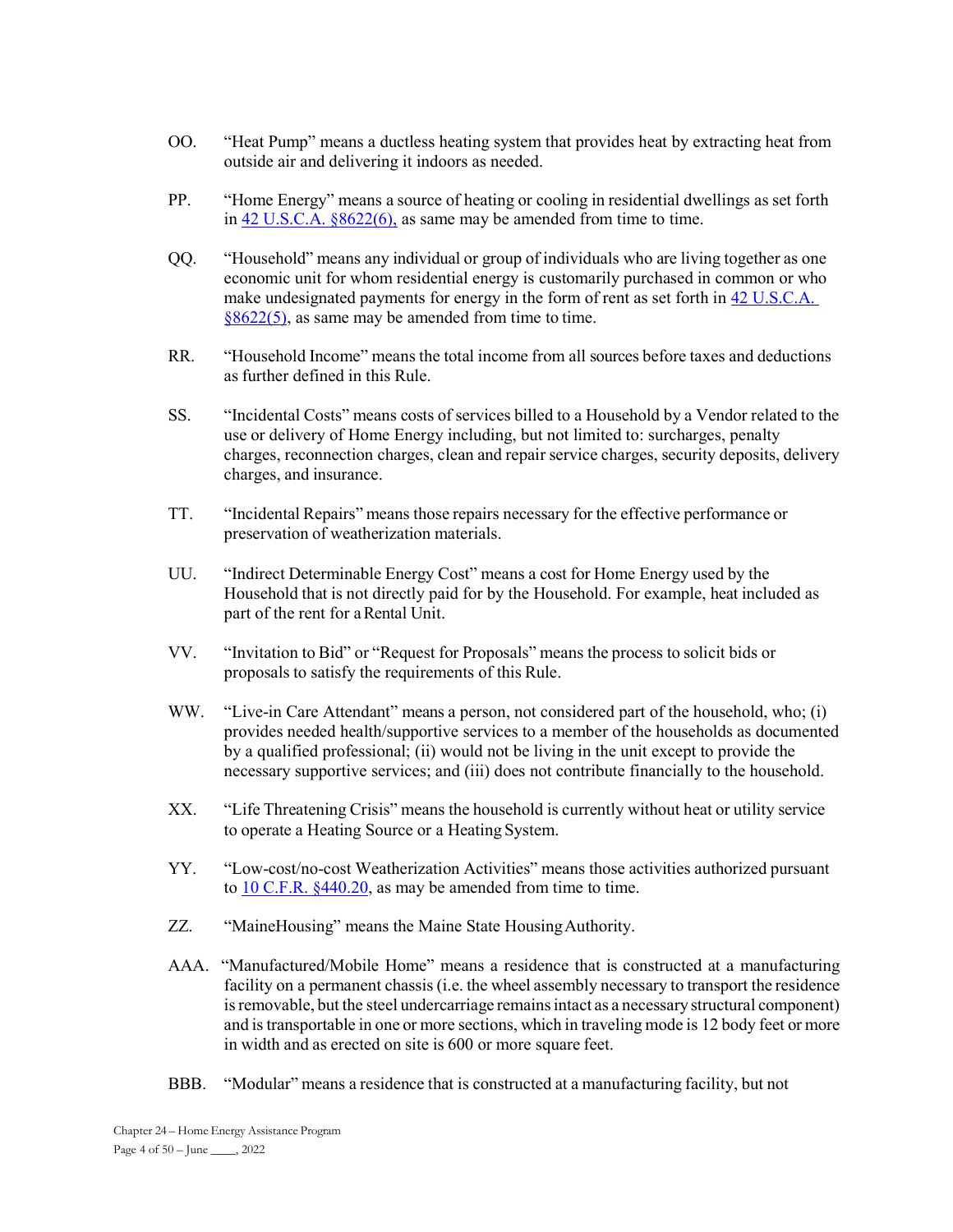constructed on a permanent chassis, and is transportable in one or more sections on an independent chassis such as a truck or train.

- CCC. "Native American Tribal Organization" means the Penobscot Indian Nation, the Passamaquoddy Indian Tribe, and the Houlton Band of Maliseet Indians as defined in the Maine Indian Claims Settlement Act, 30 M.R.S.A. §6201 et seq., and the Aroostook Band of Micmacs as defined in the Micmac Settlement Act, 30 M.R.S.A. §7201 et seq.
- DDD. "Non-occupying Co-owner" means a person who shares a legal ownership interest in the Dwelling Unit occupied by the Applicant Household. The Non-occupying Co-owner does not reside in the Dwelling Unit being considered for CHIP services.
- EEE. "Notice of Termination of Subgrantee" means a written statement notifying the Subgrantee of the cause and effective date of its termination.
- FFF. "Open Enrollment" means period of time a vendor can request and/or file an application to participate as a contracted Vendor.
- GGG. "Overpayment" means any HEAP benefits paid to, or on behalf of, any Applicant or Household that exceeds the amount the Applicant or Household was eligible to receive.
- HHH. "Person with a Disability" means a person who (1) has a physical or mental impairment that substantially limits one or more of a person's major life activities; (2) has a physical or mental impairment that significantly impairs physical or mental health, which means having an actual or expected duration of more than 6 months and impairing health to a significant extent as compared to what is ordinarily experienced in the general population; (3) has a physical or mental impairment that requires special education, vocational rehabilitation or related services; (4) has without regard to severity unless otherwise indicated, absent, artificial or replacement limbs, hands, feet or vital organs; alcoholism; amyotrophic lateral sclerosis; autism, bipolar disorder; blindness or abnormal vision loss; cancer; cerebral palsy; chronic obstructive pulmonary disease; Crohn's disease; cystic fibrosis; deafness or abnormal hearing loss; diabetes; substantial disfigurement; drug addiction; emotional illness; epilepsy; heart disease; HIV or AIDS; kidney or renal diseases; lupus; major depressive disorder; mastectomy; mental retardation; multiple sclerosis; muscular dystrophy; paralysis; Parkinson's disease; pervasive development disorders; rheumatoid arthritis; schizophrenia; speech impairment, and acquired brain injury; (5) has a record of any of the physical or mental impairments described in the foregoing clauses (1) through (4); or (6) is regarded as having or is likely to develop any of the physical or mental impairments described in the foregoing clauses (1) through (4). The existence of a physical or mental disability is determined without regard to the ameliorative effects of mitigating measures such as medication, auxiliary aids or prosthetic devices.

 A physical or mental disability or impairment does not include pedophilia, exhibitionism, voyeurism, sexual behavior disorders, compulsive gambling, kleptomania, pyromania, tobacco smoking, or any condition covered under 5 M.R.S.A. §4553, sub-§9-C. It does not include psychoactive substance use disorders resulting from current illegal use of drugs, although this may not be construed to exclude a person who has successfully completed a supervised drug rehabilitation program and is no longer engaging in the illegal use of drugs or has otherwise been rehabilitated successfully and is no longer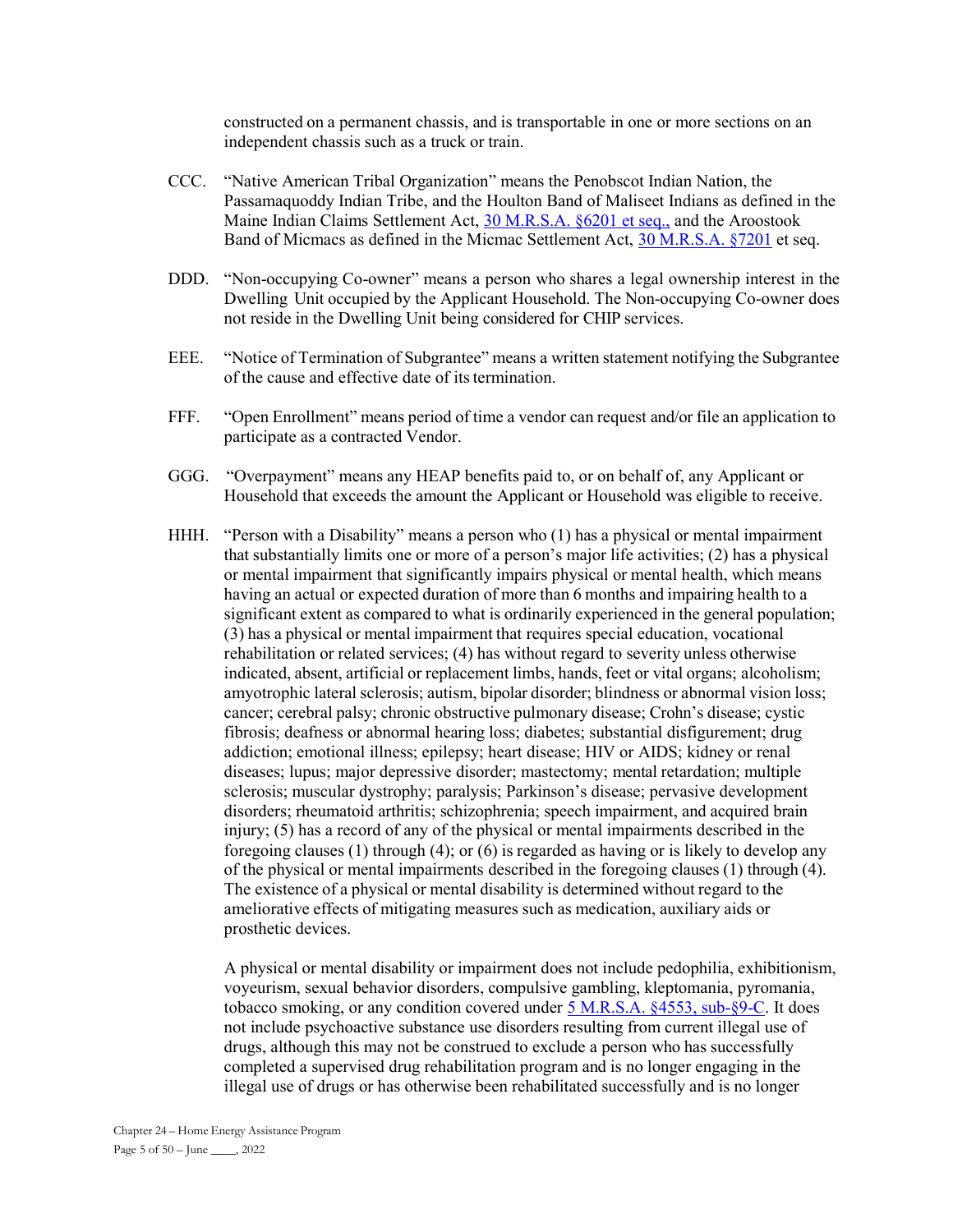engaging in such use; is participating in a supervised rehabilitation program and is no longer engaging in such use; is erroneously regarded as engaging in such use, but is not engaging in such use; or in the context of a reasonable accommodation in employment is seeking treatment or has successfully completed treatment.

- III. "Price Protection Plan" means an agreement between Vendor and a customer to purchase Home Energy at an agreed upon price.
- JJJ. "Primary Applicant" means a person who signs the completed Application.
- KKK. "Priority Applicant" means a Household with a direct energy cost as well as a member in a household who is (i) an elderly person, or (ii) has a disability, or (iii) 72 months (6 years) or younger.
- LLL. "Programs" means Fuel Assistance, ECIP, CHIP, and HEAP Weatherization.
- MMM. "Program Year" means the period of time beginning October 1 and ending September 30.
- NNN. "Rental Unit" means a Dwelling Unit that is rented.
- OOO. "Reporting Vendor" means a Vendor who is contractually obligated to report the Home Energy deliveries the Vendor has made on behalf of an Eligible Household.
- PPP. "Retail Cash Price" means the posted price a Vendor charges for Home Energy per gallon.
- QQQ. "Roomer" means a person who qualifies as a separate Household and pursuant to a rental agreement rents no more than two rooms in a Dwelling Unit occupied as separate living quarters and who may, depending upon the rental agreement, be granted privileges to use, but not reside in, other rooms located in the same Dwelling Unit. A Roomer cannot be related by birth, marriage or adoption to any member of the lessor's Household.
- RRR. "Service Area" means the geographic area, as defined by MaineHousing, within which the Subgrantee operates and administers the Programs.
- SSS. "Social Security Benefits" means social security income benefits pursuant to Title II of the United States Social Security Act of 1935 and supplemental security income benefits pursuant Title XVI of the United States Social Security Act of 1935, as amended, 42 U.S.C. §1381 et seq., and State supplemental income benefits provided pursuant to 22 M.R.S.A. §3201 et seq., all as may be amended from time to time.
- TTT. "State" means the State of Maine.
- UUU. "Subgrantee" means a public or private nonprofit agency, or municipality, selected by MaineHousing to administer the Programs.
- VVV. "Subsidized Housing" means Households whose rent is based on their income or the subsidy pays for any portion of their mortgage. Housing in which a tax credit or federal/state loan is applied to reduce debt burden on the property is not considered Subsidized Housing. A resident of a residential housing facility including without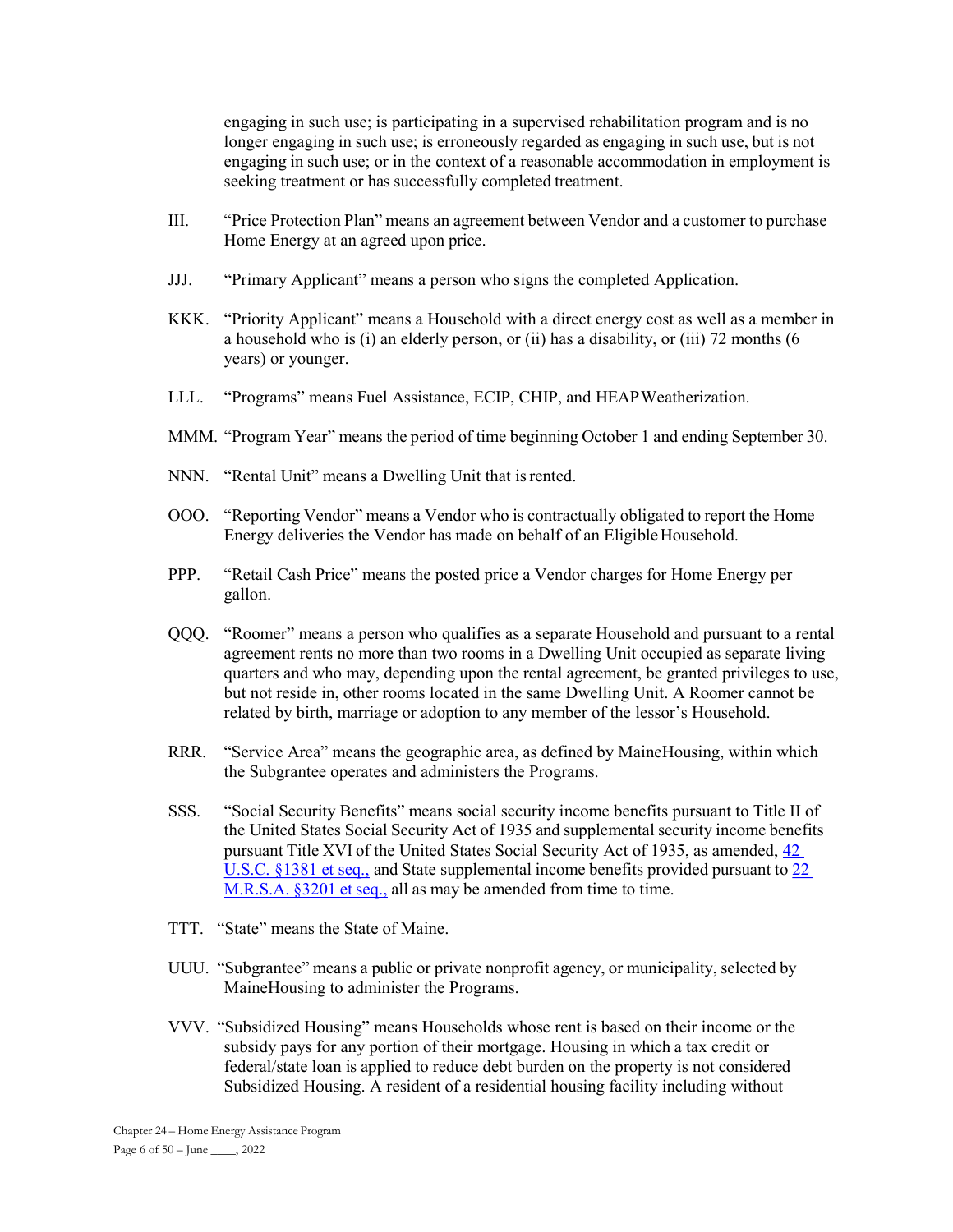limitation group homes, homeless shelters, and residential care facilities or a Tenant who pays below market rent or no rent due to the landlord receiving a federal or state subsidy for rent is living in Subsidized Housing.

- WWW. "Supplemental Benefits" means the benefits that are funded with supplemental HEAP funds (beyond the original grant award).
- XXX. "Supplemental Nutrition Assistance Program (SNAP)" means the nutrition assistance program administered by the United States Department of Agriculture. The goals of SNAP are to improve participants' food security and their access to a healthy diet.
- YYY. "TANF" means payments under the Temporary Assistance for Needy Families program as defined in 22 M.R.S.A., Chapter 1053-B, § 3762 et seq, as same be amended from time to time.
- ZZZ. "TANF Supplemental Benefits" means the benefits that are funded with TANF funds pursuant to 22 M.R.S.A., Chapter 1053-B, § 3769-E.
- AAAA. "Tenant" means an Applicant who resides in a Rental Unit or Apartment.
- BBBB. "Vendor" means an energy supplier that has entered into a Vendor Agreement with MaineHousing to provide Home Energy to Eligible Households.
- CCCC. "Vendor Agreement" means a signed agreement between MaineHousing and a Vendor that contains terms and conditions by which the Vendor will provide Home Energy to Eligible Households.
- DDDD. "Vendor Voucher Report" means the document sent to the Vendor that lists Eligible Households' Benefits, including each Primary Applicant's name, address, phone number, Benefit amount, Home Energy type, account information, and Subgrantee.
- EEEE. "Watch List" means the MaineHousing list of Vendors that will not receive payment in advance for Eligible Households' Benefits. In the event MaineHousing determines, in its sole judgment, based on Vendor's actions or omissions or other information obtained by MaineHousing directly or from any third party, that such actions, omissions or other information raise issues concerning Vendor's continued ability to make Home Energy deliveries or otherwise comply with the terms of the Vendor Agreement, or that Vendor's performance is out of compliance with the requirements of the Vendor Agreement, MaineHousing may, in its sole discretion, place Vendor on this list.
- FFFF. "Weatherization Assistance Program (WAP)" means the program enabled and funded by the federal Energy Conservation in Existing Buildings Act of 1976, as same may be amended from time to time. Its purpose is to increase the energy efficiency of dwellings owned or occupied by low-income persons, reduce their total residential energy expenditures, and improve their health and safety.
- GGGG. "Weatherization Materials" shall have the same meaning as set forth in Part A of the Energy Conservation in Existing Buildings Act of 1976, 42 U.S.C. §§6861, 6862(9), as same may be amended from time to time.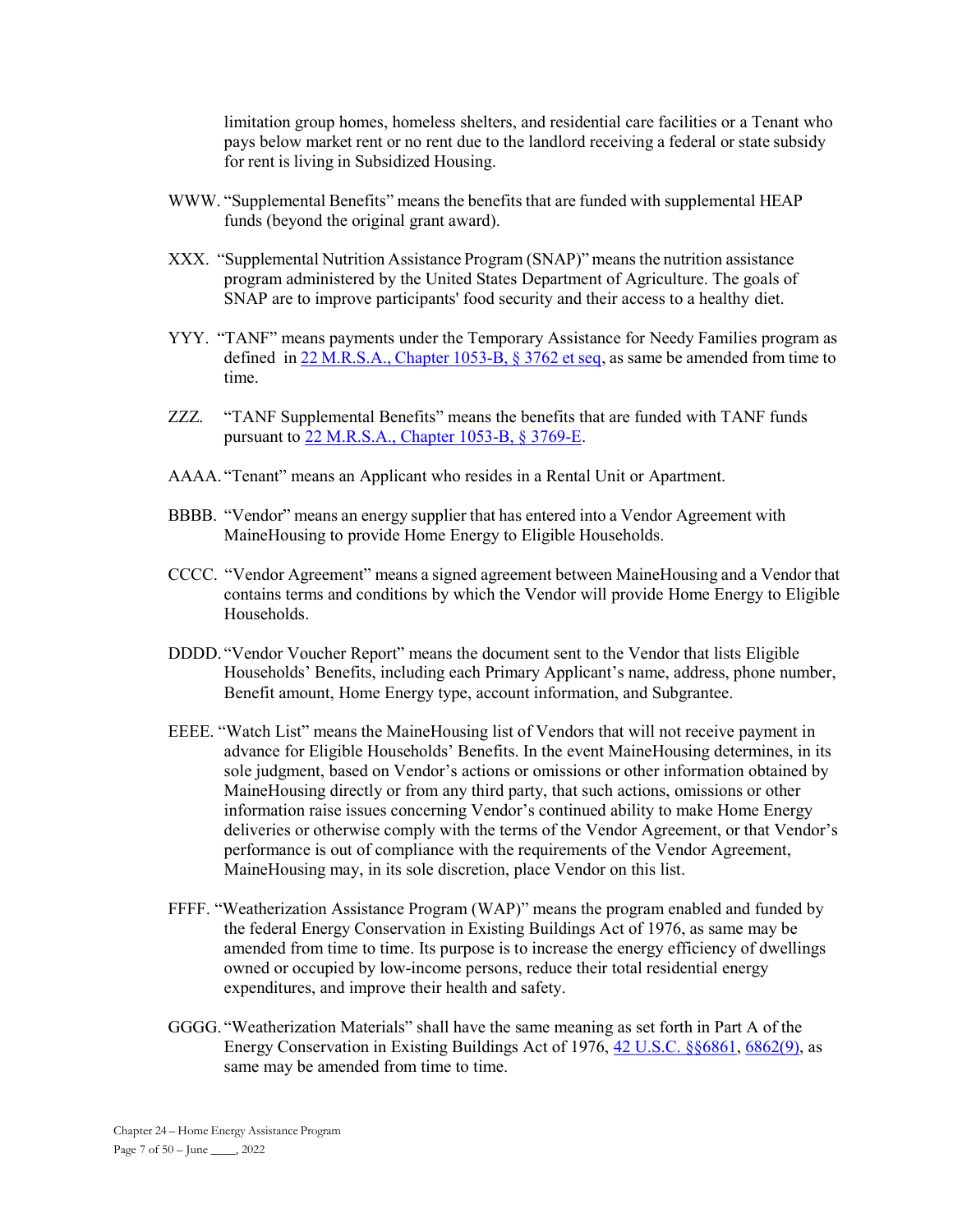# 2. Application.

- A. An Applicant may have only one certified eligible Application per Program Year.
- B. An Applicant may resubmit a new Application if the Household's Application has either been denied or withdrawn any time prior to the issuance of a Benefit.
- C. The Application will be processed in accordance with the requirements of this Section:
	- 1. The Subgrantee will begin taking Applications as prescribed by MaineHousing each Program Year.
	- 2. A Subgrantee will continue taking Applications until July 15 (or the first business day following July 15 if it falls on a weekend) of the Program Year.
	- 3. The Subgrantee must use forms provided or approved by MaineHousing to administer the Programs. Additional forms may be used by the Subgrantee provided the forms have been reviewed and approved by MaineHousing. Forms will be submitted for review and approval annually prior to the commencement of taking applications each Program Year.
	- 4. The Subgrantee will make a reasonable and good-faith effort during the first ninety (90) days it takes Applications to interview, process, and serve new and returning Priority Applicants who have a Direct Energy Cost.
	- 5. The Subgrantee will make a reasonable and good-faith effort to conduct outreach activities and process applications for any Household that has wood as its primary Home Energy source within the first ninety (90) days of taking Applications for the Program Year.
	- 6. At Applicant's request, and as otherwise appropriate, the Subgrantee must make reasonable accommodations for a Person with a Disability.
	- 7. Any Applicant may apply via telephone. The telephone Application process includes completing the Application over the telephone with the Subgrantee administering the Programs in the Service Area in which the Household resides; the Subgrantee sends the completed Application and other appropriate documents to the Primary Applicant for review, signature, and date.
	- 8. Limited English Proficiency (LEP) can be a barrier to accessing important benefits or services, understanding and exercising important rights, complying with applicable responsibilities, or understanding other information provided by the HEAP program. In order to address this concern Subgrantees must comply with MaineHousing's Language Assistance Plan.
	- 9. Application must be made with the Subgrantee administering the Programs in the Service Area in which the Household resides. In the event an Application is received by a Subgrantee for a Household residing in a Service Area other than the Subgrantee's designated Service Area, the Subgrantee shall notify the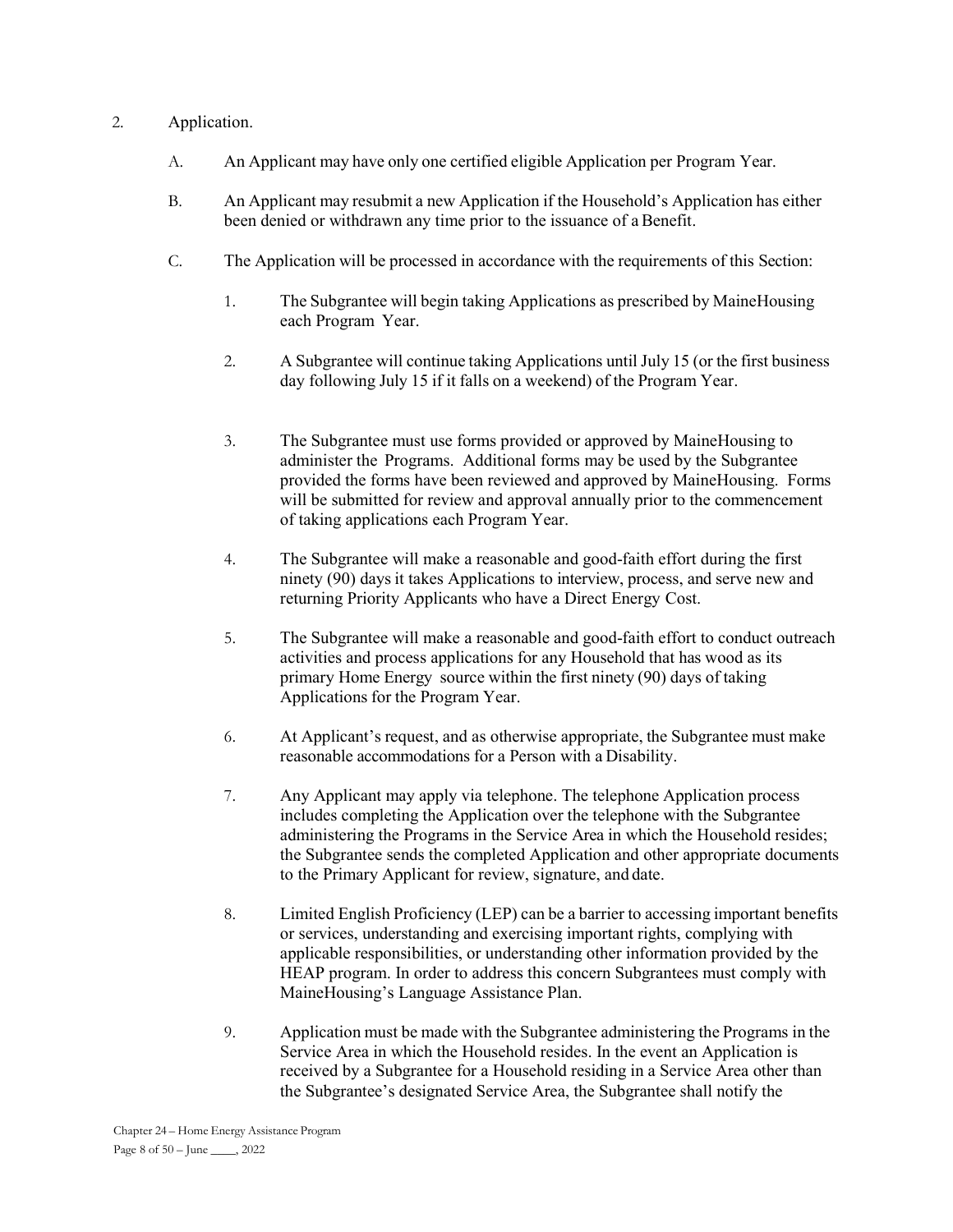Primary Applicant of the error and forward the Application and supporting documentation to the applicable Subgrantee.

10. Primary Applicant is responsible for providing all information necessary to establish the eligibility of a Household. The Subgrantee must verify the income and identity of the Applicant(s) as prescribed by HEAP Handbook.

 The Subgrantee shall verify Primary Applicant's identity by requesting a government-issued, photo identification card. One of the following is acceptable to establish the identity of the Primary Applicant:

- a. Driver's license;
- b. State issued ID card;
- c. Passport or passport card;
- d. U.S. Military ID; or
- e. SNAP electronic benefit transfer (EBT) card with photo.
- 11. All Applicant(s) two years of age or older must provide proof of their Social Security Number (SSN). One of the following documents is acceptable provided it contains all nine digits of the Applicant's SSN and the Applicant's full name:
	- a. Social Security Card issued by the Social Security Administration;
	- b. SSA 1099 tax form;
	- c. Non SSA-1099 tax form;
	- d. Medicare card with number ending with the suffix "A";
	- e. Valid unexpired U.S. Military documents such as DD Form 214 Certificate of Release or Discharge from Active Duty issued by the U.S. Department of Defense;
	- f. Bank tax form; or
	- g. W-2 (wage and tax statement).

If the Household includes a child under the age of 24 months old who has not received a SSN, the Application is processed. However, the Primary Applicant must provide the child's SSN for subsequent Program Year Applications, after the child reaches the age of 24 months old.

If a Household member is not a U.S. citizen, Applicant must provide a Social Security card issued by the Social Security Administration or an unexpired foreign passport with a valid unexpired U.S. Visa affixed accompanied by the approved I-94 form documenting the Applicant's most recent admittance into the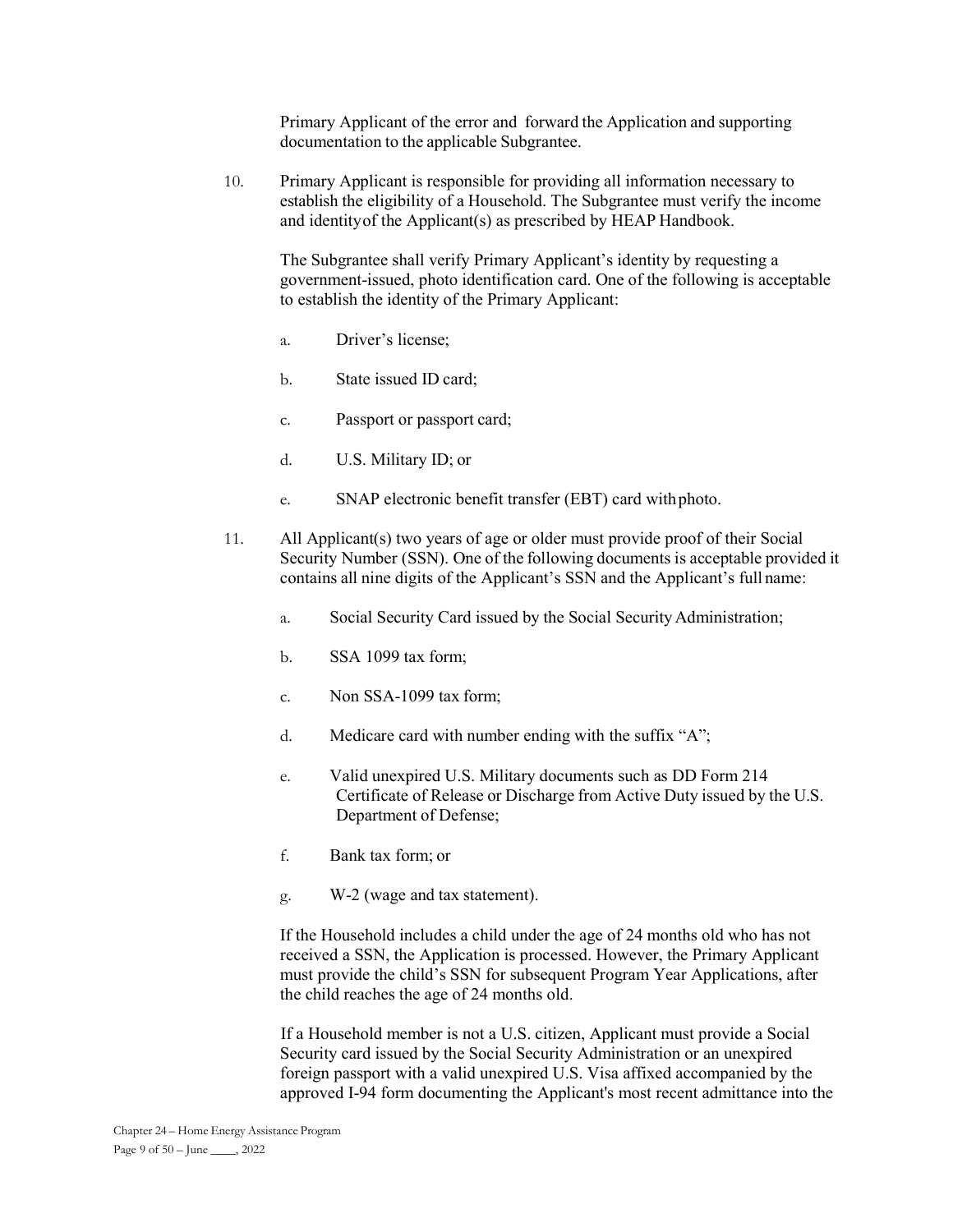United States, and documentation of Applicant's status as a qualified alien pursuant to the Personal Responsibility and Work Opportunity Reconciliation Act of 1996, 8 USC §1641, such as a legal permanent resident, a refugee, an asylee, an individual paroled into the U.S. for a period of at least one (1) year, an individual whose deportation has been withheld, or an individual granted conditional entry.

- 12. As part of the application process all Applicants 18 years of age or older must sign a release to grant permission to share their personal information, as follows:
	- a. Maine Department of Health and Human Services, the Maine Department of Labor, and the Social Security Administration to share information with the Subgrantee or MaineHousing regarding information relevant to the Application about the Applicant at each of those agencies, including the benefits received from each of those agencies.
	- b. Subgrantee and MaineHousing to provide information to and obtain information from the agencies listed above or others as needed to determine and confirm eligibility for MaineHousing programs and other programs administered by the Subgrantee.
	- c. Subgrantee and MaineHousing to disclose Applicant information for the determination of eligibility for programs administered by State, federal, and local agencies.
- D. The information on an Application may be considered conflicting if it is inconsistent with verbal information provided by an Applicant, with other information on the Application, with prior Program Year Applications, or with information received from a third party.
	- 1. No information received from a third party, other than a government agency, will be used to determine eligibility, unless it is verified by an independent, reliable source.
	- 2. In the case where an Applicant's eligibility is in question because of conflicting information received from a third party, the Subgrantee or MaineHousing shall allow the Primary Applicant an opportunity to amend the current Application or reaffirm the information on it. Primary Applicant may also withdraw Application at any time (prior to payment of Benefit). A new Application (rather than amended) would be required should an Applicant pursue assistance after withdrawal.
	- 3. If the Primary Applicant elects not to amend the Application, eligibility shall be based on information contained in the Application and documentation provided by the Primary Applicant, documentation provided by a government agency, or information verified by other sources.
	- 4. If verified information results in the Household being ineligible or determines the existence of Errors and Program Abuse or willful misrepresentation, the Application may be subject to denial or termination of Benefits.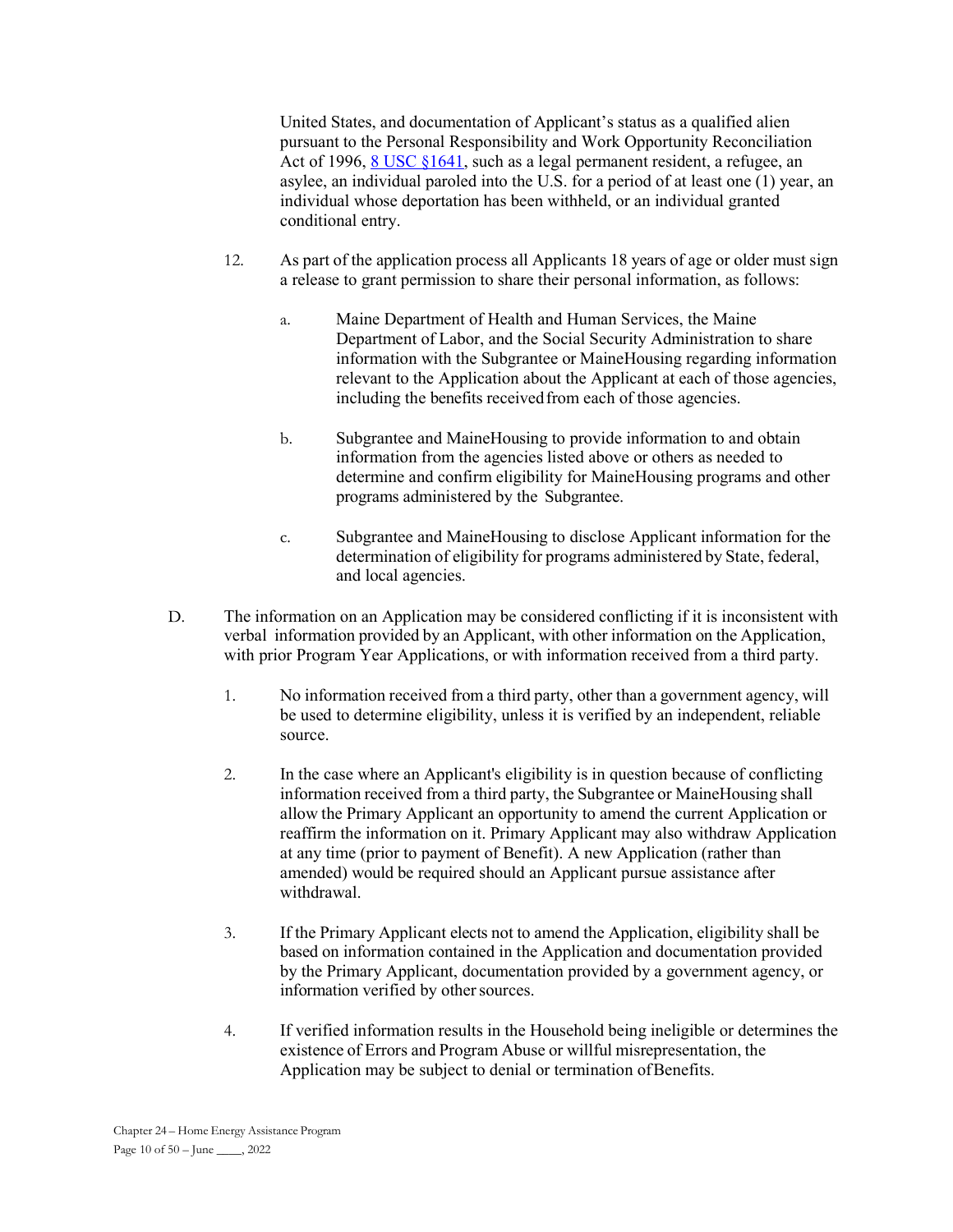- E. The Subgrantee must certify or deny an Application within thirty (30) business days from the Date of Application.
	- 1. Written notification of eligibility will be sent to the Primary Applicant within (10) ten calendar days of the decision or when funding is available, whichever is later. The benefit notification shall:
		- a. State the Benefit amount;
		- b. State the date the Benefit or a Credit Notification was sent to the Vendor;
		- c. State the approved Home Energy type;
		- d. State the manner by which the Primary Applicant can request an appeal, if applicable.
	- 2. Written notification of denial must be sent to the Primary Applicant within (3) three business days whether funding is available or not. The denial notification shall:
		- a. State the facts surrounding the decision;
		- b. State the reason(s) for the decision;
		- c. State the manner by which the Applicant can request an appeal.

A denial for missing information will be rescinded if the required information is received by the Subgrantee within (15) fifteen business days from the date of the denial notification.

# 3. Eligibility.

- A. Except as may be expressly provided for elsewhere in this Rule, eligibility shall be determined on the basis of information submitted by the Primary Applicant as of the Date of Application. MaineHousing and Subgrantees reserve the right to ask for additional or clarifying information from Primary Applicant, Applicant(s), or third parties to determine eligibility.
- B. A Household may be eligible for Supplemental Benefits or TANF Supplemental Benefits if available.
- C. MaineHousing uses the federal Poverty Income Guidelines and State Median Income Guidelines as reported annually by the United States Department of Health and Human Services. MaineHousing reserves the right to manage the Programs within those guidelines when determining benefits. MaineHousing will determine eligibility based on the availability of federal funding for the Programs during each Program Year.
- D. Households in which at least one member receives TANF or SNAP assistance will have Categorical Income Eligibility for HEAP. Households providing documentation of receiving TANF or SNAP assistance on the Date of Application may have their HEAP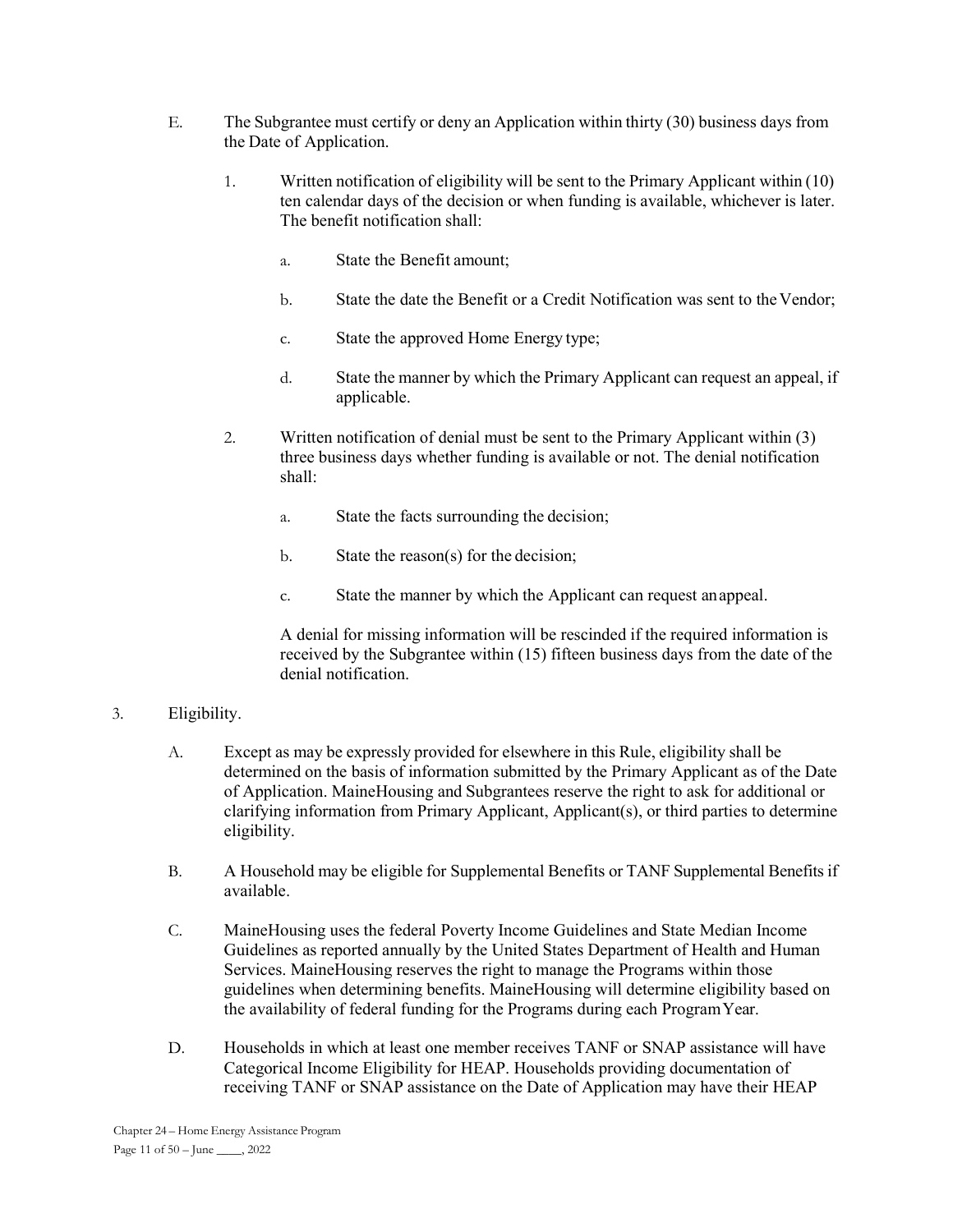Benefit determined at a pre-established percentage of the federal poverty level, or using actual vetted income if provided by Maine DHHS. If documentation of receiving TANF or SNAP assistance is not provided by the Applicant, the Applicant must provide income documentation as outlined in Section G.

- E. Dwelling Unit Eligibility.
	- 1. The Dwelling Unit must have a functioning Heating System. If the dwelling does not have a functioning Heating System, the Subgrantee may certify the Application for CHIP only provided the Application is complete and all applicable documentation has been provided.
	- 2. If the dwelling is not permanently connected to or serviced by standard utilities such as electricity and water, the Subgrantee will obtain additional documentation to substantiate the Household occupies the dwelling as its primary residence on a full-time/year-round basis.
	- 3. Applicants residing in Subsidized Housing with heat included in their rent may be eligible for Fuel Assistance if the Household pays a portion of their rent or utility costs. MaineHousing will issue a Benefit in an amount to maximize benefits under SNAP.
	- 4. An Applicant who is self-employed and uses part of their Dwelling Unit for business may apply for the Programs. Benefits will be determined based on the rooms occupied and used by the Applicants as a residence; that part of the Dwelling Unit designated for business use will not be included.
	- 5. Applicants who reside in hotels and motels may be eligible for Fuel Assistance if the Household provides documentation that the hotel/motel has been their permanent residence for at least sixty (60) days prior to the Date of Application.
	- 6. If a Household's Application has been certified eligible, but all Applicants move to Subsidized Housing with heat included or an ineligible Dwelling Unit prior to the Benefit being paid, Household may not be eligible for the entire Benefit depending on Date of Application and Home Energy use during current Program Year.
	- 7. A Household is not eligible for Programs when the Household resides in a Camper, regardless of any and all modification(s) or length, boat, railroad car, bus, yurt or other structure designed and constructed to provide temporary living quarters.
- F. Household Eligibility.
	- 1. A Household is eligible for a Benefit if, on the Date of Application:
		- a. it is a full-time resident of the State and resides, intends to reside, or has resided in a Dwelling full-time for at least four (4) months during a Heating Season and;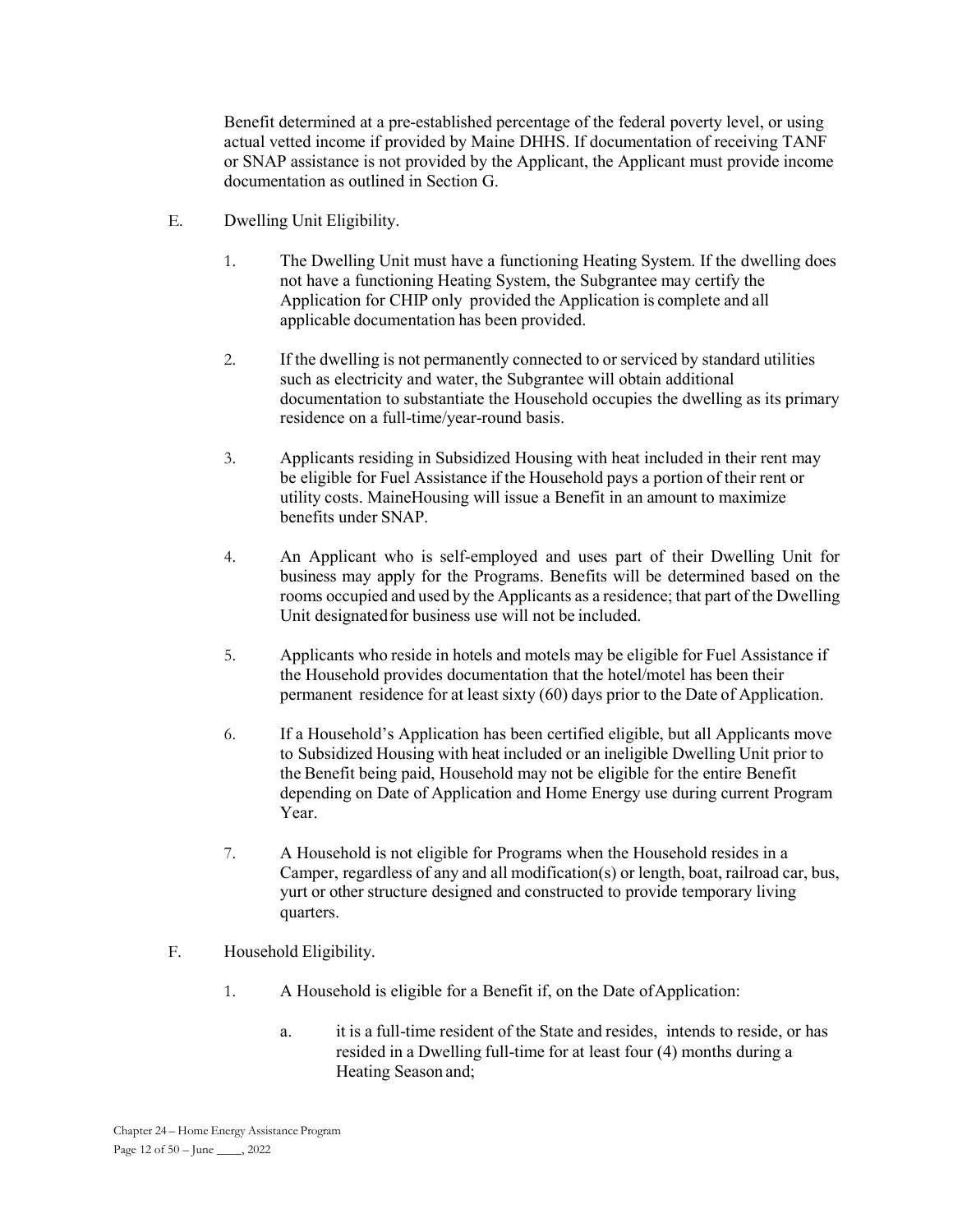- b. it has a Direct Energy Cost or Indirect Determinable Energy Cost.
- 2. Pursuant to definition of Household, Eligible Household Members may also include:
	- a. aliens who have obtained the status of an alien lawfully admitted for temporary residence under Section 210 of the Immigration and Nationality Act by approval of an application and are categorized as Special Agricultural Workers (SAW) who perform seasonal agricultural work during a specified period of time;
	- b. an alien who has obtained the status of an alien lawfully admitted for temporary residence under Section 245A of the Immigration and Nationality Act by approval of an application and who is aged, blind and/or disabled as defined in Section 1605 of the Social Security Act (Public Law 74-271) or Cuban or Haitian aliens as defined in Public Law 96-422, Section 501 (e). Applicants are considered eligible if they have a Social Security card issued by the Social Security Administration, Green Card or show permanent Residents (I-551 Alien Registration Card, Passport, I-688B Employment authorization card, I-766 Employment Authorization Document, I-94 with R-1 or R-2 status designation). I-94 documents with no status designated only show permission to enter the U.S. but do not establish residency;
	- c. Eligible minor children residing with ineligible non-citizens;
	- d. a member of the Household who is away from the home part of the time is included as a Household member and their income must be included on the Application;
	- e. a live-in care attendant will be considered part of the Household if the livein care attendant does not meet the definition of a Live-in Care Attendant in Section 1 of this Rule.
- 3. A full-time college student, up to age 23 years old, or more than 23 years of age if permanently and totally disabled, who is a dependent of the Household and resides in the Dwelling Unit on the Date of Application, may be excluded from the Household if the Primary Applicant chooses as long as the college student is not the Primary Applicant. If excluded from the Household, his or her income would not be counted. The Applicant must provide proof of student status and enrollment at a university, vocational college, business college, or other accredited institution for twelve (12) credit hours or more per semester.
- 4. If otherwise eligible, Roomers and Boarders are eligible for a Benefit to the extent such Applicants prove that the rental arrangement giving rise to their Roomer or Boarder status was in existence for at least sixty (60) days prior to the Date of Application. At a minimum, such proof shall include verification that a reasonable market rate rent amount was paid by the Roomer or Boarder pursuant to the terms and conditions of the rental agreement for the entire sixty (60) day period. Roomers and Boarders cannot comingle funds or share expenses with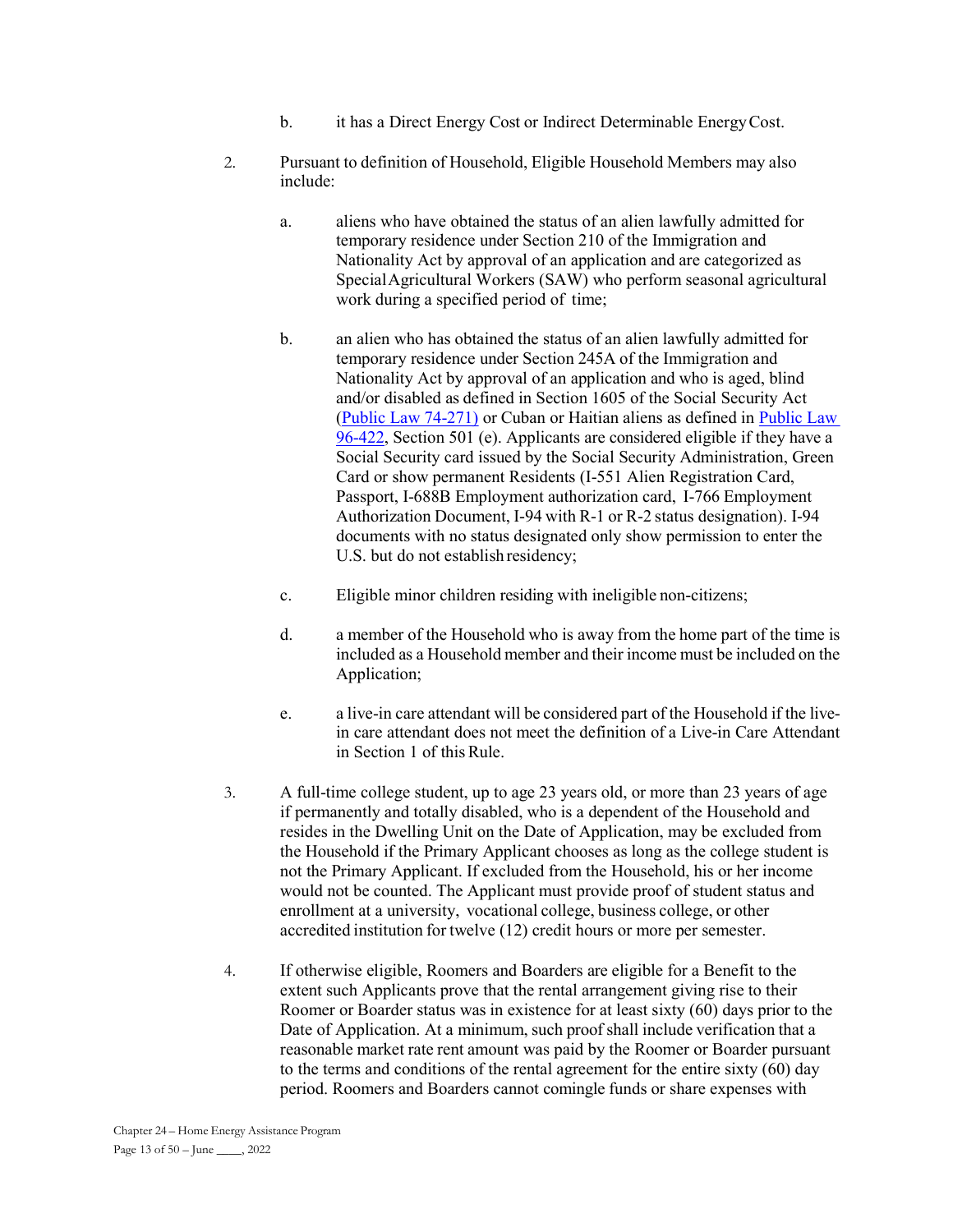lessor's Household.

- G. Eligibility is based on documented Household Income or Categorical Income Eligibility. Household Income is determined and verified in accordance with the information provided on the Application and verified as part of eligibility determination process.
	- 1. Household Income received during the one (1) month or 30-day period preceding the Application Create Date. Primary Applicants must provide pay stubs, or a statement from all current or former employer(s), documenting Household Income received during the one (1) month or 30-day income period prior to the Application Create Date.
	- 2. Household Income includes, but is not limited to, the following:
		- a. Wages, salaries, and bonuses before any taxes or deductions;
		- b. Self-employment income. Households with self-employment income must use a current year's tax return if filed. If the Household has not filed a current year's tax return then the tax return for the previous year may be used. When supported by a tax return, self-employment income is defined as the total of net income (including net rental income) plus the total net gain from sales of capital goods or equipment plus depreciation. If the Applicant has not filed a tax return for the current or previous year, the Applicant may complete a self-employed income statement/ worksheet accounting for the last twelve (12) months of income. Supporting documentation must be provided to substantiate the information on the statement/worksheet. Deductions or expenses related to self-employment income shall not be factored in to the amounts counted as income unless the Applicant provided the complete tax return from the current or prior year;
		- c. Social Security Retirement (SS), Social Security Disability Insurance (SSDI) and Supplemental Security Income (SSI) Benefits;
		- d. Unemployment and worker's compensation and/or strike benefits from union funds;
		- e. Spousal support or alimony received by an Applicant, or mortgage/rent payments in lieu of or in addition to payments;
		- f. Court ordered or voluntary child support payments received by an Applicant, or mortgage/rent payments in lieu of or in addition to support payments;
		- g. Military allotments (pay);
		- h. Veteran's Benefits;
		- i. Other support from an absent family member or someone not living in the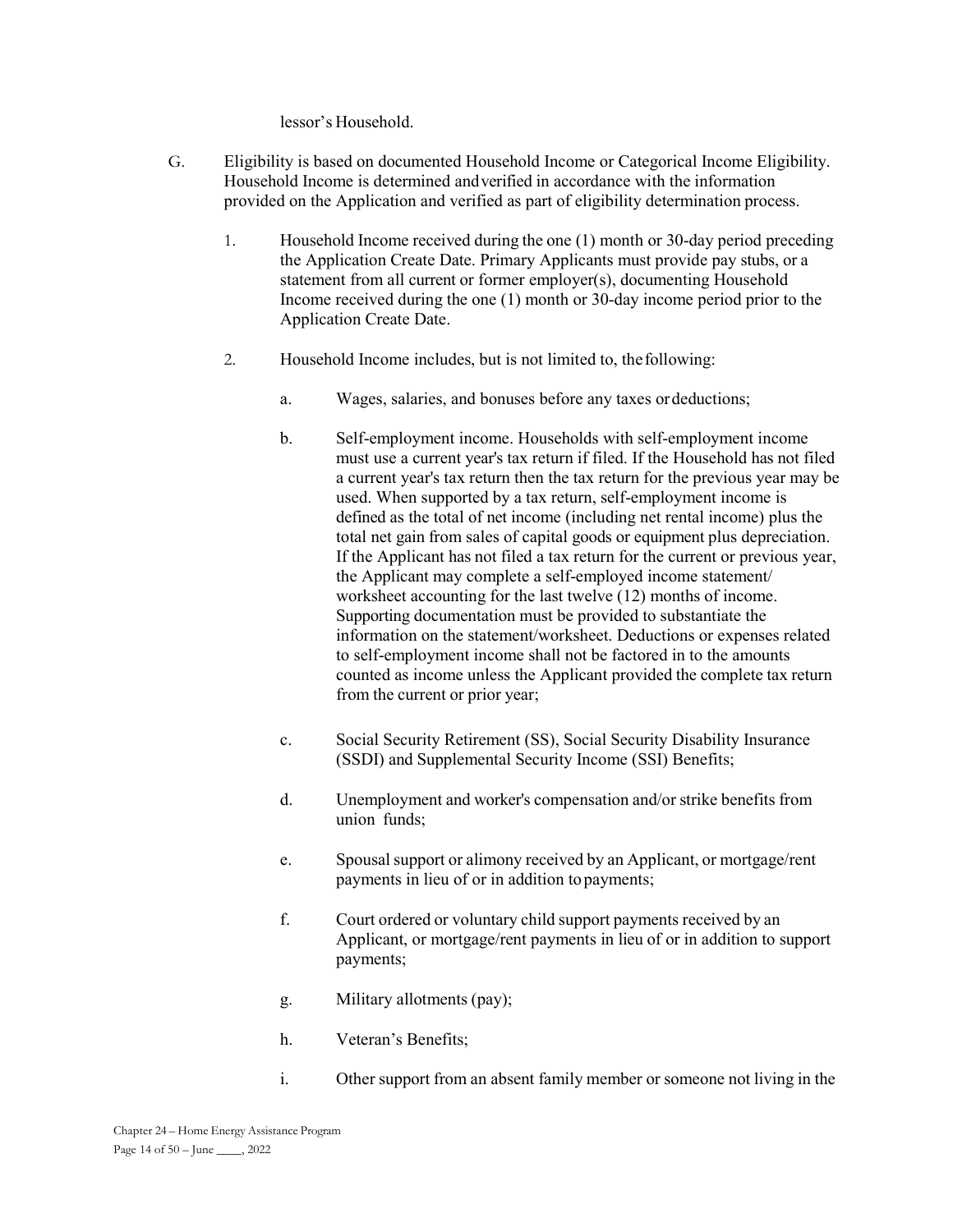Household excluding loans;

- j. Income of person living in the Household who is a non-qualified alien and 18 years of age or older;
- k. Government employee pensions, private pensions, and regular annuity payments;
- l. Income from dividends, rents, royalties, estates, trusts, and interest. Interest income under \$200.00 must be included as income, but does not need to be supported by documentation;
- m. Net rental income, including funds received from Roomers and Boarders;
- n. Winnings from any source of gambling or gaming is considered income including, but not limited to private gambling, lottery, horse racing, bingo, etc.;
- o. TANF including Gap, and Pass-Through, or any other regular support from a government or private agency;
- p. Jury duty fees;
- 3. Exemptions from Household Income include:
	- a. Assets drawn down from financial institutions;
	- b. Foster care payments;
	- c. Adoption assistance;
	- d. In-kind payments to an Applicant in lieu of payment for work, including the imputed value of rent received in lieu of wages or items received in barter for rent;
	- e. Capital gains (for business purposes);
	- f. Income from the sale of a primary residence, personal car, or other personal property;
	- g. Tax refunds;
	- h. One-time insurance payments;
	- i. One-time compensation for injury;
	- j. Non-cash income such as General Assistance voucher payments, the bonus value of food and fuel produced and consumed on farms, and the imputed value of rent from owner-occupied farm housing;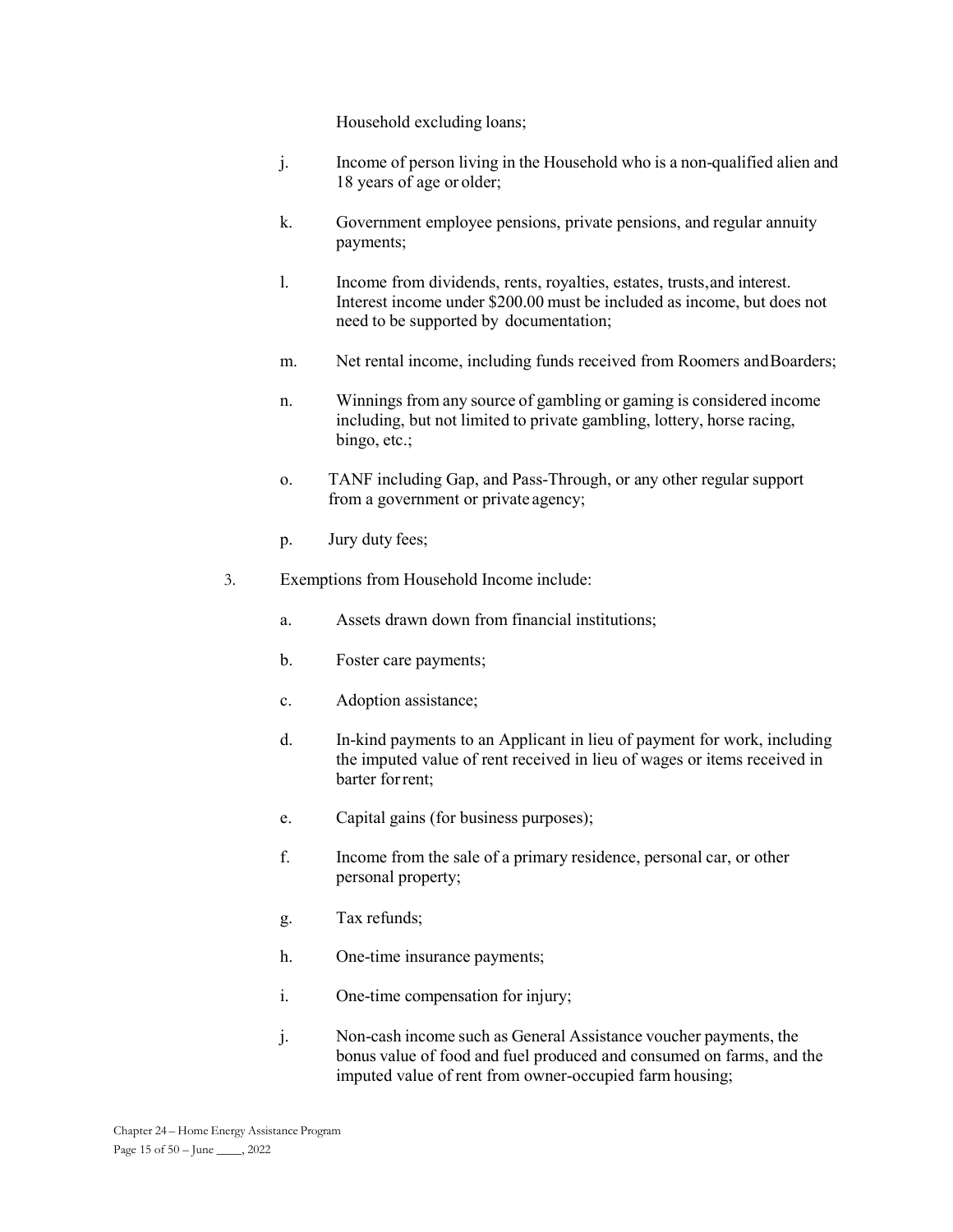- k. Bank loans, reverse mortgages, and home equity loans;
- l. Reimbursement for expenses incurred in connection with employment;
- m. Reimbursement for medical expenses;
- n. Any funds received for education from grants, loans and scholarships, and work study;
- o. Retroactive payments and overpayment adjustments from an entitlement program for a time period outside of the period being considered for HEAP eligibility (i.e. worker's comp, Social Security Benefits, etc.);
- p. Income earned by an Applicant who is a full time high school student;
- q. Income earned by a full-time college student who is not counted as a Household member pursuant to Section E.3 of this Rule;
- r. Combat zone pay to the military;
- s. Credit card loans/advances;
- t. All income used to fulfill a Social Security Administration Program to Achieve Self-Sufficiency (PASS);
- u. Federal payments or benefits excluded by law as set forth below:
	- 1. Payments received under Title II of the Uniform Relocation Assistance and Real Property Acquisition Policies Act of 1970 (84 Stat. 1902, 42U.S.C. 4636).
	- 2. Payments of land settlement judgments distributed to or held in trust for members of certain Indian Tribes under Public Laws 92- 254, 93- 134, 93-531, 94-114; 94-540, 97-458, 98-64, 98-123 and 98-124.
	- 3. Funds available or distributed pursuant to Public Law 96-420, the Maine Indian Claims Settlement Act of 1980 (25 U.S.C. 1721 et. seq.) to members of the Passamaquoddy Tribe, the Penobscot Nation and the Houlton Band of Maliseet Indians.
	- 4. The value of the allotment provided a household under the Supplemental Nutrition Assistance Program (7 U.S.C.A. 51).
	- 5. The value of assistance to children as excluded under the National School Lunch Act (42 U.S.C. 1760(e)) and under the Child Nutrition Act of 1966 (42 U.S.C. 1780(b)).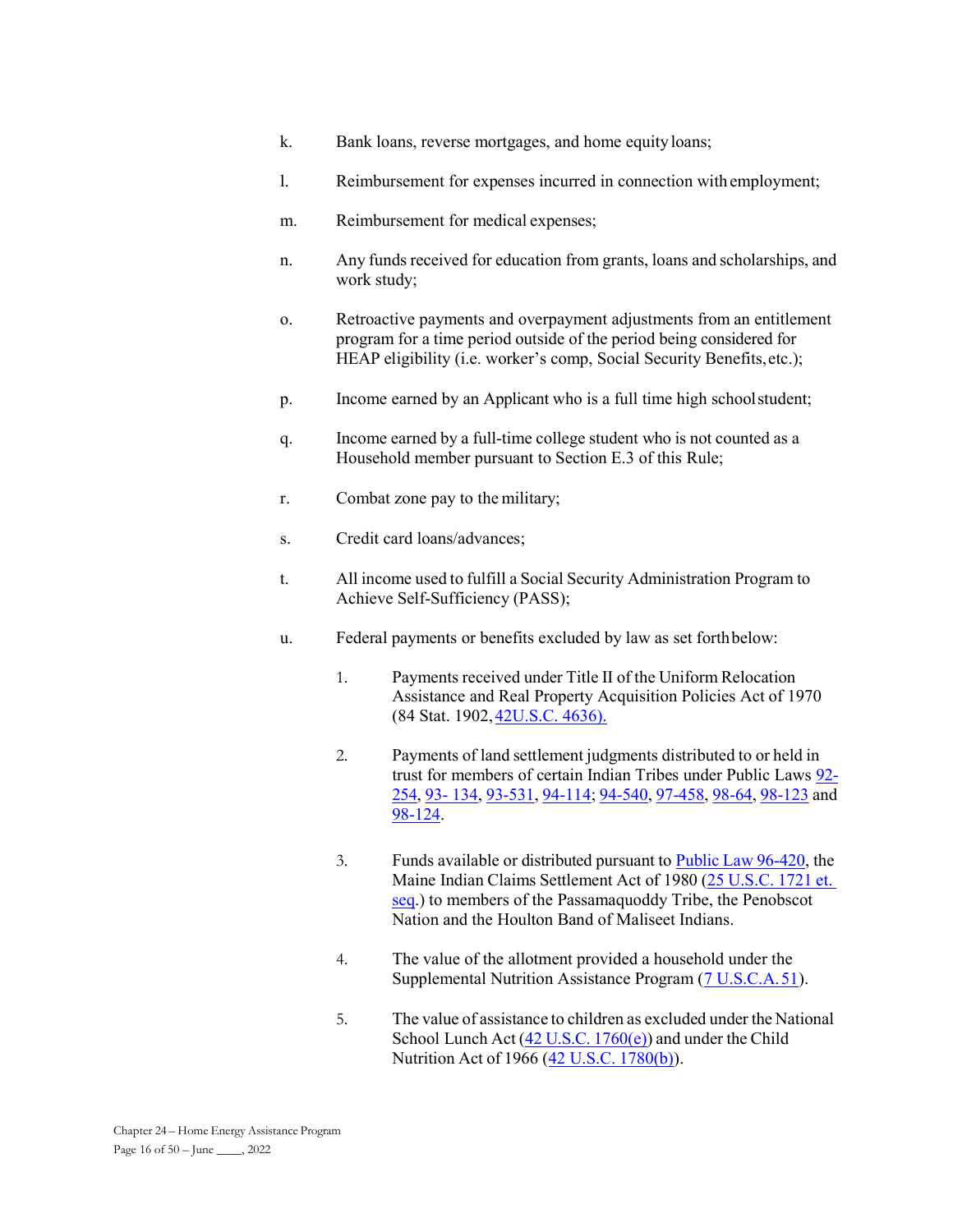- 6. The value of commodities distributed under the Temporary Emergency Food Assistance Act of 1983 (Public Law. 98-8, 7 U.S.C. 612c).
- 7. Allowances, earnings and payments to individuals participating in programs under the Workforce Innovation and Opportunity Act https://www.congress.gov/113/bills/hr803/BILLS-113hr803enr.pdf
- 8. Program benefits received under the Older Americans Act of 1965 (42 U.S.C. sub-section  $3020(a)[b]$ ) as wages under the Senior Community Service Employment Program (SCSEP).
- 9. Payments to volunteers under the Domestic Volunteer Service Act of 1973 (Public Law 93-113, 42 U.S.C. 5044).
- 10. The value of any assistance paid with respect to a Dwelling Unit under the United States Housing Act of 1937, the National Housing Act, Section 101 of the Housing and Urban Development Act of 1965, or Title V of the Housing Act of 1949.
- 11. The tax-exempt portions of payments made pursuant to the provisions of the Alaska Native Claims Settlement Act (Public Law 92-203, 43U.S.C. 1620(a)).
- 12. Payments for supportive services or reimbursement of out-ofpocket expenses made to individual volunteers serving as foster grandparents, senior health aides, or senior companions, and to persons serving in the Service Corps of Retired Executives (SCORE) and Active Corps of Executives (ACE) and any other programs under Titles II and III, pursuant to Section 418 of Public Law 93-113.
- 13. Any wages, allowances or reimbursement for transportation and attendant care costs, unless accepted on a case-by-case basis, when received by an eligible handicapped individual employed in a project under Title VI of the Rehabilitation Act of 1973 as amended by Title II of Public Law No. 95-602.
- 14. All student financial assistance including the following programs funded under Title IV of the Higher Education Act as amended:
	- a. Pell Grants;
	- b. Supplemental Educational Opportunity Grants;
	- c. Grants to States for State Student Incentives;
	- d. Special Programs for Students from Disadvantaged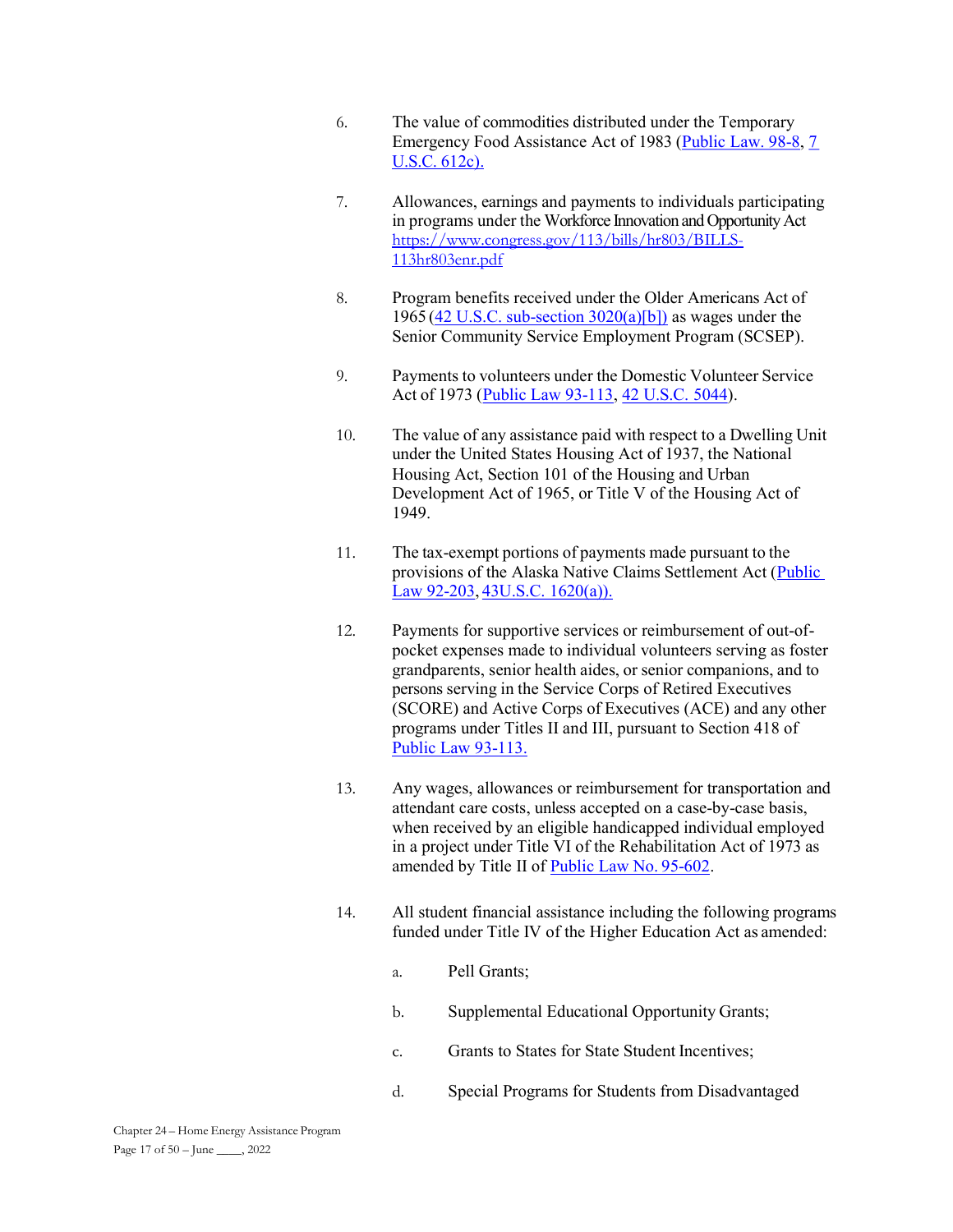Backgrounds;

- e. Special Programs for Students Whose Families are Engaged in Migrant and Seasonal Farm work;
- f. Robert C. Byrd Honors Scholarship Program;
- g. Assistance to Institutions of Higher Education;
- h. Veterans Education Outreach Program;
- i. Special Child Care Services for Disadvantaged College Students.
- j. Payments to veterans for Aid and Attendance benefits.
- 4. For any Applicant who pays court ordered child support, the Subgrantee will deduct paid and documented child support payments made during the income period from the Applicant's gross income.
- H. For any Household found ineligible due to being over income, the Subgrantee will deduct paid and documented medical expenses not reimbursed for the 12-month period prior to the Date of Application from the gross income in an amount only enough to make Household eligible. Medical expenses may include medical and dental insurance premiums and transportation to medical appointments. Subgrantees will use Internal Revenue Service Publication 502, as same may be amended from time to time, to identify eligible medical and dental expenses.
- I. Primary Applicants may be required to refund any Overpayment. A Household's Eligibility to receive benefits from Programs is contingent on the resolution of any Overpayment.
	- 1. MaineHousing will recoup all outstanding Overpayments from any current or future Benefits until the Overpayment is paid in full. MaineHousing will recoup 50% of a Household's current Program Year's Benefit and 50% of a Household's future Program Years' Benefits until the Overpayment has been paid in full.
	- 2. The Household will be eligible for ECIP if they have entered into and are in compliance with the terms of a repayment agreement with MaineHousing to resolve the Overpayment or the Overpayment has been paid in full.
	- 3. The Household will not be eligible to receive benefits under the Weatherization Assistance Program, CHIP, or Heat Pump Program until the Overpayment is paid in full.
- 4. Benefit Determination.
	- A. Benefits are determined to ensure that Eligible Households with the lowest income and the highest Energy Cost in relation to income, taking into account family size, will receive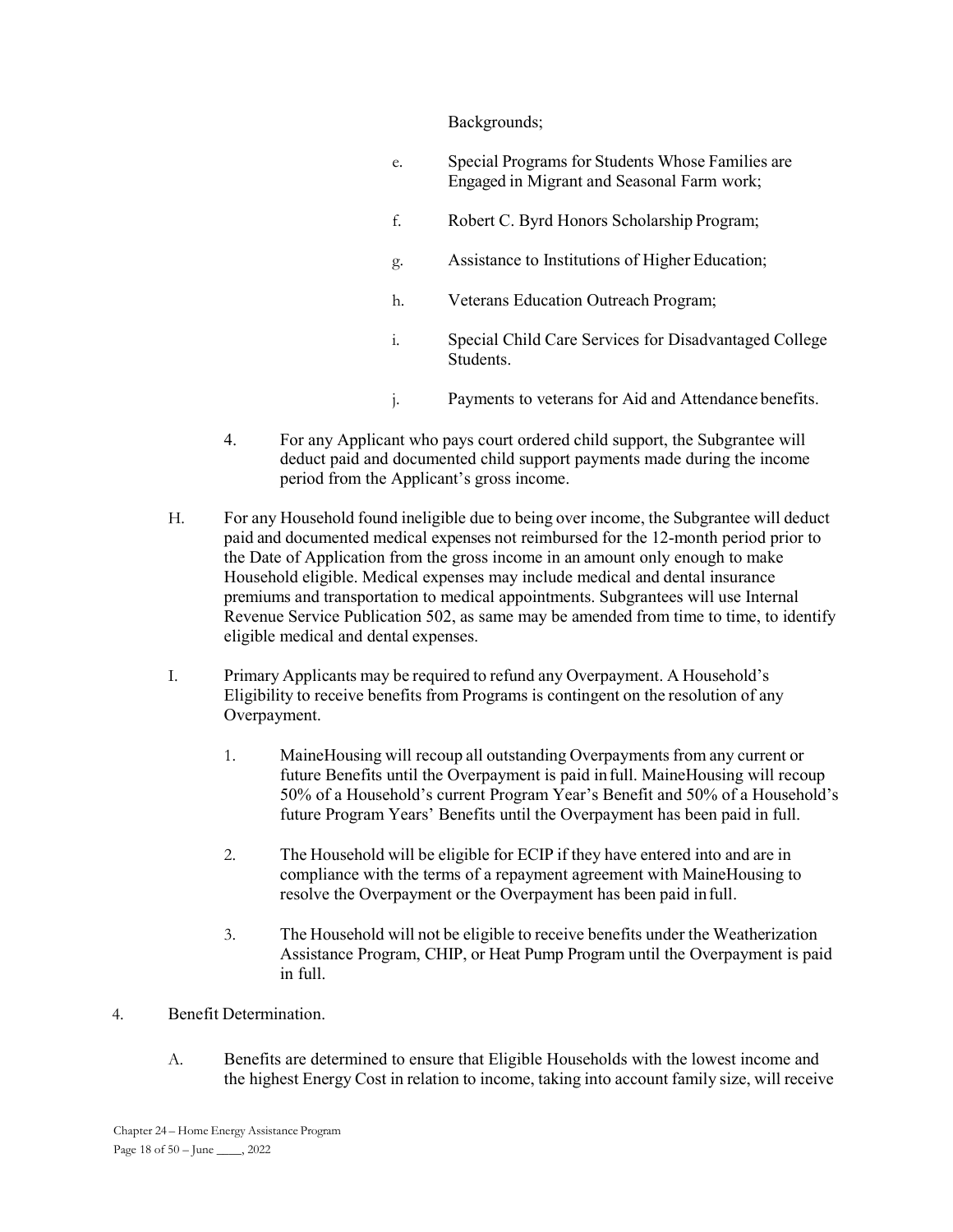a higher Benefit.

- B. Tenants residing in Subsidized Housing with heat included in their rent, who pay a portion of their rent or utility costs, are only eligible to receive a Benefit in an amount to maximize benefits under SNAP.
- C. MaineHousing, or the Subgrantee as allowed by MaineHousing, will assign a number of points to an Eligible Household that correlates to their Energy Costs. The number of points will be adjusted by an assigned percentage that correlates to the Eligible Household's poverty level. The adjusted number of points will then be multiplied by a dollar value based on the amount of the federal HEAP grant received and the number of Eligible Households served in the previous Program Year, the average Energy Cost for an Eligible Household in the previous Program Year, any anticipated increase or decrease in the federal HEAP grant to be received in the current Program Year, and any anticipated increase or decrease in average Benefits or the number of Eligible Households.

 MaineHousing will announce the actual dollar value of Consumption Based and DHLC points no later than the fifteen (15) calendar days following receipt of the federal HEAP grant award.

1. The number of points assigned to an Eligible Household will be determined pursuant to the following:

| <b>Calculated or Reported Energy Cost</b>                                                | <b>Points</b> |  |
|------------------------------------------------------------------------------------------|---------------|--|
| $$.01 - $400$                                                                            | 5             |  |
| \$401-\$800                                                                              | 10            |  |
| \$801-\$1200                                                                             | 15            |  |
| $$1201 - $1600$                                                                          | 20            |  |
| \$1601-\$2000                                                                            | 25            |  |
| \$2001-\$2500                                                                            | 30            |  |
| \$2501 and over                                                                          | 35            |  |
| Calculated or Reported Energy Cost falling between brackets will be rounded to           |               |  |
| the next higher or lower dollar amount, as appropriate. For example:                     |               |  |
| \$400.01-\$400.49 will be rounded to \$400; $\hat{$400.50}$ -\$400.99 will be rounded to |               |  |
| \$401.                                                                                   |               |  |

| Poverty Level as Calculated under the<br><b>Federal Poverty Income Guidelines</b><br>(FPIG)                                                                      | <b>Percentage of Points</b> |
|------------------------------------------------------------------------------------------------------------------------------------------------------------------|-----------------------------|
| $0\% - 25\%$                                                                                                                                                     | 130%                        |
| 26%-50%                                                                                                                                                          | 120%                        |
| $51\% - 75\%$                                                                                                                                                    | 110%                        |
| 76%-100%                                                                                                                                                         | 100%                        |
| $101\% - 125\%$                                                                                                                                                  | 90%                         |
| $126\% - 150\%$                                                                                                                                                  | 80%                         |
| $\ge$ than 150% FPIG but not exceeding the<br>maximum of the greater of 150% FPIG or<br>$60\%$ state median income                                               | 70%                         |
| Calculated poverty level amounts falling between brackets will be rounded to the<br>next higher or lower amount. For example: income at 75.1% will be rounded to |                             |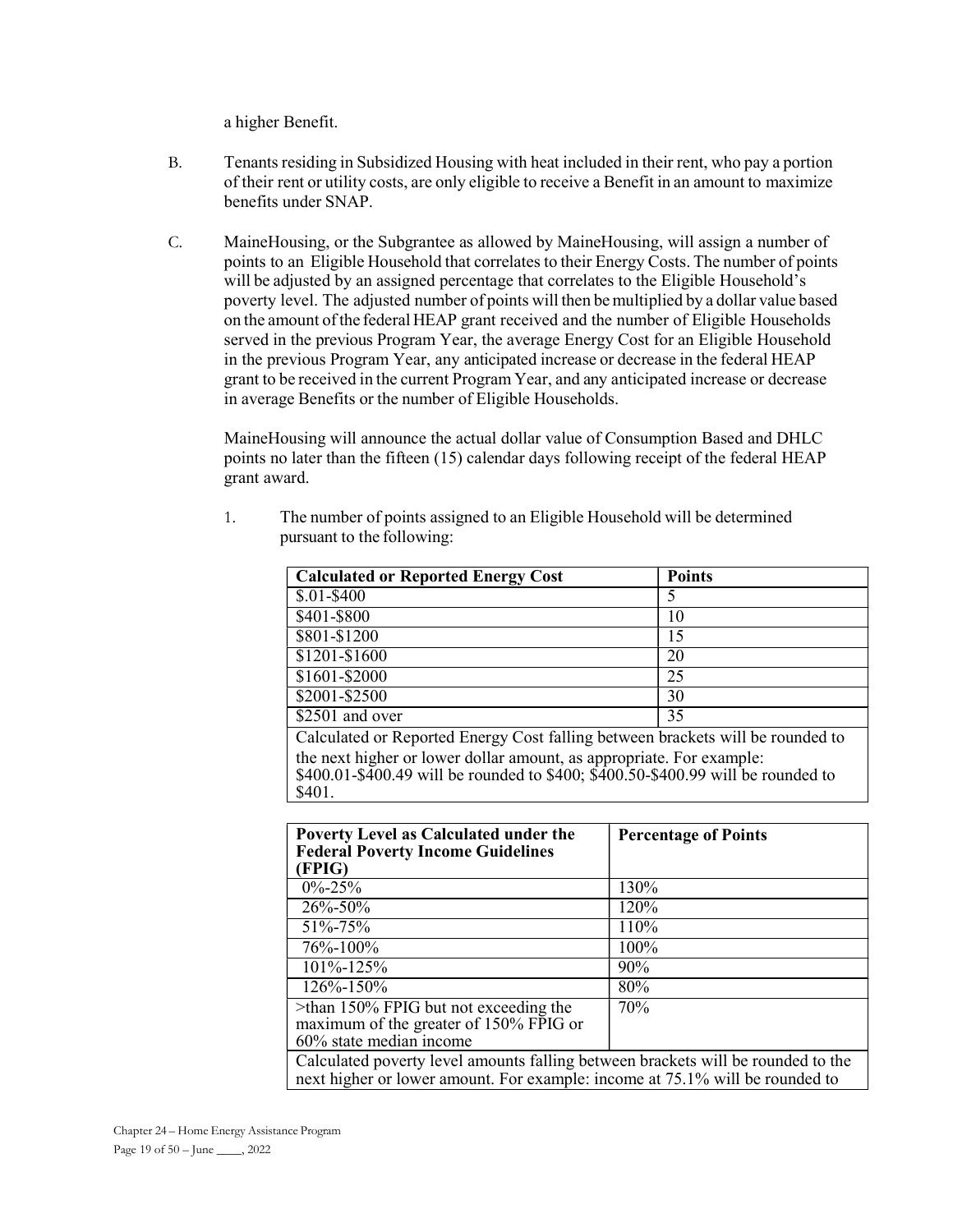75%; income at 100.6% will be rounded to 101%.

All final point results that are fractional will be rounded up to the nearest whole number.

- 2. Calculating Energy Costs. Energy Costs are calculated by the Consumption Based or DHLC method.
	- a. Consumption Based. Energy Costs will be based on the Eligible Household's actual Home Energy deliveries, as reported on the Annual Consumption Report, for the primary Heating System as declared on the Eligible Household's Application.
		- 1. If the primary Heating System is electric, Energy Costs will be calculated by deducting 30% of the Household's annual electricity costs as reported by their Vendor on the Annual Consumption Report from the total annual electricity cost as reported by the Vendor on the Annual Consumption Report. The 30% deduction accounts for the non-heating usage of electricity.
		- 2. If an Eligible Household resides in Subsidized Housing and has a Direct Energy Cost, any annual utility allowance for heating will be deducted from the Eligible Household's Energy Cost reported by the Vendor on the Annual Consumption Report.
		- 3. If after 30% of annual electricity cost is deducted for non-heating usage of electricity when applicable, and after annual utility allowances for heating are deducted from annual Household Energy Cost reported by the Vendor on the Annual Consumption report, the Household has a calculated energy cost of less than or equal to zero (0), the Household is only eligible to receive a Benefit in an amount to maximize benefits under the Supplemental Nutrition Assistance Program (SNAP)
		- 4. Energy Cost will be calculated using the Consumption Based method provided the Eligible Household meets the following requirements:
			- a. The Eligible Household has a Direct Energy Cost; and
			- b. An Applicant occupied the residence for the entire previous Annual Consumption Report period; and
			- c. An Applicant had an eligible Application in the prior Program Year; and
			- d. The Eligible Household purchased all of their Home Energy for their primary Heating System from a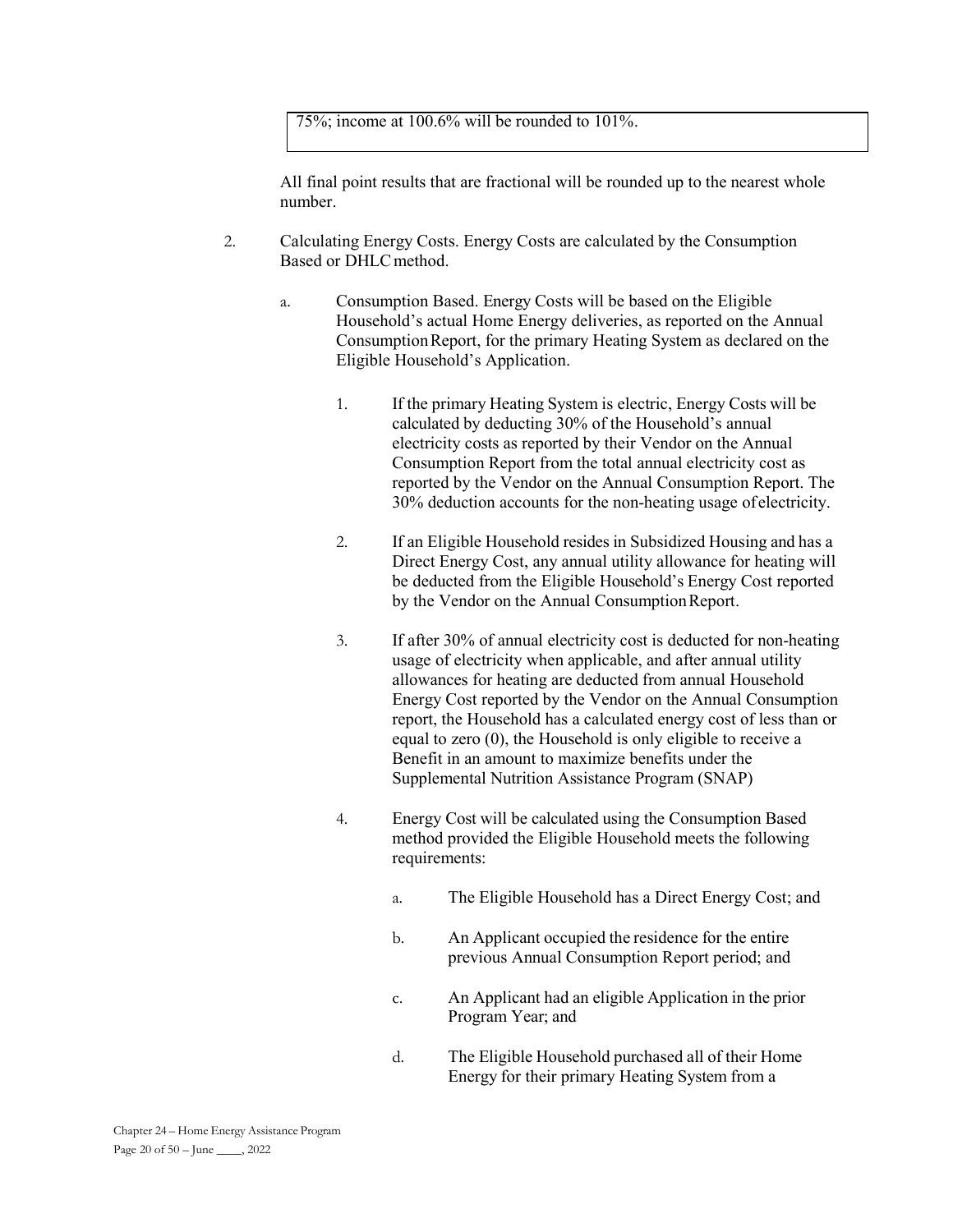Reporting Vendor(s) for the previous Annual Consumption Report period; and

- e. Reporting Vendor(s) submitted an Annual Consumption Report to MaineHousing that provided the Eligible Household's Home Energy delivery information; and
- f. The Eligible Household's Energy Costs, as reported by Vendor(s) to MaineHousing, is for their residence only; and
- g. The Eligible Household's primary Heating System does not use wood, wood pellets, corn, coal, or bio-bricks.
- b. Design Heat Load Calculation. DHLC shall be used to estimate the Energy Costs for Eligible Households that do not meet the requirements of the Consumption Based method. Under the DHLC, the number of rooms occupied by the Eligible Household shall be multiplied by the number of BTUs needed to heat an average sized room in a Dwelling Unit. That product will then be multiplied by the number of square feet of an average sized room in a Dwelling Unit. Next, that second product will be multiplied by the number of heating degree days of the Service Area in which the Eligible Household's Dwelling Unit is located. That third product is then divided by one million BTUs. The quotient is then multiplied by the cost of the Eligible Household's primary Home Energy type per one million BTUs. That fourth product is then divided by the efficiency rate of the primary Home Energy type to arrive at the Eligible Household's amount of energy consumption. The cost per one million BTUs and efficiency rate of the Applicant's Home Energy type will be periodically established by MaineHousing.

The DHLC is based on the following factors:

- 1. The total number of rooms in the Dwelling Unit as listed on the Application. Hallways, bathrooms, and closets are not counted in the total number of rooms;
- 2. An assumed standard room size for the Dwelling Unit type. Standard room sizes and BTUs required to heat a Dwelling Unit vary by Dwelling Unit type because average room size and surface area exposure to the elements vary by Dwelling Unit type. The standard room sizes and BTUs used for each Dwelling Unit type are as follows:

| <b>Dwelling Unit Type</b>     | <b>Standard Room Size</b> | <b>BTUs</b> |
|-------------------------------|---------------------------|-------------|
| Stick-built/Modular           | 144 square feet           | 14.3        |
| Manufactured Home/mobile home | 100 square feet           |             |
| Apartment                     | 120 square feet           |             |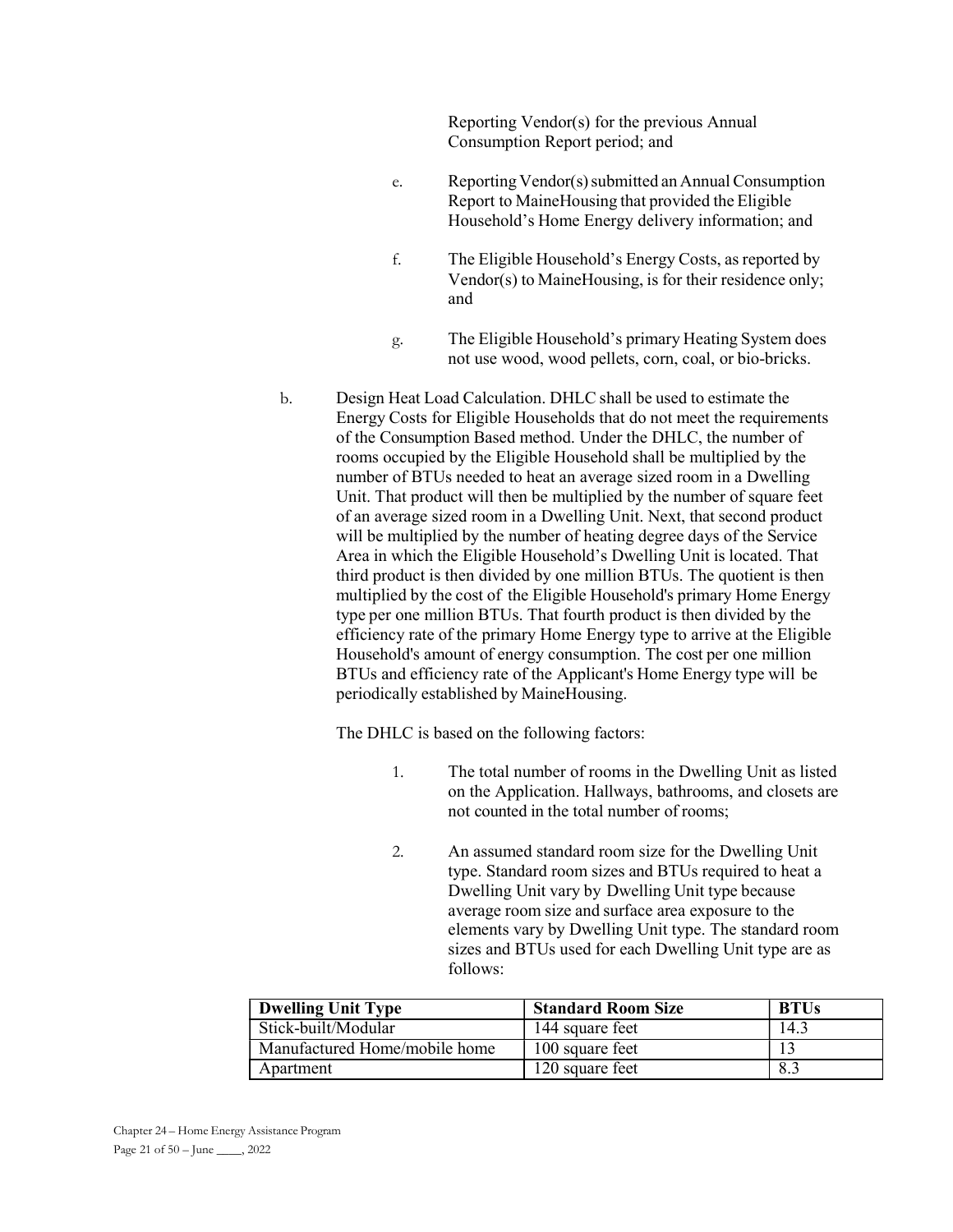- 3. The heating degree days for the Service Area. Heating degree days are updated annually using data reported by National Weather Stations in Maine;
- 4. The estimated BTUs required to heat the Dwelling Unit;
- 5. Average cost per one million BTU. MaineHousing determines the average costs per one million BTU annually. Oil, kerosene, and propane costs are obtained by averaging the costs reported by the Governor's Energy Office (GEO). Average costs for all other fuel types are based on a representative survey of Vendors' pricing;
- 6. The efficiency rate for the primary Home Energy type listed on the Application. The Energy Cost per one million BTU and efficiency rate are based on the primary Home Energy type specified on the Eligible Household's Application.

| <b>Home Energy Type</b> | <b>Efficiency Rate</b> |
|-------------------------|------------------------|
| Oil                     | 65%                    |
| Kerosene                | 65%                    |
| Propane                 | 65%                    |
| Natural Gas             | 65%                    |
| <b>Biodiesel</b>        | 65%                    |
| Electric                | 100%                   |
| Firewood                | 50%                    |
| Corn                    | 60%                    |
| <b>Wood Pellets</b>     | 80%                    |
| Bio-bricks              | 80%                    |

- 7. For Tenants in Subsidized Housing with a Direct Energy Cost, the annual utility allowance for heating, as provided by property manager on the Subsidized Housing form, must be deducted from the estimated Energy Cost in order to determine the Eligible Household's heat burden.
- 8. If after annual utility allowances for heating are deducted from annual Household Energy Cost reported by the Vendor on the Annual Consumption report, the Household has a calculated energy cost of less than or equal to zero (0), the Household is only eligible to receive a Benefit in an amount to maximize benefits under the Supplemental Nutrition Assistance Program (SNAP).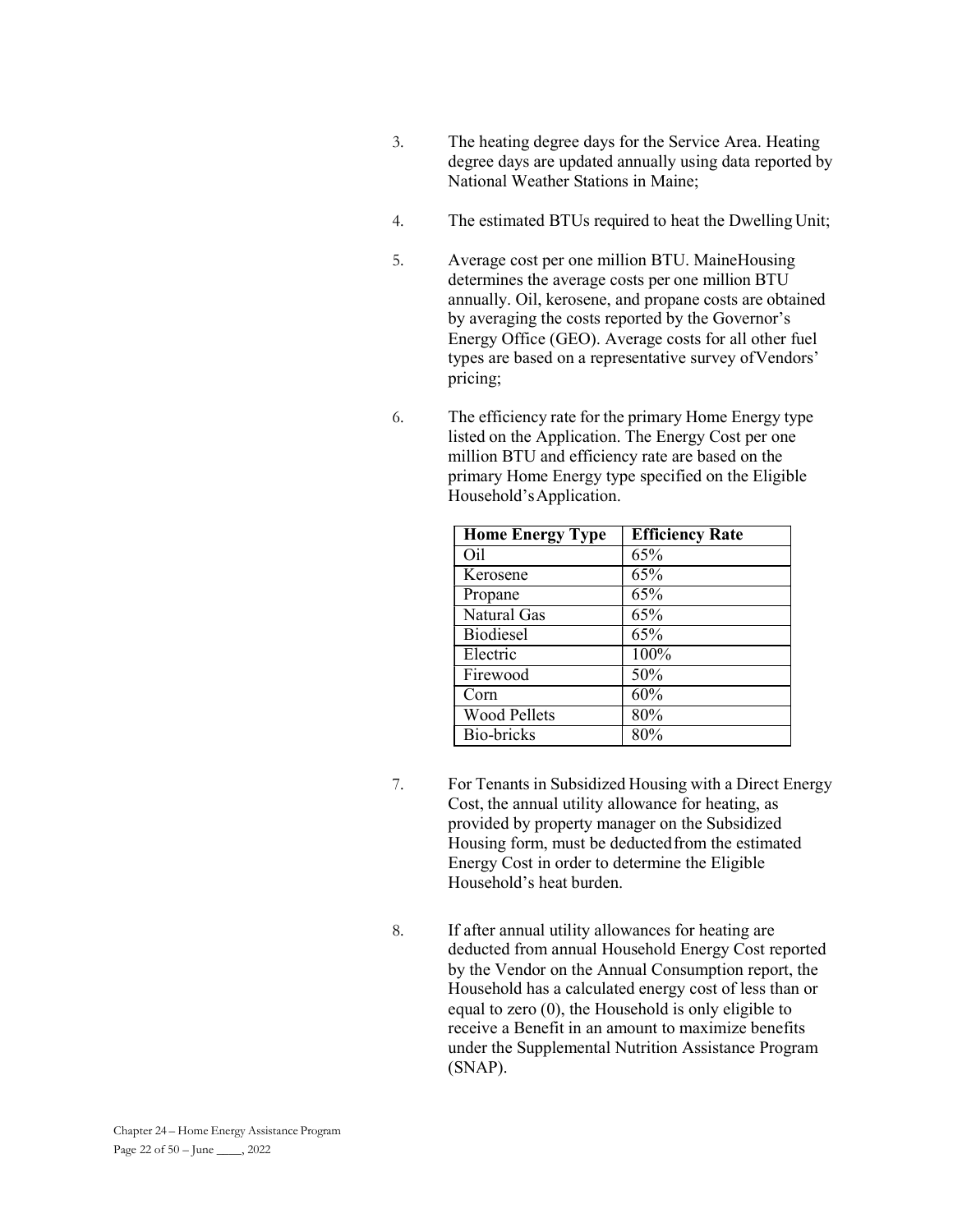- 5. Payment of Benefits.
	- A. A Primary Applicant shall select a Vendor that will deliver Home Energy to the Eligible Household. Payment of Benefits will be made directly to the Vendor. Except as set forth below, Vendors may be provided the option to choose to receive HEAP Benefits prior to delivery or post-delivery at MaineHousing's discretion.
		- 1. For payment prior to delivery, MaineHousing, or a Subgrantee as allowed by MaineHousing, will pay a Benefit to the Vendor or within ten (10) business days of the date the Application is certified eligible or when HEAP grant funds are available, whichever is later.
		- 2. For payment post-delivery, MaineHousing, or a Subgrantee as allowed by MaineHousing, will provide a Credit Notification Report within ten (10) business days of the date the Application is certified eligible or when HEAP grant funds are available, whichever is later. MaineHousing will make payment for HEAP Benefits after the Vendor makes delivery as authorized by MaineHousing.
		- 3. In the case of wood Vendors, MaineHousing, or a Subgrantee as allowed by MaineHousing, will make payment for a Benefit after the Vendor makes delivery as authorized by MaineHousing and/or the Subgrantee. The Vendor must return a completed purchase order, including Applicant and Vendor signatures, to MaineHousing, or a Subgrantee as allowed by MaineHousing, within sixty (60) calendar days of the date of purchase order issuance. Receipt of the purchase order must be entered into the MaineHousing database. Contingent on database entry, MaineHousing, or the Subgrantee as allowed by MaineHousing, will make payment within ten (10) business days of the signed purchase order receipt date. If the purchase order is not returned within sixty (60) calendar days of the date of issuance it may be considered void. Extensions may be granted by the MaineHousing on a case-by-case basis.
	- B. If there is no Vendor that serves the area in which the Eligible Household resides then MaineHousing, or the Subgrantee as allowed by MaineHousing, may pay Benefits directly to the Primary Applicant.
	- C. Payment of Benefits may be made directly to Tenants with an Indirect Determinable Energy Cost.
- 6. TANF Supplemental Benefits.
	- A. Except as may be expressly provided for elsewhere in this Rule, the use and administration of TANF Supplemental Benefits is subject to the standards for HEAP Benefits set forth in this Rule.
	- B. Eligibility. A Household may be eligible for a TANF Supplemental Benefit if its Application for HEAP has been certified eligible in the current Program Year and if on the Date of Application:
		- 1. it included at least one member who was under the age of eighteen (18); and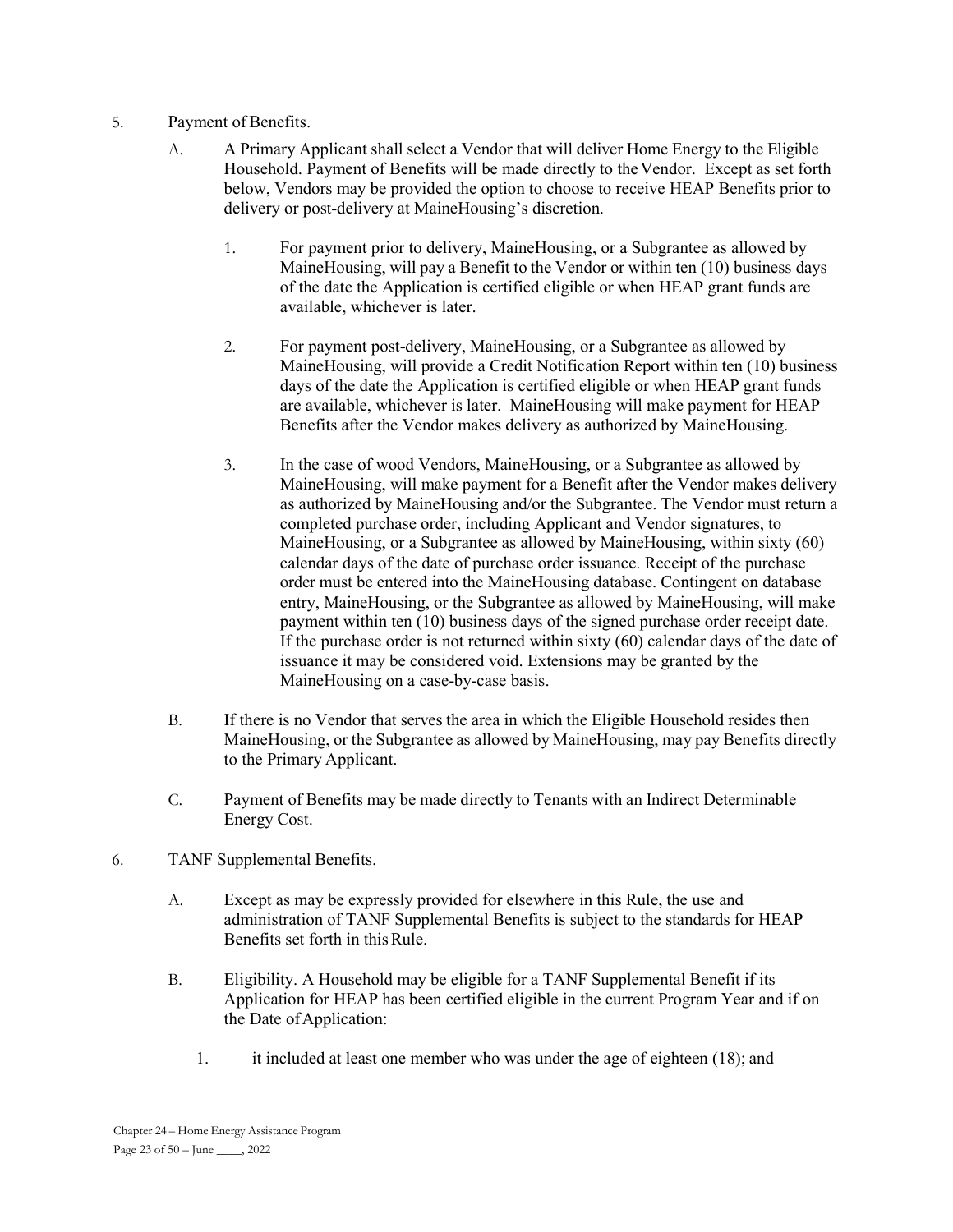- 2. it did not reside in Subsidized Housing with heat included.
- C. Benefit Determination. The TANF Supplemental Benefit per Eligible Household per Program Year shall be determined each Program Year by MaineHousing based on the projected number of Households eligible for TANF Supplemental Benefits and available funding.
- D. Payment of Benefits. TANF Supplemental Benefits will be sent directly to Vendors in the same manner as regular HEAP Benefits as outlined in Section 5 above.
- 7. Benefit Returns and Transfer.
	- A. Program benefits may not be sold, released or otherwise conveyed, with or without consideration, by the Eligible Household or the Vendor without written authorization from MaineHousing. MaineHousing will only authorize such conveyances when circumstances arise that prevent the Eligible Household from using the Benefit and MaineHousing determines such conveyance is in the best interest of the Eligible Household and is consistent with the intent of the HEAP Act.
	- B. Program benefits may be available for reissue or transfer during the Program Year of issue and up until April  $30<sup>th</sup>$  of the Program Year immediately following when:
		- 1. All Applicant(s) move in State but continue with same Vendor.
		- 2. All Applicant(s) move in State and change Home Energy vendors.
		- 3. Household changes Vendor.
		- 4. All Applicant(s) move in State from a Dwelling Unit with Direct Energy Cost to a Dwelling Unit with heat included in their rent (not including Subsidized Housing).
		- 5. All Applicant(s) move in State to Subsidized Housing with Direct Energy Cost.
		- 6. Household changes Home Energy type.
		- 7. Primary Applicant has deceased and there are surviving Applicants remaining in the Household (unless surviving Applicant moves in State to a Household that has received a Benefit in the current Program Year).
	- C. Household may be required to provide in writing the following in order to receive a Benefit reissue or transfer:
		- 1. Primary Applicant's name.
		- 2. Previous address.
		- 3. Current address.
		- 4. Current phone number.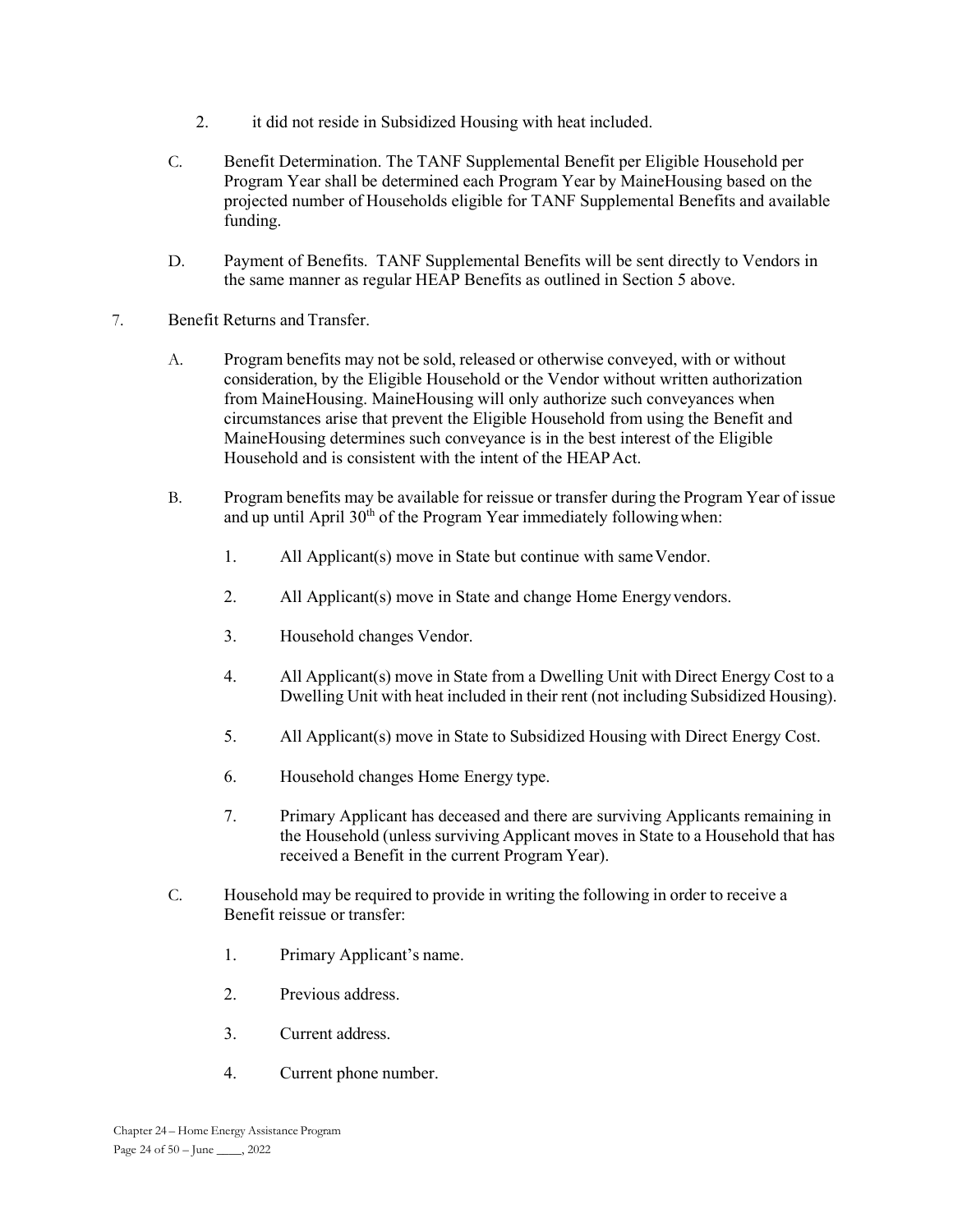- 5. Current rental agreement or current property tax bill, whichever is relevant.
- 6. Current electric/utility company name and account number.
- 7. Name on the electric/utility company account.
- 8. Primary Heating System and Home Energy type.
- 9. Fuel tank location.
- 10. Current Home Energy Vendor name, address, and account number.
- 11. Primary Applicant's signature and date submitted.

If for any reason the requested documentation is not provided, the reissuance or transfer of Benefits may be delayed and/or Benefits may be forfeited.

- D. Benefits may not be eligible for reissue or transfer when:
	- 1. It is determined that Primary Applicant committed Errors and Program Abuse when completing the Application.
	- 2. It is determined that there was an Overpayment.
	- 3. Primary Applicant's permanent residence changes to a nursing home or long term care facility and there are no surviving Applicants remaining in the Household.
	- 4. All Applicant(s) move to Subsidized Housing with heat included.
	- 5. Primary Applicant moves in State into a Household that has been determined eligible for a Benefit in the current Program Year.
	- 6. The Benefit was issued before the previous or current Program Year.
	- 7. The Benefit was issued the previous Program Year and was not used on or before April 30th of the Program Year immediately following.
	- 8. All Applicant(s) move to an ineligible Dwelling Unit.
	- 9. Primary Applicant has deceased and there are no surviving Applicants remaining in the Household.
	- 10. All Applicants move out of State.

If the Household subsequently moves to an eligible Dwelling Unit, the Benefit may be eligible for reissue provided the Benefit was for the previous or current Program Year.

E. In the event Vendor receives a Benefit return form requesting the return of Benefits paid to Vendor on behalf of Eligible Households, Vendor shall return such Benefits to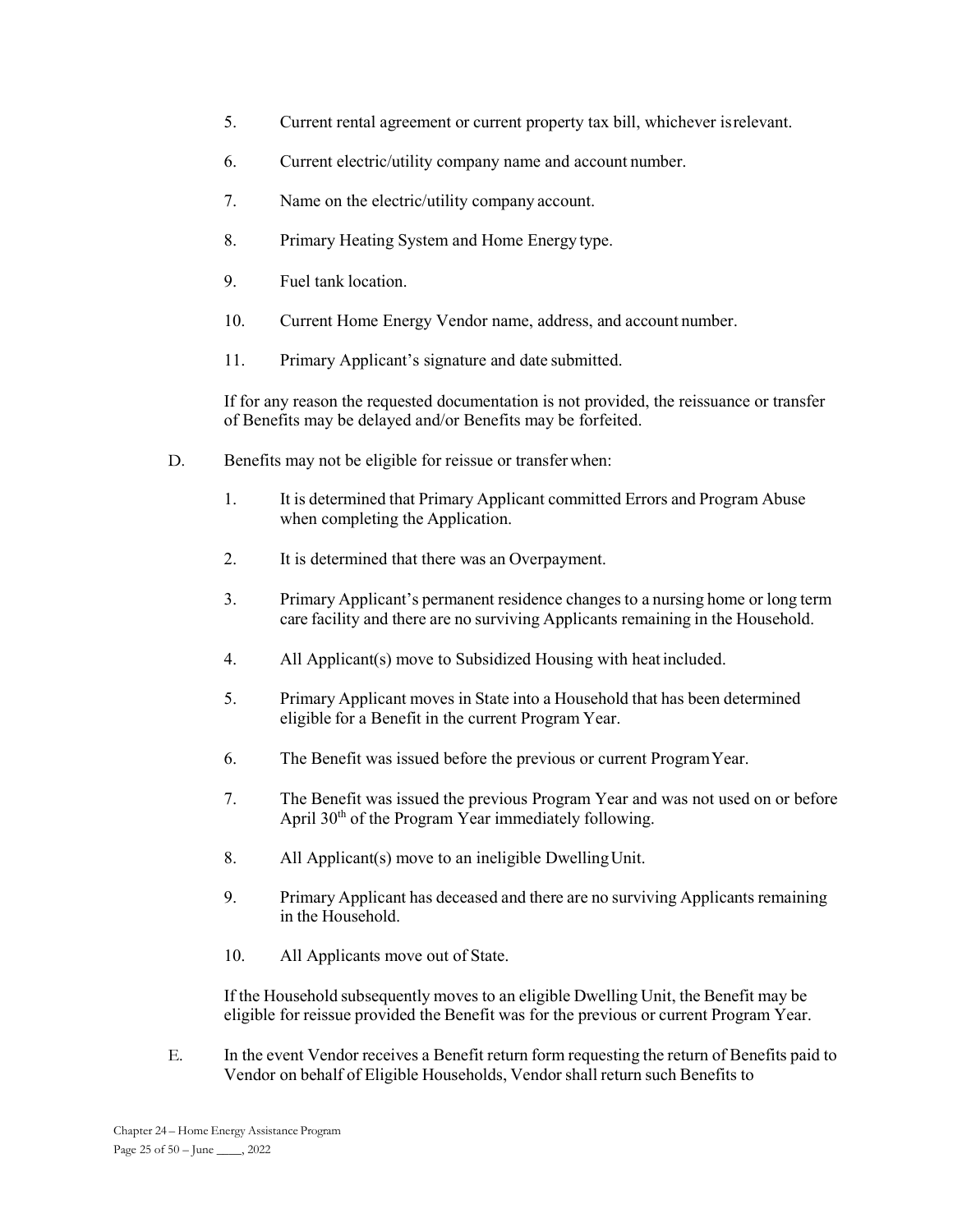MaineHousing within fifteen (15) business days of date of Benefit return form. Once the funds are received, MaineHousing will process the reissue or transfer as appropriate within fifteen (15) calendar days.

- 8. Energy Crisis Intervention Program (ECIP).
	- A. A Household may be eligible for ECIP if a Household member's health and safety is threatened by an Energy Crisis situation and the Household does not have the financial means to avert the Energy Crisis. The Subgrantee will determine whether the Household is experiencing an Energy Crisis on the Date of Application. An Eligible Household is income eligible for ECIP.
		- 1. To determine if Household is in Energy Crisis:
			- a. Reading of 1/4 tank or less on a standard 275 gallon heating oil tank;
			- b. Reading of 25% or less on a propane tank;
			- c. 7-day or less supply for other delivered Home Energy types.
		- 2. To determine an Energy Crisis with respect to utility terminations:
			- a. Household has received a disconnection notice; and
			- b. Household has exhausted its ability to negotiate and pay the terms of a reasonable payment arrangement.
	- B. Allowable expenditures must be related to averting an Energy Crisis and may include:
		- 1. Home Energy deliveries provided the Eligible Household has exhausted any remaining Benefits previously issued to a Vendor on behalf of the Eligible Household;
		- 2. Delivery charges associated with fuel deliveries made against an ECIP benefit and/or an upfront delivery made against a Household's regular benefit to avert an energy crisis situation.
		- 3. Surcharges, reconnection charges, or penalties related to a final utility disconnect notice. Utility costs must be directly related to the operation of the Heating System;
		- 4. Heating System repair, including restart fees;
		- 5. Purchase of space heaters;
		- 6. Temporary relocation provided the Eligible Household is experiencing a Life Threatening Crisis that cannot be averted within 18 hours by one of the above measures;
		- 7. Rental payment assistance provided the Eligible Household is a Tenant whose rent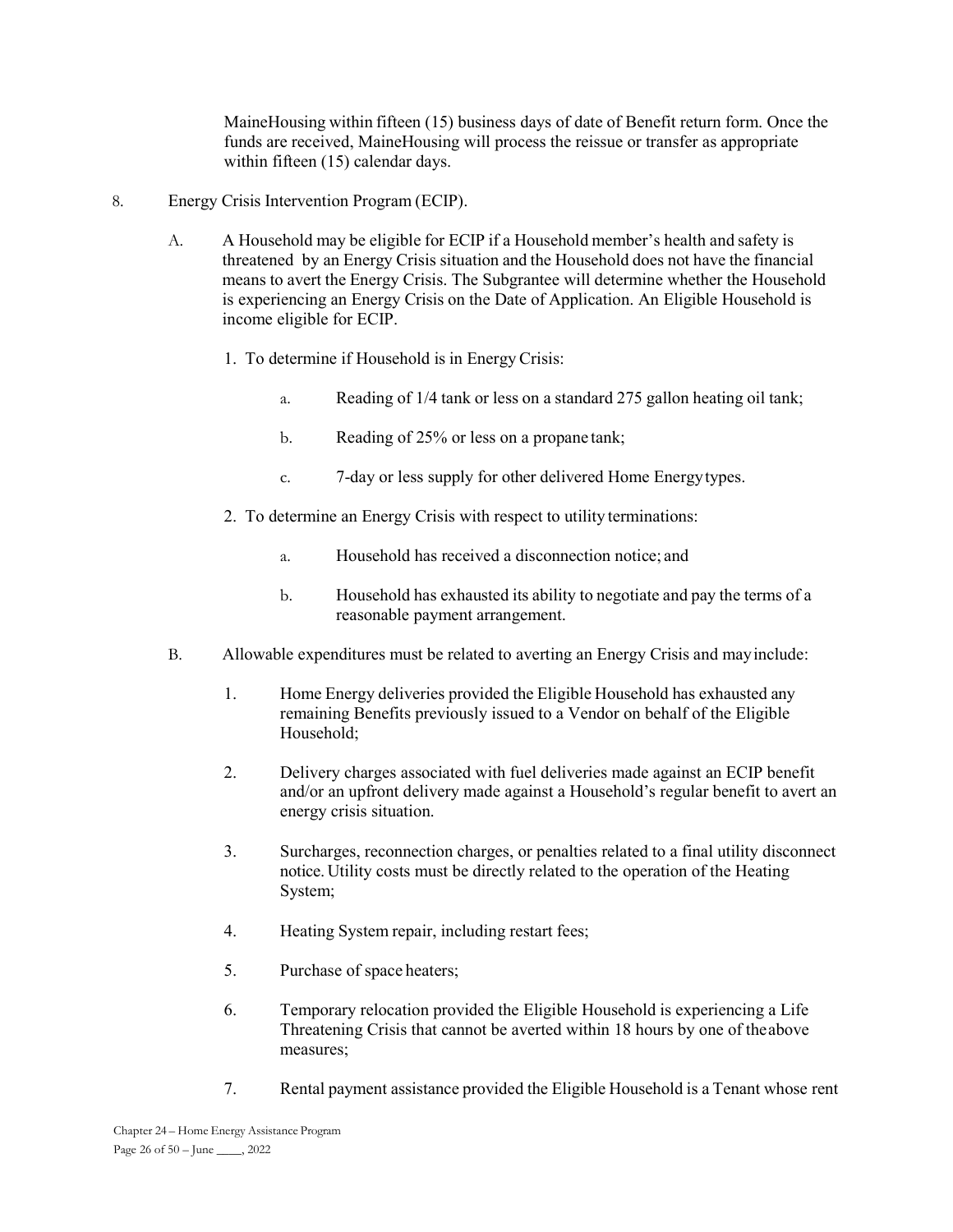includes heat and is facing eviction due to nonpayment of rent.

- C. Unallowable Expenditures:
	- 1. ECIP funds cannot be used if the Household has any other Heating System that is safe, operable and is capable of heating the dwelling adequately during severe cold weather, and has a supply of product for that Heating System.
	- 2. ECIP funds cannot be used to pay for surcharges, reconnection charges, or penalties related to a final utility disconnect when that utility is not required for the operation of the primary Heating System.
	- 3. ECIP funds cannot be used to pay for Home Energy deliveries or Heating System repairs if the Applicant resides in Subsidized Housing with heat included or a Rental Unit with heat included.
	- 4. An Applicant with an Overpayment balance is not eligible for ECIP benefits unless they have entered into and are in compliance with the terms of a repayment agreement with MaineHousing to resolve the Overpayment.
- D. The maximum ECIP benefit per Eligible Household per Program Year shall be determined each Program Year by MaineHousing based on Home Energy costs, economic conditions, and available funding.
- E. ECIP will be administered pursuant to HEAP:
	- 1. ECIP timeframe is November 1 through the following April 30;
	- 2. Conditioned on the availability of ECIP funds, some form of assistance that will resolve the Energy Crisis, if Household is eligible to receive such benefits, will be provided within 48 hours after Household has been certified eligible for ECIP;
	- 3. Conditioned on the availability of ECIP funds, some form of assistance that will resolve the Energy Crisis, if Household is eligible to receive such benefits and is in a Life Threatening Crisis situation, will be provided within 18 hours after a Household has been certified eligible for ECIP.
- F. The Subgrantee will provide the Primary Applicant written notice of ECIP denial within three (3) business days.
- G. ECIP Payment to Vendors.
	- 1. Except in the case of wood Vendors, MaineHousing, or a Subgrantee as allowed by MaineHousing, will make payment for ECIP after the Vendor makes delivery as authorized by MaineHousing/Subgrantee. The Vendor must return a completed purchase order and a delivery ticket to MaineHousing/Subgrantee. The Vendor must also submit an invoice if the total amount on the delivery ticket is greater than the ECIP purchase order amount or the delivery ticket does not account for all the charges that were approved on the purchase order. Receipt of the purchase order must be entered into the MaineHousing database. Contingent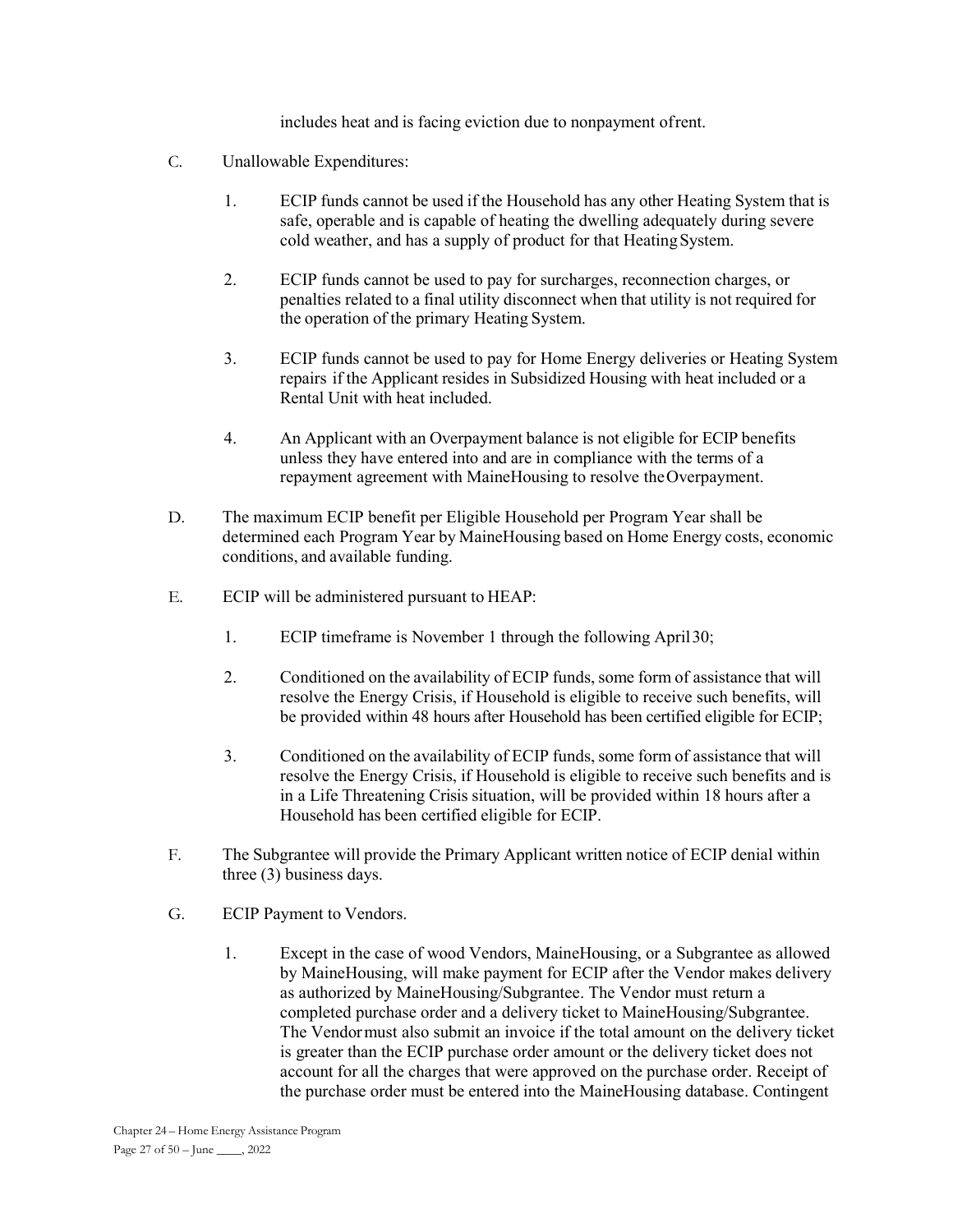on database entry, MaineHousing will make payment within ten (10) business days of the receipt of the completed purchase order, a delivery ticket, and invoice (if applicable).

- 2. In the case of wood Vendors, MaineHousing, or a Subgrantee as allowed by MaineHousing, will make payment for ECIP after the Vendor makes delivery as authorized by MaineHousing/Subgrantee. The Vendor must return a completed purchase order, including Applicant and Vendor signatures, to MaineHousing/ Subgrantee. Receipt of the purchase order must be entered into the MaineHousing database. Contingent on database entry, MaineHousing/ Subgrantee will make payment within ten (10) business days of the signed purchase order receipt date.
- 9. Central Heating Improvement Program (CHIP).
	- A. Eligibility. A Household may be eligible for CHIP if the Household:
		- 1. is eligible for HEAP Fuel Assistance benefits;
		- 2. has an eligible Application that was certified within the preceding twelve (12) months; and
		- 3. does not have a more recent Application that has been certified-denied.
	- B. Subgrantees shall provide CHIP services based on the following priority order:
		- 1. Eligible Households experiencing an Energy Crisis caused by Heating System malfunction or failure.
		- 2. Non-wood Heating Systems that cannot achieve a minimum steady state efficiency of 70% (as determined by a CTE).
		- 3. Preventative CTE and minor repairs on a non-emergency basis (owner-occupied dwelling units only). Date of the last CTE by a licensed technician must be more than twelve (12) months prior to the initiation of services date.
		- 4. The installation of a Heat Pump.

Eligible Households shall be served on a first-come, first-served basis with respect to each level of priority except when the Subgrantee is providing weatherization services to a Dwelling Unit. In this case, CHIP activities to Eligible Households that enable the Subgrantee to leverage funds may be served first.

- C. Subgrantees shall administer and operate CHIP in their Service Areas unless otherwise determined by MaineHousing.
- D. Heating System Replacement. Household may be eligible for assistance to replace a Heating System if the Household is eligible for Benefits pursuant to this Rule. The amount of assistance shall take into account the Applicant Household's and Nonoccupying Co-owner's Countable Assets.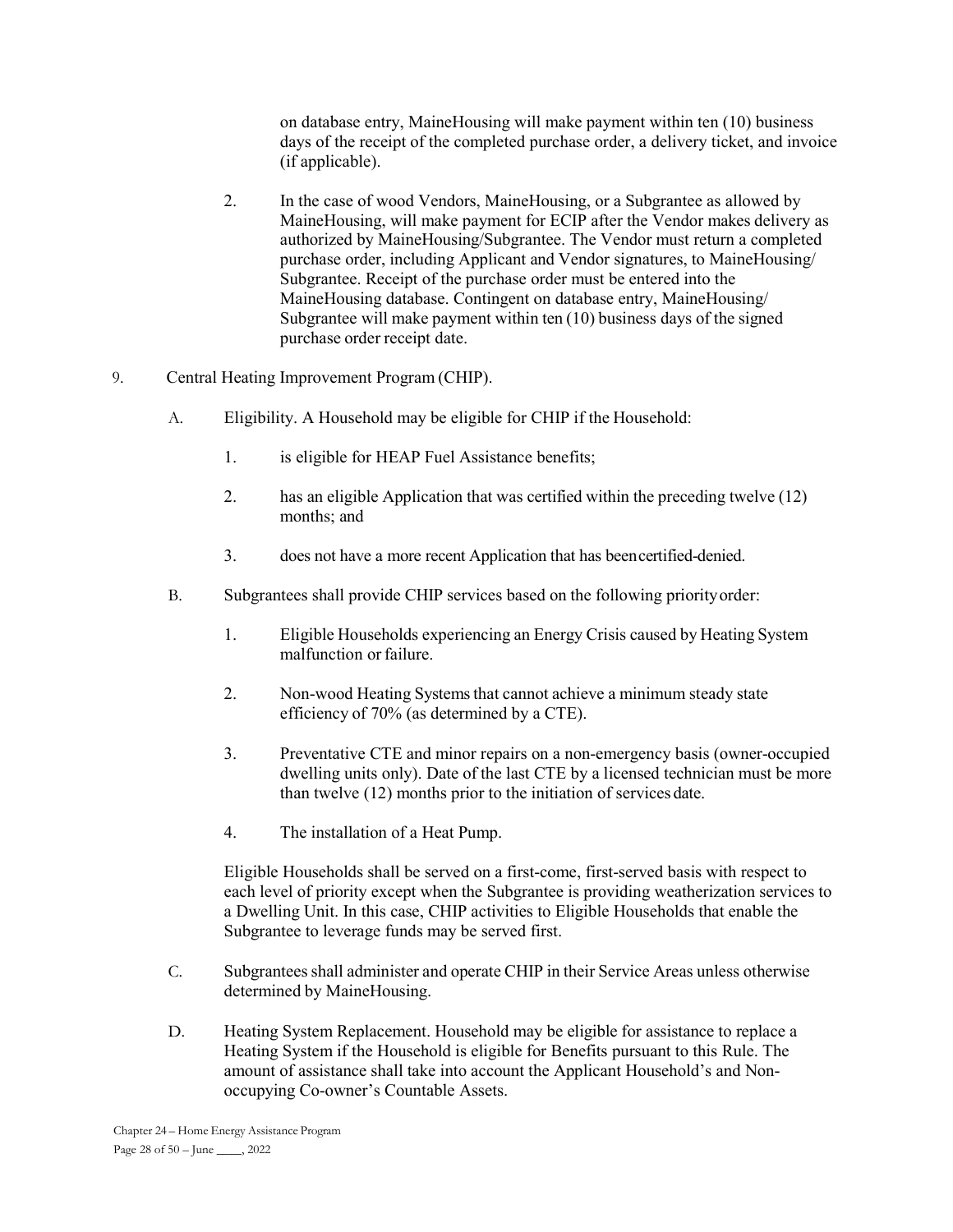1. The Applicant Household will be required to contribute toward the cost of replacing the Heating System if the Applicant Household has Countable Assets in excess of \$5,000, or \$50,000 if a member of the Applicant Household is an Elderly Person. The same guidelines apply to Non-occupying Co-owner's Countable Assets.

The overall purpose of these asset limitations is to encourage a Household's contribution to meeting their needs, when possible, and at the same time recognize that household assets represent needed income and insurance against financial calamities, and that it is prudent to retain these assets to some extent.

- 2. An Applicant Household's contribution shall be determined by subtracting \$5,000 or \$50,000 (whichever is applicable) from its total Countable Assets. That difference will then be multiplied by the Applicant Household's percentage of ownership. A Non- occupying Co-owner's contribution shall be similarly calculated. The maximum CHIP benefit amount shall be determined by subtracting the sum of the Applicant Household's and Non-occupying Coowner's contributions from the total replacement costs.
- E. Rental Units Occupied By An Eligible Household: A life-time maximum benefit of \$400 for an Eligible Household. The maximum allowed in a non-owner occupied multi-family building is the lesser of \$400 times the number of Heating Systems that provide heat to Eligible Households or \$1,600.
- F. Life Estates and Life Leases: If an Eligible Household member holds a life estate or life lease interest in and occupies the Dwelling Unit, the Dwelling Unit may be eligible if:
	- 1. the document conferring the Applicant's rights of the life estate or life lease states that the Eligible Household member is responsible for maintaining the Dwelling Unit, or is silent as to who is responsible for maintenance; or
	- 2. the Dwelling Unit is owned by an Eligible Household.
- G. Proof of Ownership. The Subgrantee shall verify ownership of all Dwelling Units and Rental Units prior to performing any work. Proof of ownership may include current property tax bill, statement from the local tax assessor, town clerk or similar municipal official, or documentation from electronic registry.

Life estates and life leases require a copy of the document conferring the Applicant's rights.

The Subgrantee must obtain the written permission of the owner of the Rental Unit prior to performing any work on the Heating System unless the Tenant has exercised his or her right under 14 M.R.S.A. Section 6026 to make certain repairs.

- H. A Dwelling Unit will not be eligible under CHIP if:
	- 1. Dwelling Unit is a Rental Unit that has received prior CHIP services to the lifetime maximum benefit;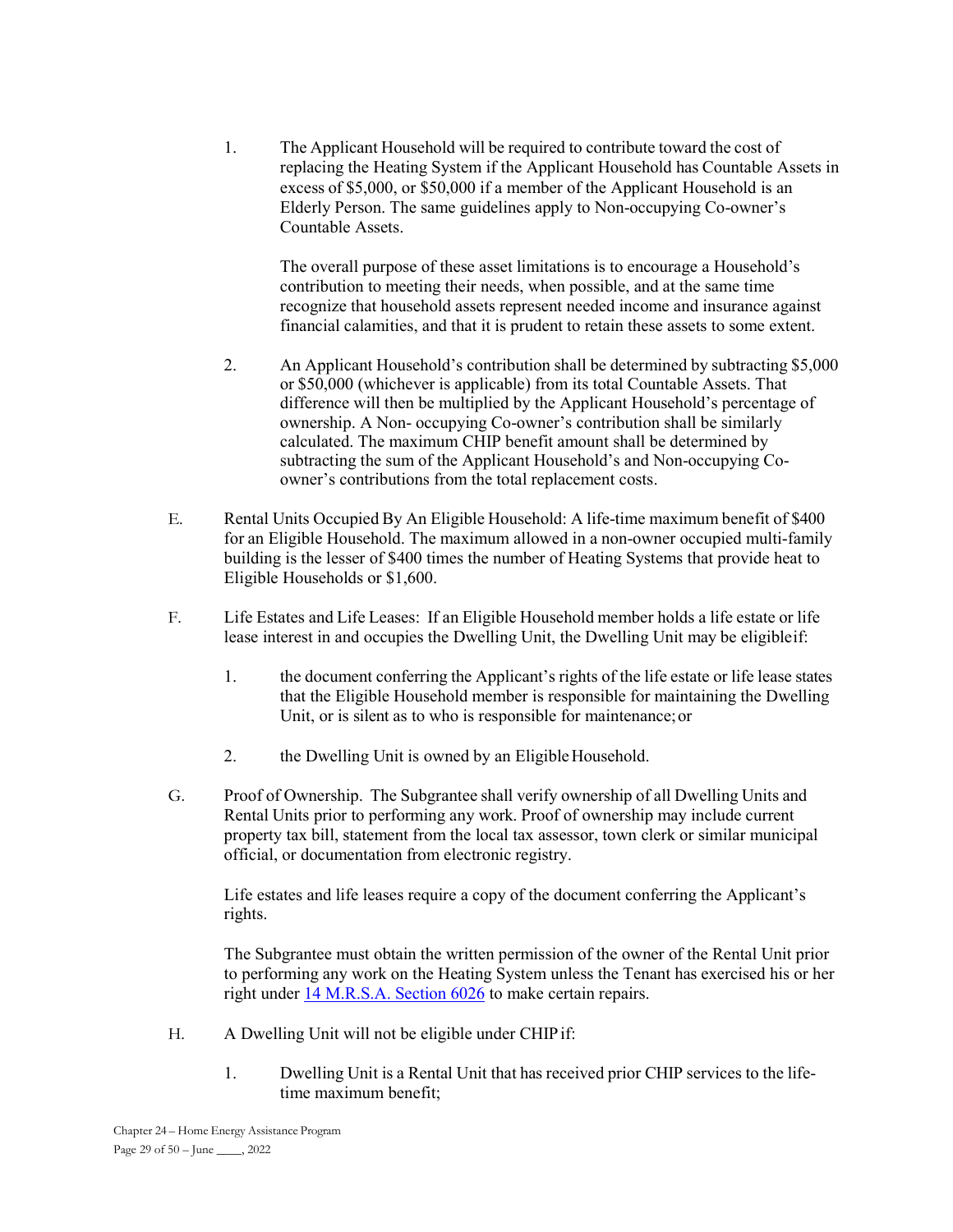- 2. Dwelling Unit has been designated for acquisition or clearance by a federal, state, or local program or order;
- 3. Dwelling Unit has been designated for foreclosure;
- 4. Dwelling Unit is for sale;
- 5. Dwelling Unit is vacant;
- 6. Dwelling Unit is uninhabitable as determined by a local municipality, State Agency, MaineHousing, or a Community Action Agency;
- 7. Dwelling Unit is in poor structural condition making the installation of CHIP services impractical, impossible, or ineffective;
- 8. Dwelling Unit is in such poor structural condition that the proposed CHIP services would have a longer life expectancy than the Dwelling Unit;
- 9. Dwelling Unit has been damaged by fire, flood or an act of God and repair of the damage is covered by insurance;
- 10. There are obvious discrepancies found between the information supplied on the Application and observed conditions during the CHIP process. The Subgrantee must resolve any discrepancies before work can continue;
- 11. Subgrantee determines the Applicant failed to properly maintain a Heating System that was previously replaced under CHIP; and
- 12. Eligible Households who apply for CHIP services for more than one Dwelling Unit will be subject to additional review to ensure the requested services are consistent with the intent of the program.
- I. CHIP Allowable Uses:
	- 1. Cleaning, tuning, and evaluating oil or gas systems;
	- 2. Cleaning, evaluating, and servicing solid fuel systems;
	- 3. Replacing oil or gas burners;
	- 4. Replacing cracked heat exchangers;
	- 5. Replacing oil, gas, electric or solid fuel Heating Systems;
	- 6. Sealing and insulating Heating System pipes or ducts in unconditioned spaces;
	- 7. Installing electrical or mechanical Heating System ignition systems;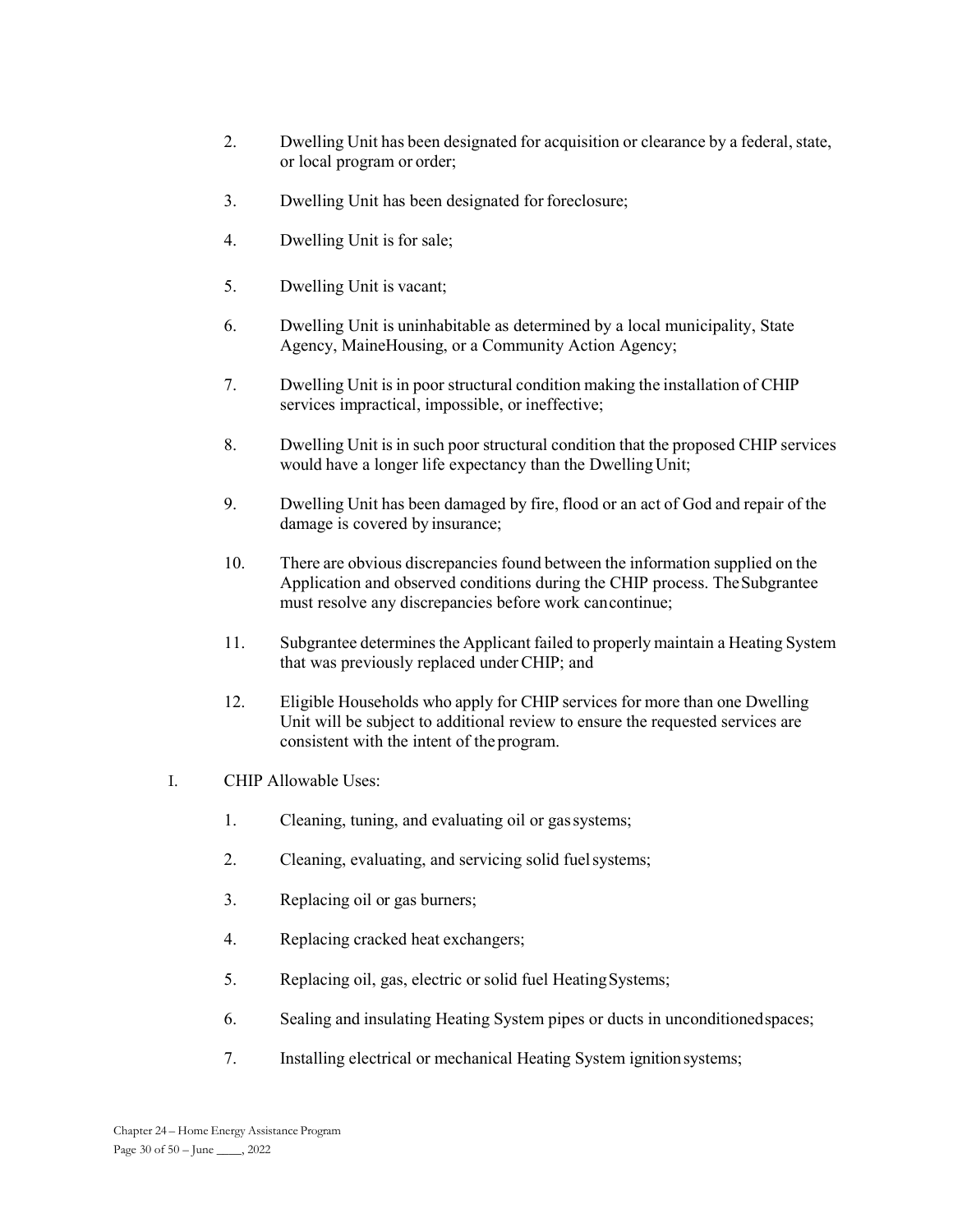- 8. Replacing or relocating thermostats and anticipator adjustment;
- 9. Baffling of the combustion chamber;
- 10. Optimizing the firing rate;
- 11. Cleaning of the chimney;
- 12. Smoke Alarms;
- 13. Fire extinguishers;
- 14. Carbon Monoxide detectors;
- 15. Gas detectors;
- 16. Oil tanks;
- 17. Oil tank gauges;
- 18. Installation of a Heat Pump;
- 19. Temporary relocation provided the Eligible Household is experiencing a Life Threatening Crisis that cannot be adequately addressed through ECIP measures;
- 20. Other measures necessary to bring Heating Systems into compliance with applicable State and local codes and Maine Fuel Board requirements; and
- 21. Other measures necessary to correct any Heating System problems that pose an immediate threat to the health and safety of the Eligible Household.
- J. CHIP Unallowable Uses:
	- 1. Reimbursement or payment for purchases made by or costs incurred by an Applicant.
	- 2. Replacement of a Heating System if the Dwelling Unit received a prior Heating System replacement funded by CHIP unless the Heating System is near the end of or beyond its estimated useful life as defined by https://www.hud.gov/sites/documents/EUL\_FOR\_CNA\_E\_TOOL.PDF
- K. Fuel Switching. As a general guideline, the practice of fuel switching is not allowed. However, if the Subgrantee determines that the switching of a fuel source is warranted, then a written waiver request must be submitted to MaineHousing for review and consideration (on a case-by-case basis) prior to the installation.
- L. Subgrantee must perform a final inspection on all CHIP services for heating system replacement jobs. Inspections will include an evaluation to determine: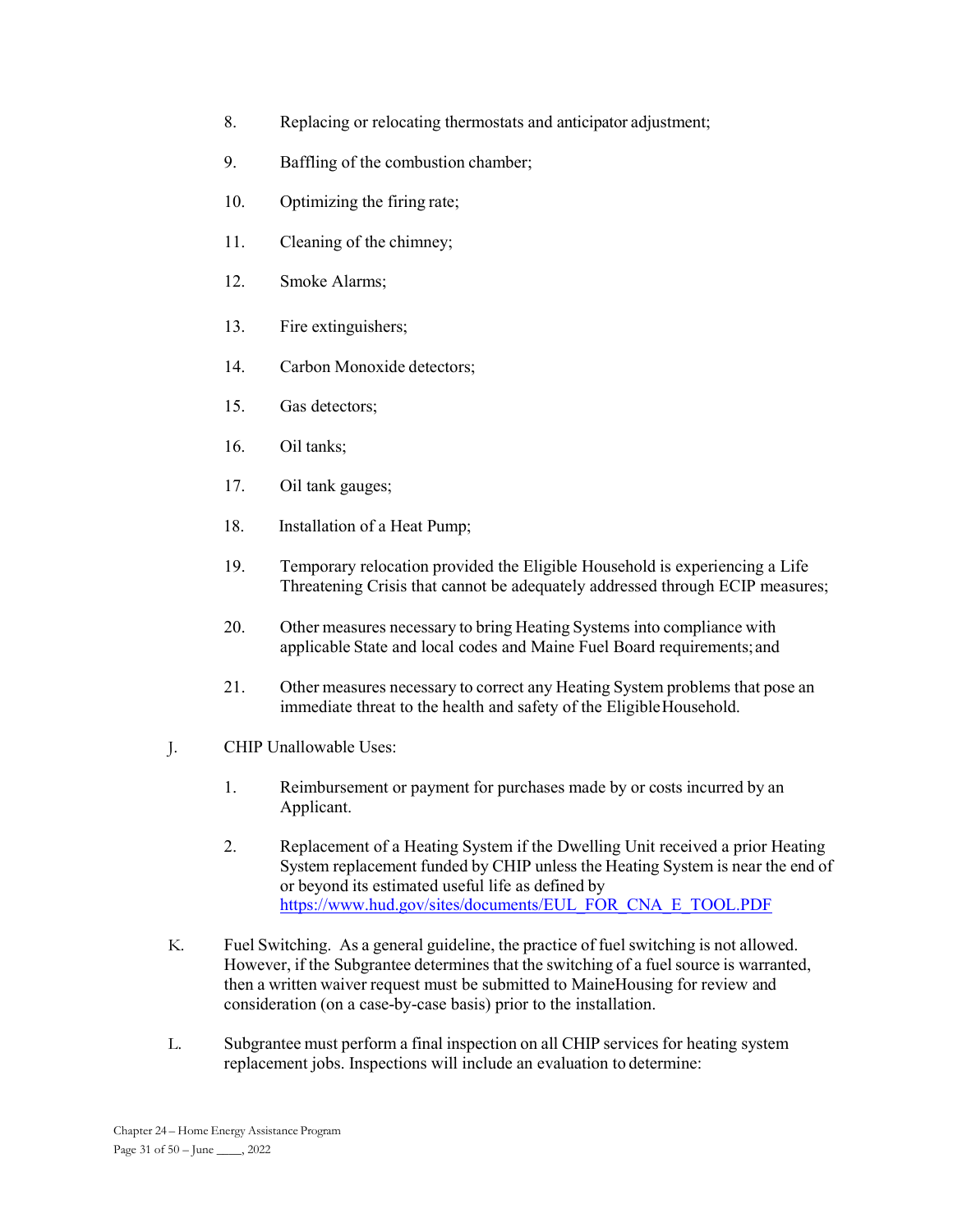- 1. Compliance with applicable codes;
- 2. That all work performed was authorized by the Subgrantee; and
- 3. The combustion efficiency level of the Heating System where technically feasible.
- M. Specific Procurement Requirements. Prior to the performance of CHIP services, the Subgrantee shall follow the procedures below:
	- 1. Procurement less than or equal to \$10,000. Procurement of services, including materials, equipment and services from specialized trades, such as electricians, plumbers, masons and oil burner repair people shall be performed in accordance with the following procedures.
		- a. Solicit by phone, email, vendor website, catalog, or price list, or similar means one price quote for the required materials, equipment and services.
		- b. Determine if the quoted price is reasonable based on one or more factors identified by Subgrantee, such as recent purchases of, or research on, goods or services of the same kind or related knowledge or expertise; otherwise, solicit two price quotes by similar means.
		- c. Copies of all procurement records, including basis for the contractor selection and factors used to determine if the quoted price is reasonable, must be retained in the Subgrantee files.
	- 2. Procurement over \$10,000. Procurement of services, including materials, equipment and services from specialized trades, such as electricians, plumbers, masons and oil burner repair people shall be performed in accordance with the following procedures.
		- a. Perform a price survey for the required materials, equipment and services.
		- b. Make every reasonable attempt to receive price quotations or bids from at least three (3) reputable Contractors and fully document the bid process and all bids received on a survey sheet.
		- c. Purchase the materials, equipment or services from the Contractor whose bid or proposal is the lowest, taking into consideration the Contractor's performance record and other relevant factors. Fully document the selection process.
		- d. Copies of all procurement records, including basis for contractor selection must be retained in the Subgrantee files.
	- 3. The Subgrantee must prepare an Invitation to Bid or a Request for Proposal, which:
		- a. Identifies all requirements which prospective bidders must fulfill,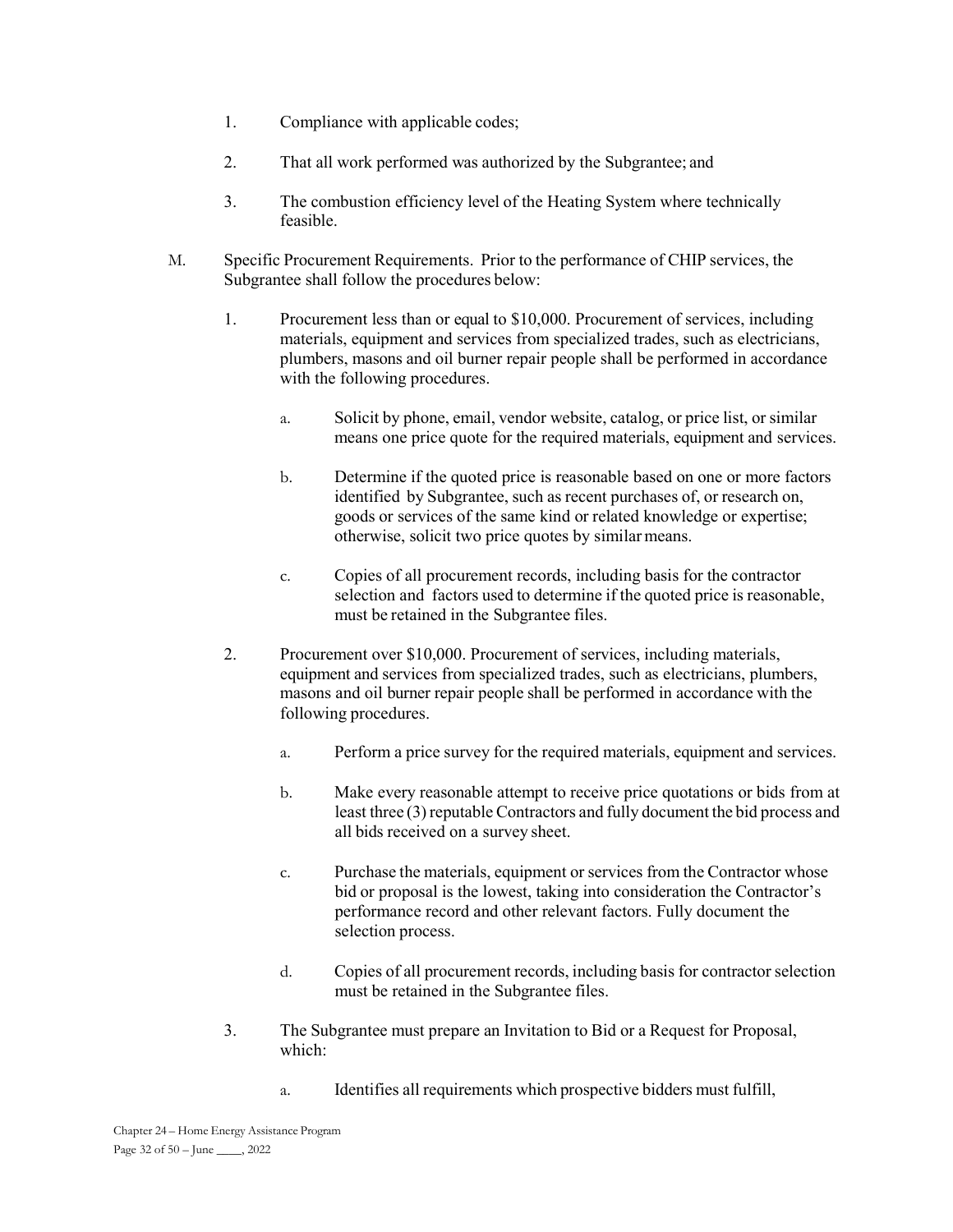including the due dates for bids; and

- b. Identifies all factors which the Subgrantees will consider in evaluating and awarding bids.
- 4. The Invitation to Bid or Request for Proposal must be mailed, faxed or emailed to no less than three (3) prospective contractors who may reasonably be expected to submit a bid.
- 5. All bids must be received by the Subgrantee contact person via mail, fax or e-mail prior to a specified time for a bid opening at a specified time and location. All bids received must be kept in a secure location prior to all bids being received and tabulated. In addition, all correspondence relating to the procurement action must be retained in the bid files.
- 6. Sole Source Procurement. Subgrantee may solicit a proposal from only one source for one of the following reasons.
	- a. Sole source procurement may be used in the following instances:
		- 1. Emergency or Urgent Need. An emergency situation or other urgent need exists and only one known source can provide the required goods or services within the time needed. Emergency or urgent situations include, but are not limited to, natural disasters or a Life Threatening Crisis.
		- 2. Uniqueness. The item or service is available from only one source, based on a reasonable, good faith review of the market for the type of item or service needed.
		- 3. Inadequate Competitive Proposals. After evaluation of all proposals submitted in a competitive procurement, all proposals are determined to be inadequate.
	- b. Subgrantee shall submit a written statement justifying the use and approval of all sole source procurements, in excess of \$10,000 to MaineHousing for its consideration prior to the installation of services.
	- c. Subgrantee will retain a copy of the solicitation and the proposal received in response, a record of the approval by MaineHousing in Subgrantee's records.

### 10. HEAP Weatherization.

- A. The purpose of HEAP Weatherization is to reduce Eligible Households' need for Fuel Assistance, particularly those with the lowest Household Incomes that pay a high proportion of Household Income for Home Energy and those that include Priority Applicants.
- B. Using HEAP Weatherization in conjunction with U.S. Department of Energy (DOE)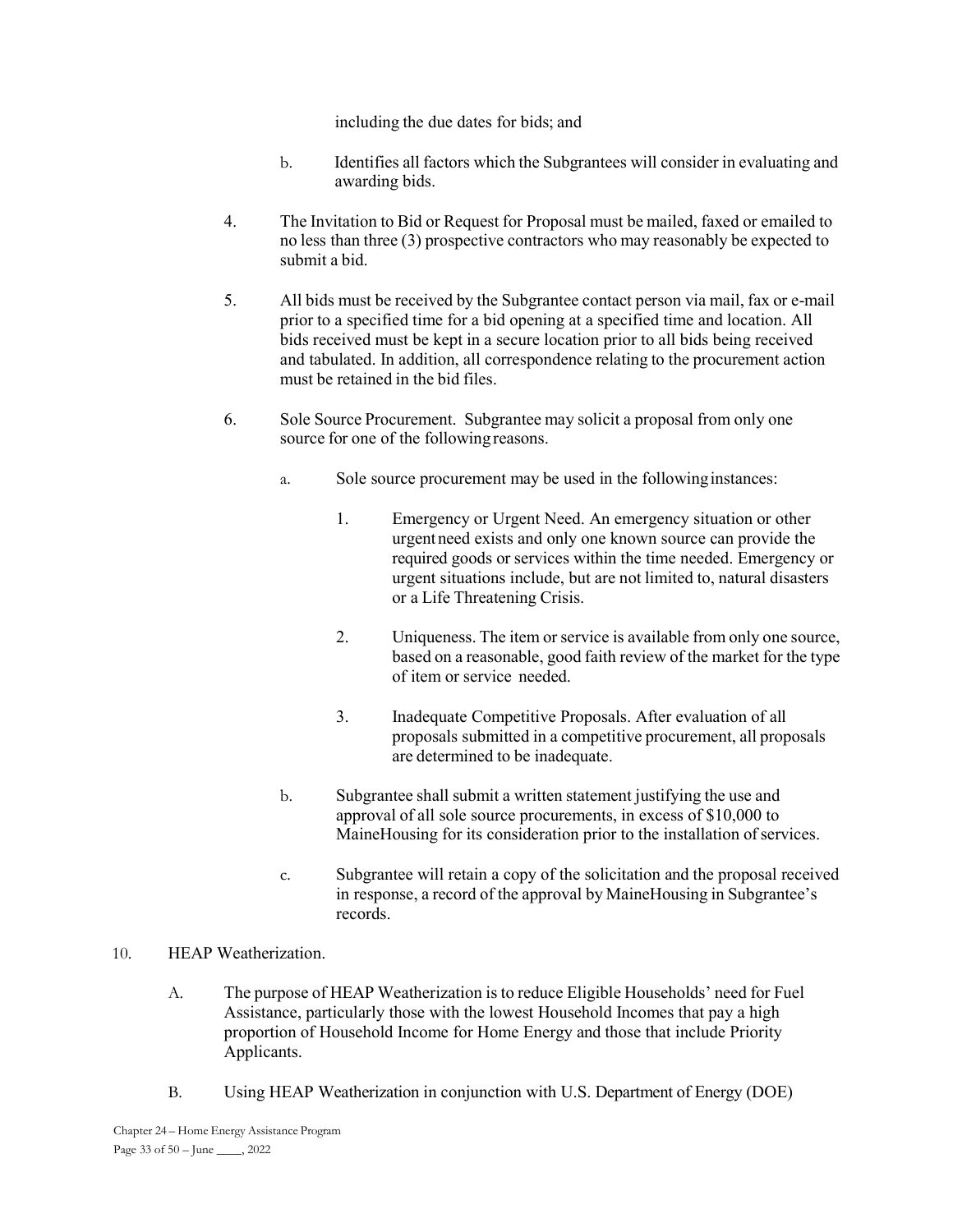funds: If the requirements in this Rule conflict with those required by 10 CFR Part 440, DOE requirements shall have precedence, with the exception to variations listed and approved in the LIHEAP State Model Plan Weatherization Assistance Section. HEAP Weatherization funds may only be used to weatherize Dwelling Units occupied by Eligible Households.

- C. Weatherization measures must be installed in accordance with the Maine Weatherization Standards, as may be amended from time to time.
- D. Eligibility. A Household may be eligible for HEAP Weatherization if the Household:
	- 1. is eligible for Benefits pursuant to this Rule;
	- 2. has an Application certified-eligible within the twelve (12) months preceding the date of the Subgrantee's energy audit of the Dwelling Unit; and
	- 3. does not have a more recent Application that has been certified-denied.
- E. Proof of Ownership. The Subgrantee shall verify ownership of all Dwelling Units and Rental Units prior to performing any work. Proof of ownership may include current property tax bill, statement from the local tax assessor, town clerk or similar municipal official, or documentation from electronic registry.

Life estates and leases require a copy of the document conferring the Applicant's rights.

The Subgrantee must obtain the written permission of the owner of the Rental Unit prior to performing any work.

- F. A Dwelling Unit will not be eligible under HEAP Weatherization if:
	- 1. Dwelling Unit received weatherization services under HEAP Weatherization or another MaineHousing program within fifteen (15) years of the date of Application;
	- 2. Dwelling Unit has been designated for acquisition or clearance by a federal, state, or local program or order;
	- 3. Dwelling Unit has been designated for foreclosure;
	- 4. Dwelling Unit is for sale;
	- 5. Dwelling Unit is vacant;
	- 6. Dwelling Unit is uninhabitable as determined by a local municipality, State Agency, MaineHousing, or a Community Action Agency;
	- 7. Dwelling Unit is in poor structural condition making the installation of HEAP Weatherization services impractical, impossible, or ineffective;
	- 8. Dwelling Unit is in such poor structural condition that the proposed HEAP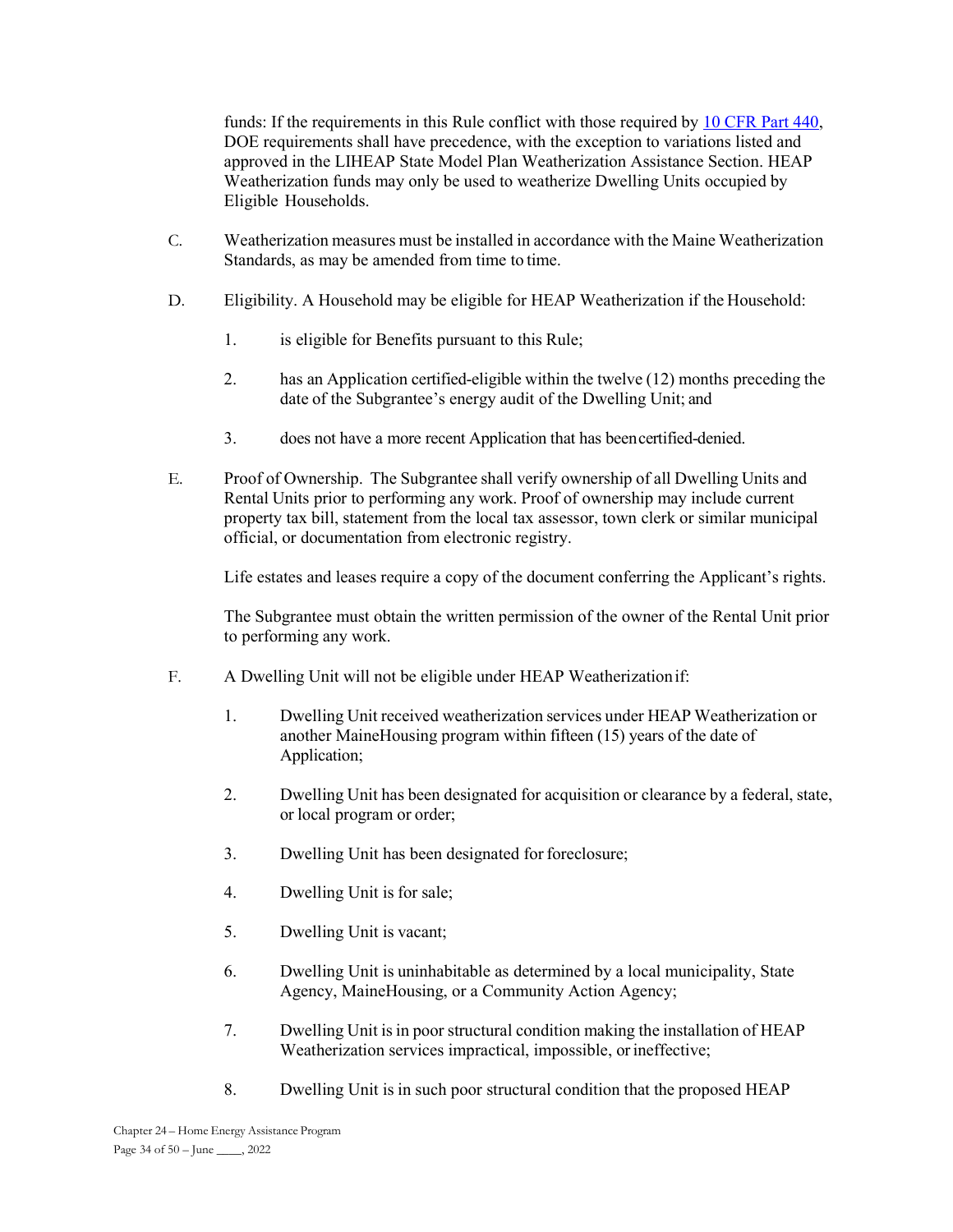Weatherization services would have a longer life expectancy than the Dwelling Unit;

- 9. Dwelling Unit has been damaged by fire, flood or an act of God and repair of the damage is covered by insurance;
- 10. There are obvious discrepancies found between the information supplied on the Application and observed conditions during the HEAP Weatherization process. The Subgrantee must resolve any discrepancies before work can continue.
- G. Allowable Uses:
	- 1. Weatherization needs assessments/audits;
	- 2. Air sealing and insulation;
	- 3. Storm windows;
	- 4. Heating System modifications/repairs;
	- 5. Heating System replacements;
	- 6. Heating System cleaning, tuning, and evaluating;
	- 7. Compact fluorescent light bulbs and LED light bulbs;
	- 8. Energy related roof repairs;
	- 9. Major appliance repairs/replacements, including water heaters, up to two appliances, with one being a water heater;
	- 10. Incidental Repairs;
	- 11. Health and safety measures;
	- 12. Replacement windows and doors are allowable only under exceptional circumstances and only after all other reasonable repair options have been considered and rejected.
- H. Fuel Switching: As a general guideline, the practice of fuel switching when replacing Heating Systems is not allowed. However, if the Subgrantee determines that the switching of a fuel source is warranted, then a written waiver request should be submitted to MaineHousing for review and consideration (on a case-by-case basis) prior to the installation.
- I. Work on an eligible Dwelling Unit previously weatherized under a MaineHousing program may be reopened if:
	- 1. the reopening occurs within six (6) months of completion of the original weatherization service; and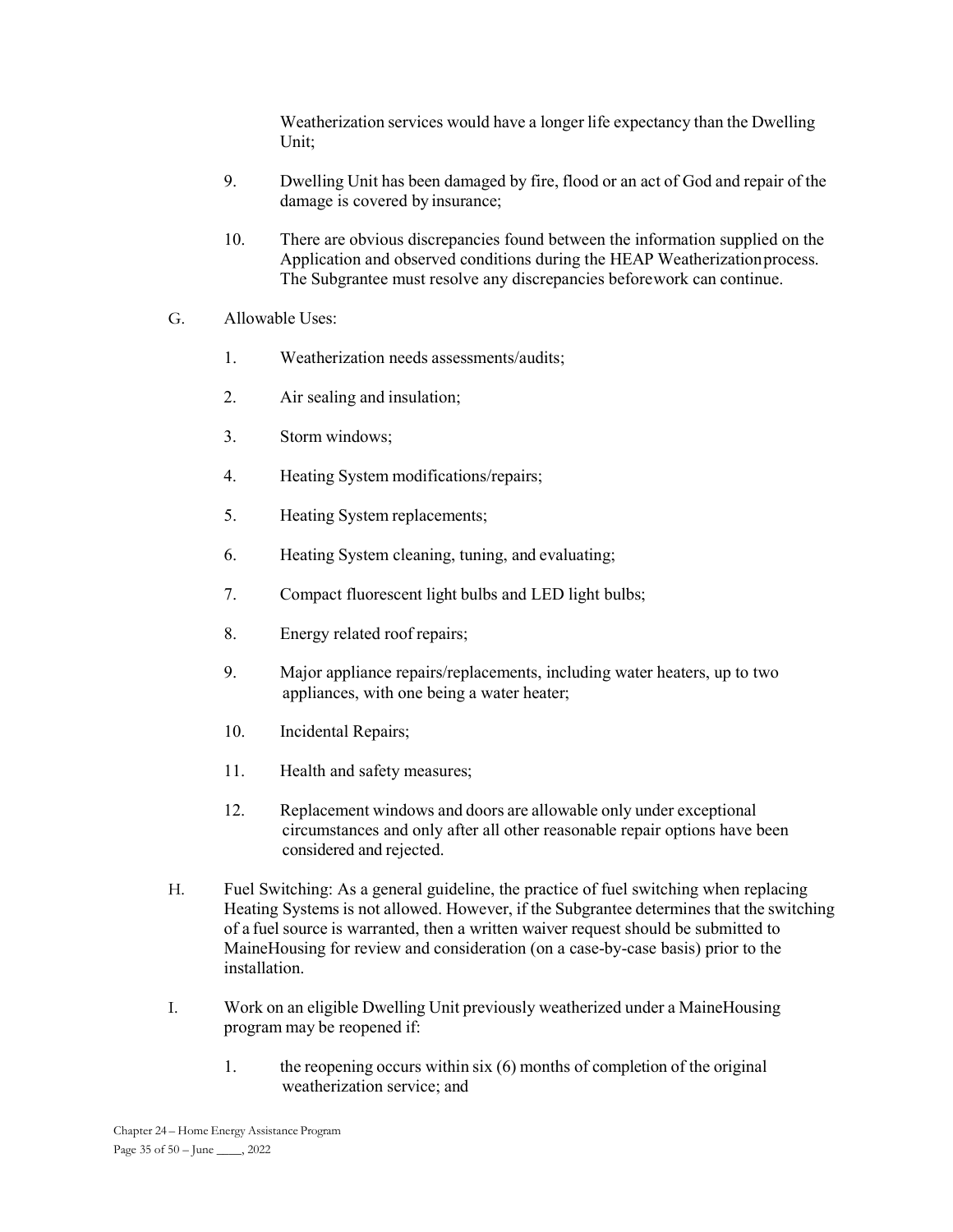- 2. The reopening is required because the previous service is the proximate cause of an immediate threat to the health and safety of the occupants; or
- 3. The quality of weatherization material or its installation is deemed deficient by MaineHousing.
- J. Subgrantees shall administer and operate HEAP Weatherization in their Service Areas, unless otherwise authorized by MaineHousing.
- K. For the purposes of HEAP Weatherization, Subgrantees must conduct a public bid process to secure weatherization contractors at least annually as prescribed by MaineHousing.
- 11. Heat Pump Program.
	- A. The purpose of the Heat Pump Program is to help reduce Eligible Households' overall home energy costs.
	- B. Eligibility. A Household may be eligible for the Heat Pump Program if the Household:
		- 1. is eligible for Benefits pursuant to this Rule;
		- 2. has an Application certified-eligible within the twelve (12) months preceding the date of the Subgrantee's energy audit of the Dwelling Unit;
		- 3. does not have a more recent Application that has been certified-denied; and
		- 4. has a working primary heating system.
	- C. Proof of Ownership. Ownership of all Dwelling Units shall be verified prior to any work being performed. Proof of ownership may include current property tax bill, statement from the local tax assessor, town clerk or similar municipal official, or documentation from electronic registry.

Life estates and leases require a copy of the document conferring the Applicant's rights.

- D. A Dwelling Unit will not be eligible under the Heat Pump Program if:
	- 1. Dwelling Unit already is equipped with a heat pump;
	- 2. Dwelling Unit has been designated for acquisition or clearance by a federal, state, or local program or order;
	- 3. Dwelling Unit has been designated for foreclosure;
	- 4. Dwelling Unit is for sale;
	- 5. Dwelling Unit is vacant;
	- 6. Dwelling Unit is uninhabitable as determined by a local municipality, State Agency,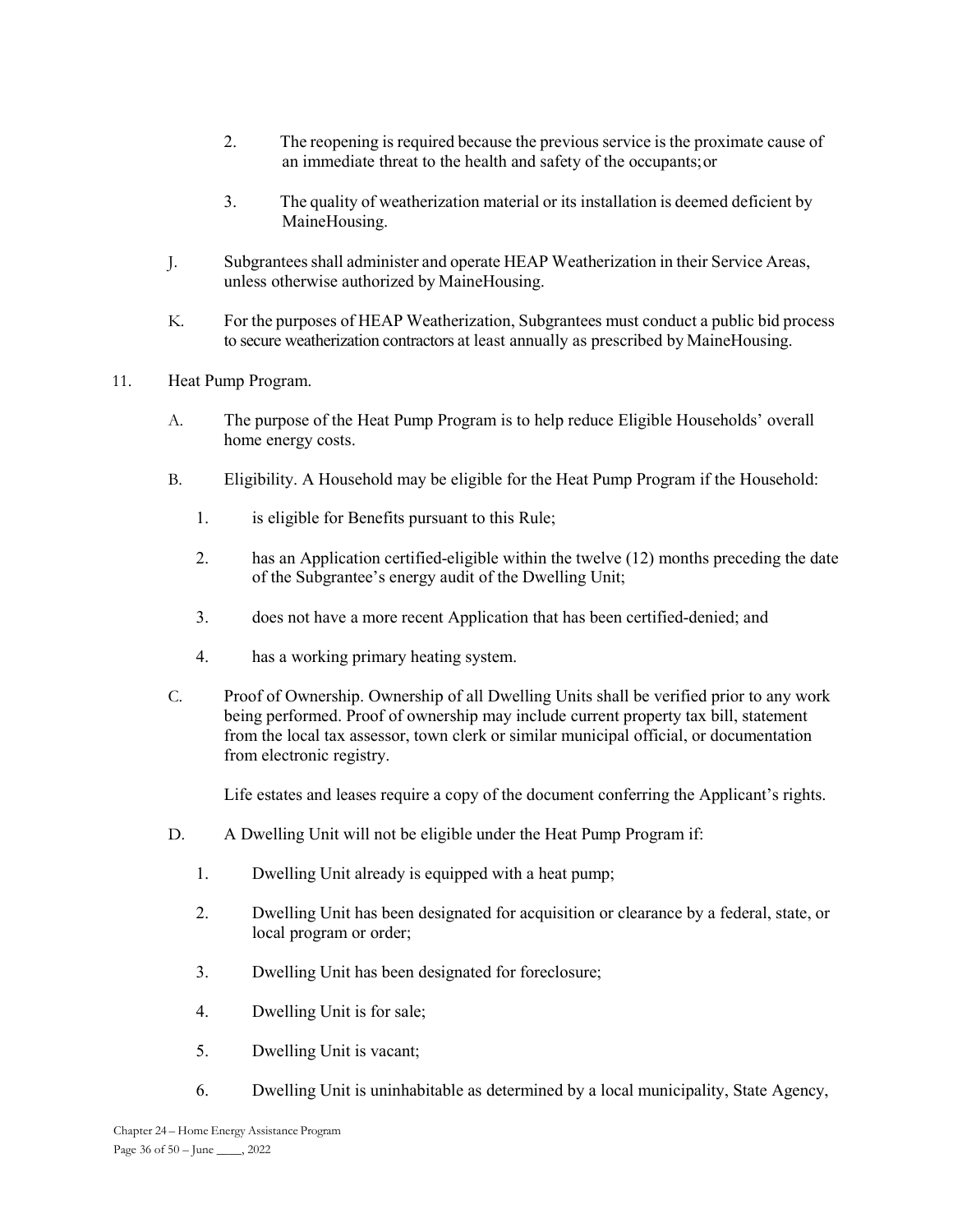MaineHousing, or a Community Action Agency;

- 7. Dwelling Unit is in poor structural condition making the installation of a heat pump impractical, impossible, or ineffective;
- 8. Dwelling Unit is in such poor structural condition that the proposed Heat Pump Program services would have a longer life expectancy than the Dwelling Unit;
- 9. There are obvious discrepancies found between the information supplied on the Application and observed conditions during the HEAP Weatherization process. The Subgrantee must resolve any discrepancies before work can continue.
- E. Allowable Uses:
	- 1. Installation of a Heat Pump; and
	- 2. Installation of electric subpanel for heat pump if needed.
- 12. Administration of the Program.
	- A. MaineHousing will prepare and submit to the Secretary of the United States Department of Health and Human Services an annual State Plan for HEAP in conformity with the provisions of the HEAP Act. MaineHousing will notice a public hearing for the purpose of taking comments on the State Plan and will also prepare a transcript of such comments.
	- B. HEAP Handbook. The HEAP Handbook is an operations manual for the administration of the Programs. This Rule shall control in the event of any inconsistency between the HEAP Handbook and this Rule.
	- C. General. To the extent practicable, MaineHousing will contract with Subgrantees for the purpose of administering the Programs and may require the Subgrantee to provide benefits in connection therewith, including Supplemental Benefits if such benefits become available during the Program Year, to Eligible Households. MaineHousing may, in its discretion, provide benefits in connection with the Programs and make prepayments, installment payments and advances with or without interest in connection therewith, including without limitation, payment of direct benefits to Eligible Households or Vendors, or may contract with other entities, such as municipalities, to administer the Programs and provide benefits.
	- D. Conflict of Interest. No employee, officer, board member, agent, consultant or other representative of Subgrantee, Vendor, or Contractor who exercises or has exercised any function or responsibility with respect to Programs' activities or who is in a position to participate in a decision-making process or gain inside information with regard to these activities, may obtain a financial interest or benefit from Programs' activities or have an interest in any contract, subcontract or agreement regarding the Programs' activities, or the proceeds there under, which benefits him or her or any person with whom he or she has business or family ties. Subgrantees, Vendors, and Contractors shall notify MaineHousing of any potential conflict of interest.
	- E. Confidentiality. Subgrantees, Vendors, Contractors, and their employees and agents shall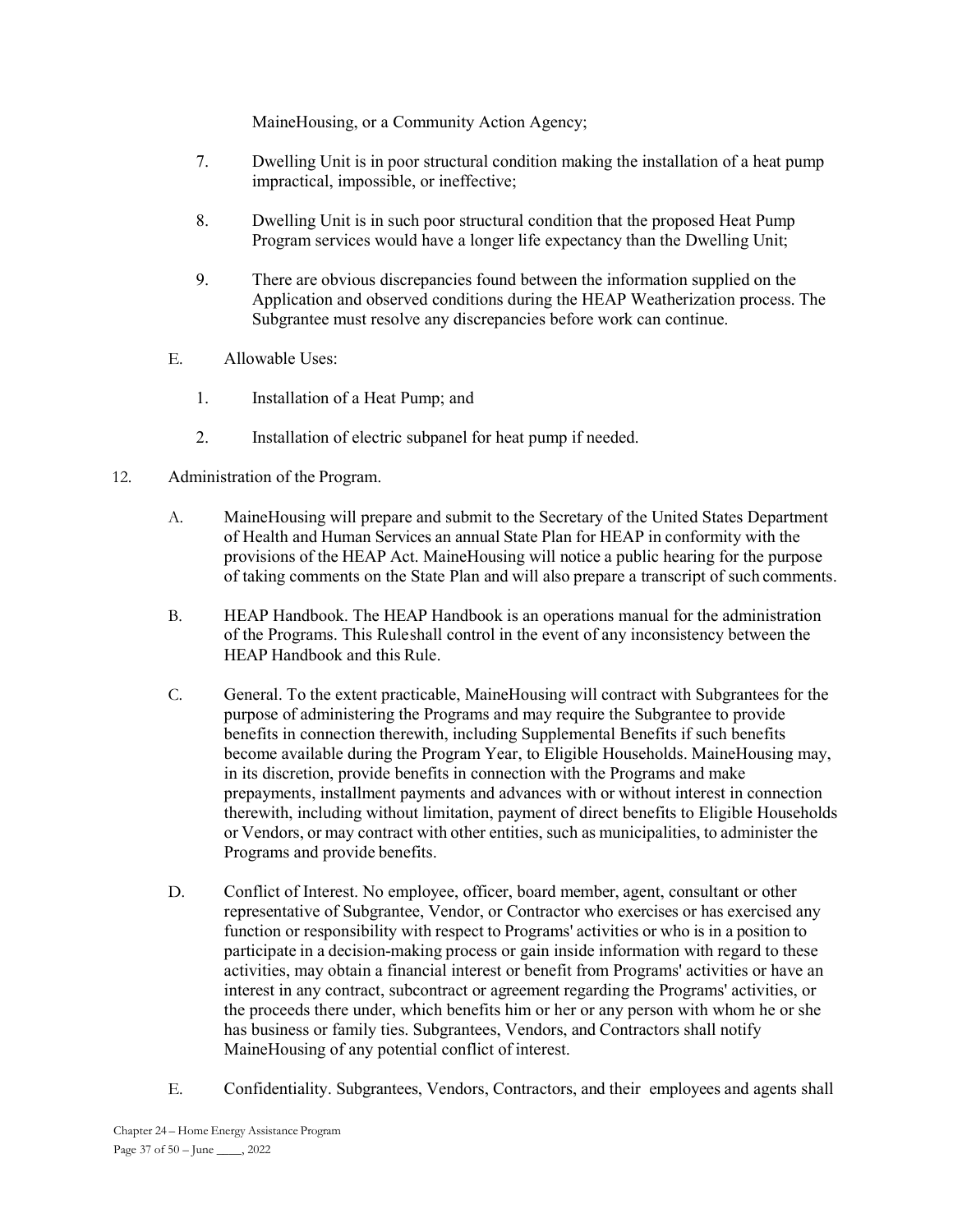keep confidential:

 Applicant or beneficiary information obtained in the administration of the Programs, including without limitation, an individual's name, address and phone number, household income, assets or other financial information, and benefits received ("Confidential Information").

 Subgrantees, Vendors, Contractors, and their employees and agents shall safeguard and protect from disclosure at all times Confidential Information including, without limitation, taking the following steps:

- 1. Put measures in place to prevent the loss, theft, misappropriation or inadvertent disclosure of Confidential Information.
- 2. Encrypt all Confidential Information contained on computers, laptops, and other electronic devices and media used in whole or in part, in the operation or administration of the Programs.
- 3. Send e-mail or e-mail attachments containing Confidential Information only if encrypted or only through a secure e-mail server.
- 4. Make their employees, officers, agents, contractors, sub-contractors and other representatives who operate or administer any of the Programs or otherwise provide services under the Programs aware that the responsibility to safeguard and protect Confidential Information applies at all times, whether or not they are at a work location during normal business hours.
- 5. Limit disclosure to persons with a direct need to know.
- F. MaineHousing will conduct program and fiscal monitoring of Subgrantees and Vendors to ensure compliance with Federal, State, and MaineHousing rules and regulations in a manner consistent with applicable State law, as may be amended from time to time, and the HEAP Act.

### 13. Subgrantees.

- A. Service Areas. MaineHousing will select at least one Subgrantee to administer the Programs in each Service Area.
- B. Selection of Subgrantees. Subgrantees will be selected annually based on the following criteria:
	- 1. Experience with providing Fuel Assistance or similar programs to low-income persons;
	- 2. Current capacity to administer a timely and effective Fuel Assistance program for the intended Service Area;
	- 3. Demonstrated capacity to adequately serve low-income persons residing in their Service Areas;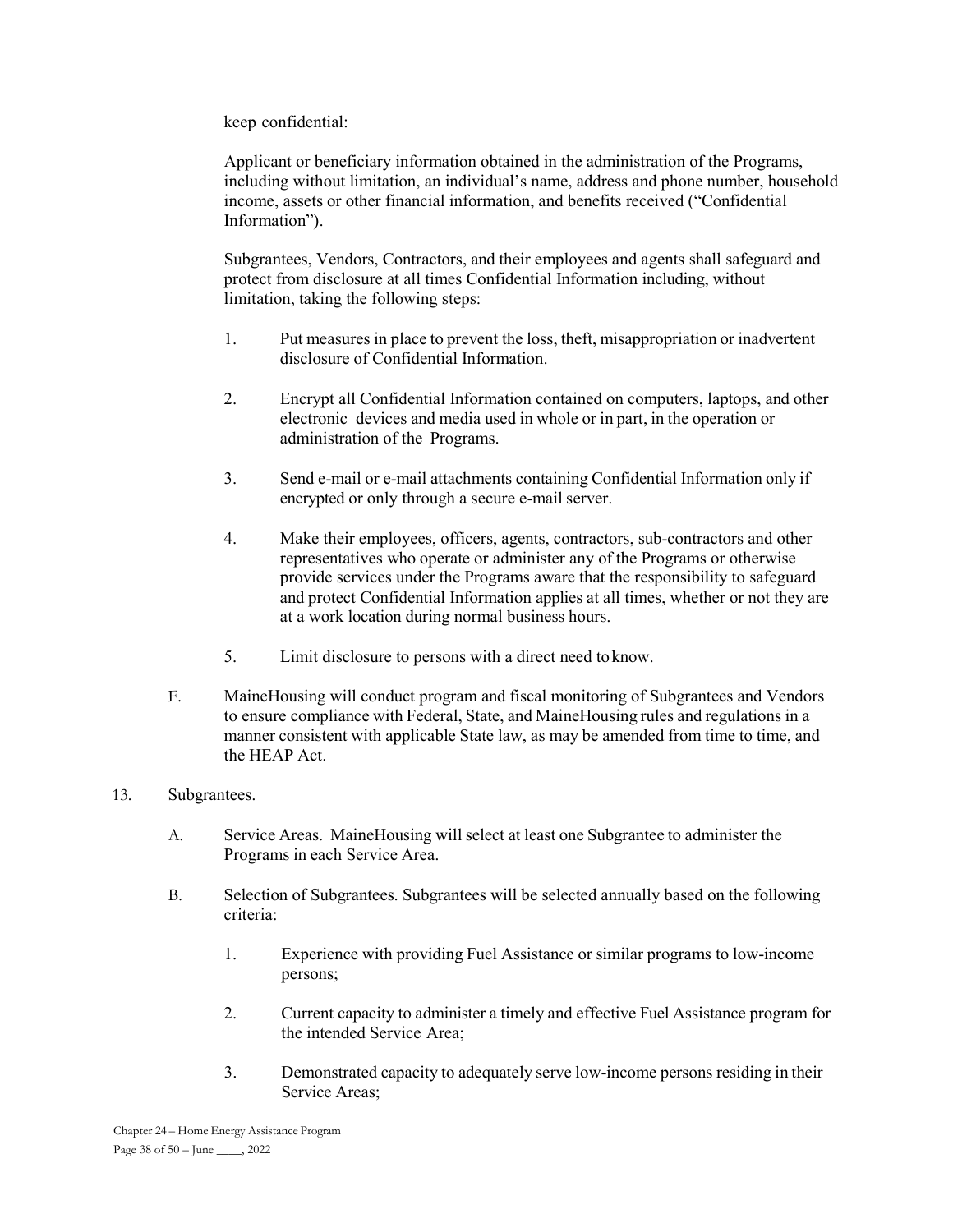- 4. The availability of other qualified entities to service a particular area;
- 5. The geographic area customarily serviced by the potential Subgrantee;
- 6. Cost efficiency in administering a Fuel Assistance program;
- 7. The ability to enhance accessibility to other low-income programs administered by the Subgrantee;
- 8. Acceptable schedule for taking Applications; and
- 9. The ability to perform outreach activities and serve homebound recipients.

Subgrantees shall make annual, written applications to MaineHousing that address each of the criteria listed above. Subgrantee applications must be received no later than June 1 of each year.

- C. Allocation to Each Subgrantee. MaineHousing will determine the annual allocation of HEAP funds to each Subgrantee, the amount of which annual allocation shall not include any amount of HEAP funds allocated to MaineHousing to pay Benefits in the event MaineHousing elects to provide Benefits directly. MaineHousing may base any allocation determination on the number of Applications certified eligible in the Service Areas in the previous Program Year.
- D. Subgrantee Administrative and Program Expenses. Subgrantees shall be permitted administrative and program expenses necessary to carry out their responsibilities under this Rule and the Programs. Such expenses will be allowed in a manner consistent with the provisions of the HEAP Act and must be reasonable in amount as determined by MaineHousing following its review of the Subgrantee work plans and budgets. Allowable administrative and program expenses for each of the Programs are listed below. Other expenses may be allowed if authorized by MaineHousing before the expenses are incurred.

| <b>Fuel Assistance and ECIP</b>                                                                                                                                                                                                                                                         | <b>Expense Category</b> |
|-----------------------------------------------------------------------------------------------------------------------------------------------------------------------------------------------------------------------------------------------------------------------------------------|-------------------------|
| Salary and fringe benefit costs for the actual time an individual<br>performs intake, processing, or eligibility determination functions<br>associated with an active Application                                                                                                       | Program                 |
| Salary and fringe benefit costs for the actual time an individual<br>participates in administering Fuel Assistance or ECIP and is not<br>performing functions associated with an active Application                                                                                     | Program                 |
| Salary and fringe benefits and other related and reasonable costs<br>for specific HEAP and ECIP training and professional<br>development of individuals performing intake, application<br>processing, eligibility determination, and administration of HEAP<br>fuel assistance and ECIP | Program                 |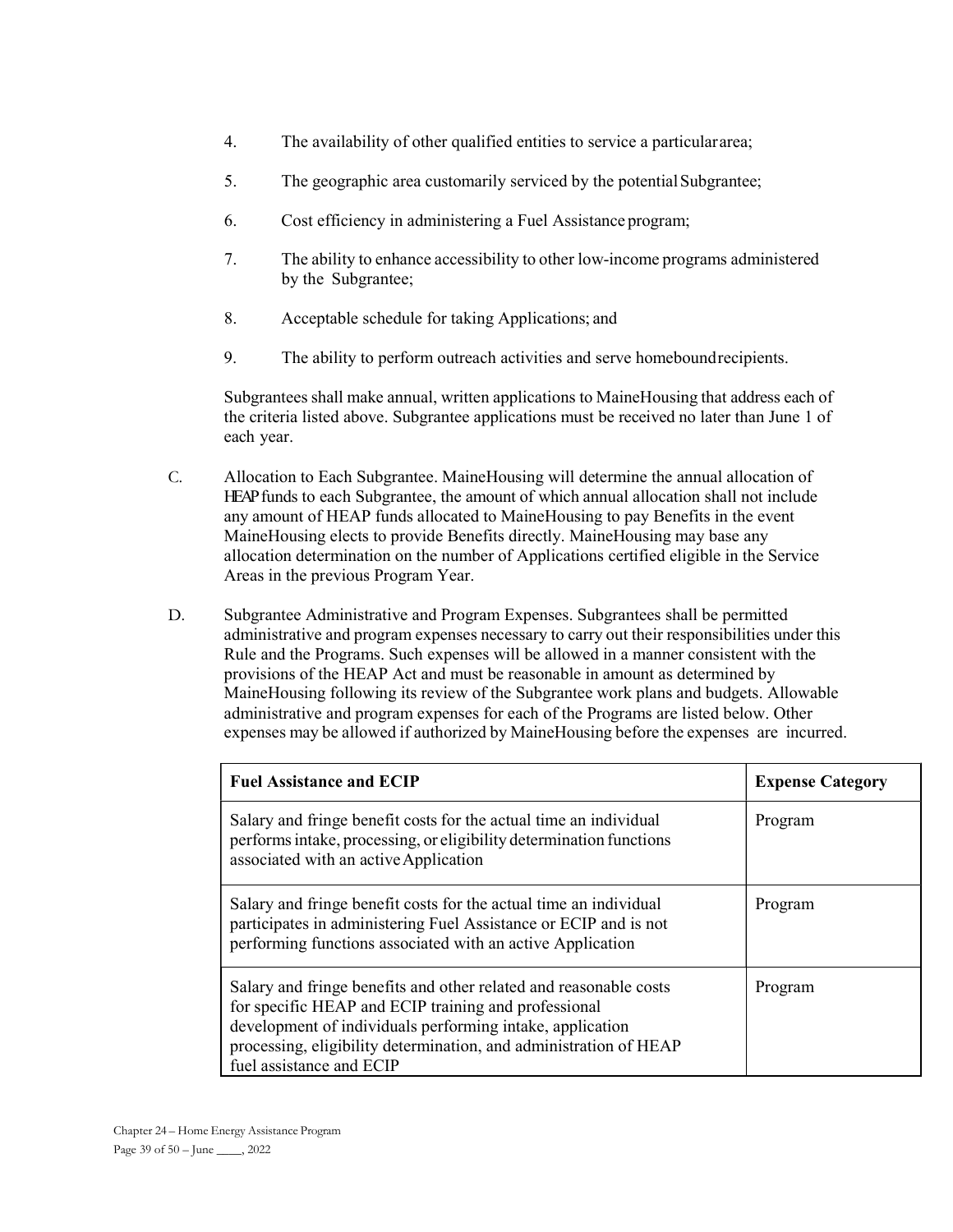| Space costs/rent, telephone, copier/printing, office supplies, postage,<br>transportation/travel, data processing/computer costs, equipment repairs<br>and maintenance, equipment purchase/lease, and consultants/professional<br>services associated with the above referenced activities.                                                                                                                   | Program                 |
|---------------------------------------------------------------------------------------------------------------------------------------------------------------------------------------------------------------------------------------------------------------------------------------------------------------------------------------------------------------------------------------------------------------|-------------------------|
| Indirect costs                                                                                                                                                                                                                                                                                                                                                                                                | Administrative          |
| Salary and fringe benefits and other related and reasonable costs for<br>specific HEAP and ECIP training and professional development for<br>individuals whose salary and fringe benefits are budgeted directly to<br>Administrative Costs or for whom salary and fringe are included in the<br>agency's Indirect Rate                                                                                        | Administrative          |
| Salary and fringe costs, space costs, rent, telephone, copying, printing,<br>office supplies, postage, transportation, travel, data processing, computer<br>costs, equipment repairs and maintenance, equipment purchase or lease,<br>consultant fees and professional services associated with the<br>administration of HEAP not included in the agency's Indirect Rate or<br>allowable from program funding | Administrative          |
| <b>HEAP Weatherization, CHIP, and Heat Pump Program</b>                                                                                                                                                                                                                                                                                                                                                       | <b>Expense Category</b> |
| Material/labor costs for Heating system repairs/replacements and measures<br>installed as part of weatherization                                                                                                                                                                                                                                                                                              | Program                 |
| Either salary and fringe benefit costs for the actual time staff<br>participates in administering HEAP Weatherization, CHIP, Heat Pump<br>Program or a program management fee established by MaineHousing.                                                                                                                                                                                                    | Program                 |
| Space costs/rent, telephone, copier/printing, office supplies, postage,<br>transportation/travel, equipment purchase/lease, liability insurance,<br>pollution occurrence insurance, and consultants/professional services.                                                                                                                                                                                    | Program                 |
| Indirect costs                                                                                                                                                                                                                                                                                                                                                                                                |                         |
|                                                                                                                                                                                                                                                                                                                                                                                                               | Administrative          |
| <b>Assurance 16 Services</b>                                                                                                                                                                                                                                                                                                                                                                                  | <b>Expense Category</b> |

- E. Assurance 16 Activities. Subgrantees may submit annual proposals, for MaineHousing's consideration, describing their planned activities and expenses associated with providing services to Applicants pursuant to Assurance 16 of the HEAP Act.
- F. Subgrantee's Responsibilities. The responsibilities of the Subgrantee include, but are not limited to, the following and as further defined in the annual Subgrant Agreement: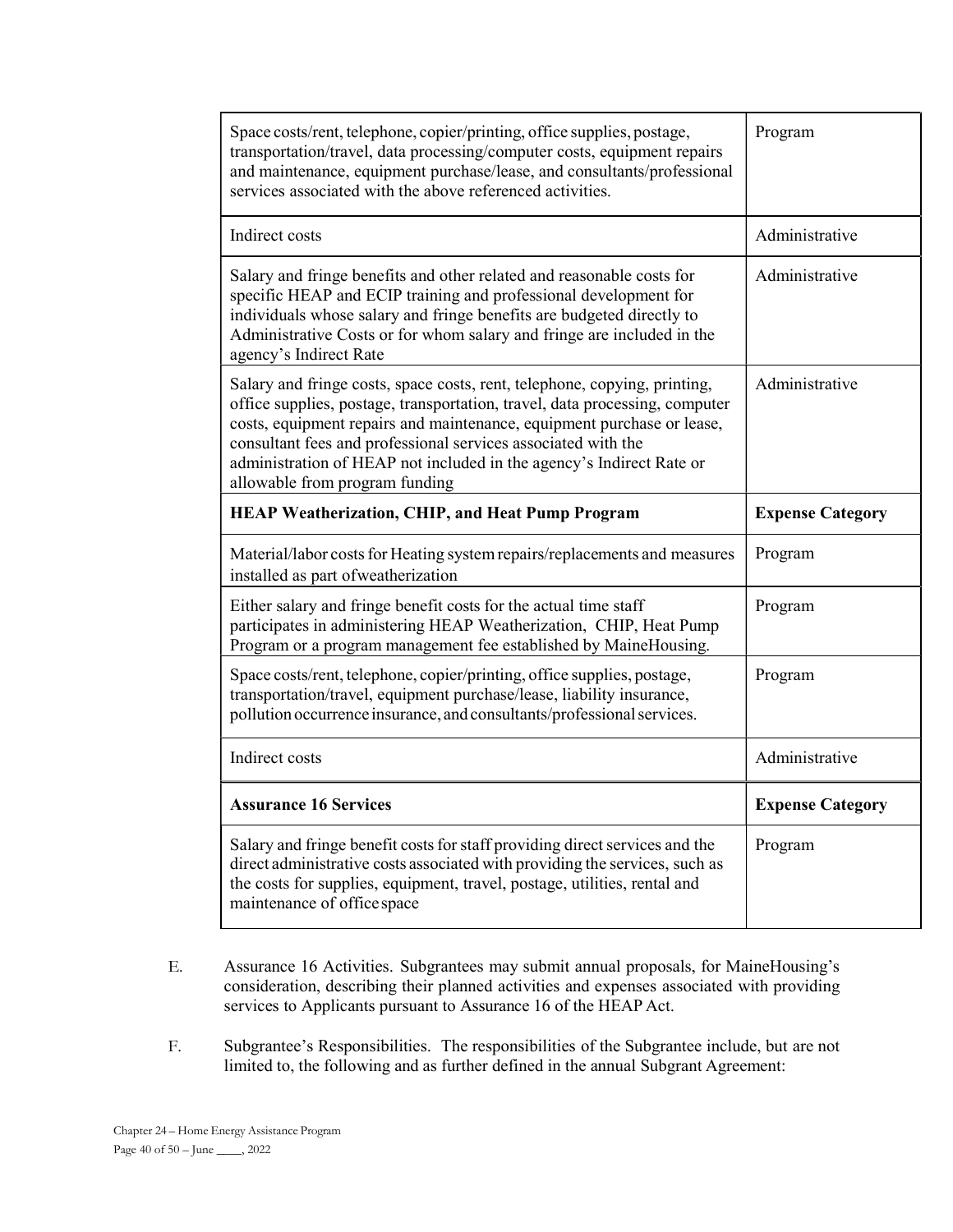- 1. To conduct client outreach in a manner consistent with the HEAP Act and as prescribed in this Rule.
- 2. To accept and verify Applications from Primary Applicants in a manner consistent with provisions of the HEAP Act and as prescribed in this Rule.
- 3. To determine Household eligibility in a manner consistent with provisions of the HEAP Act and as prescribed in this Rule.
- 4. To pay benefits, if required by MaineHousing, to or on behalf of Eligible Households in a manner consistent with provisions of the HEAP Act and as prescribed in this Rule.
- 5. To provide documentation and assistance as needed for MaineHousing to conduct informal reviews and fair hearings.
- 6. To pay Supplemental Benefits, if required by MaineHousing, if such benefits become available during the Program Year.
- 7. To use MaineHousing database software and equipment.
- 8. To address no-heat emergencies.
- 9. To cost effectively administer and operate the Programs.
- 10. To prioritize Eligible Households for HEAP Weatherization services in accordance with the HEAT Enterprise software.
- 11. To coordinate services between Programs.
- 12. To submit to MaineHousing production schedules for the Programs.
- 13. To submit to MaineHousing work plans and budgets, monthly status reports and any other such reports or information required in connection with the Programs.
- 14. To submit to MaineHousing billing information, including zero billings, for open contracts by 20th of each month.
- 15. To use forms provided or approved by MaineHousing to administer the Programs.
- 16. To protect personally identifiable information.
- 17. At Applicant's request, to make reasonable accommodations for a Person with a Disability.
- 18. To ensure that procurement of materials and services is conducted in a manner to provide open and free competition and to avoid any appearance of impropriety, the Subgrantee shall be bound by general federal procurement principles at 45 CFR §§ 75.327 to 75.335 and property management principles at 45 CFR §§ 75.316 to 75.323.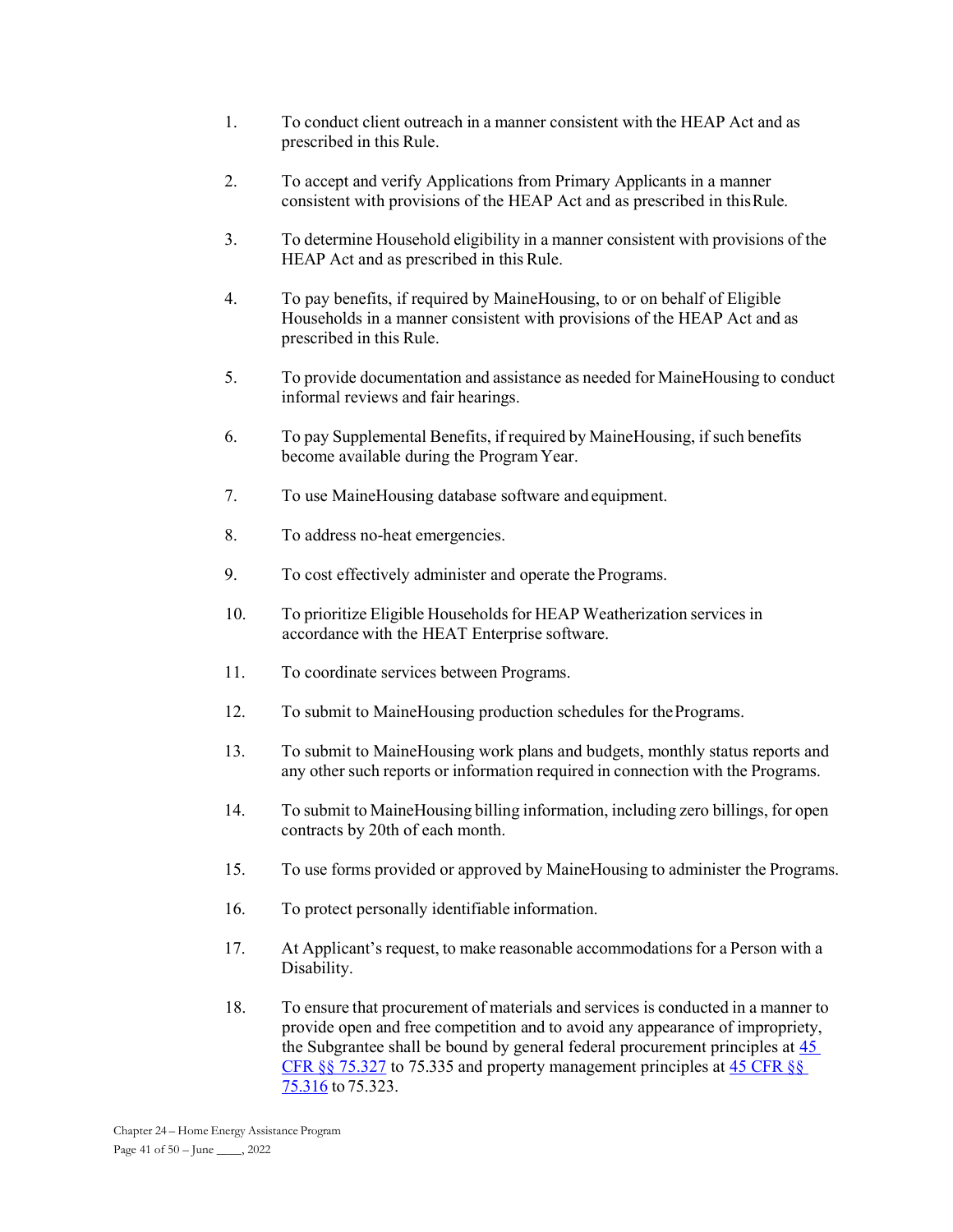- G. Recordkeeping, Reporting and Accounting. Subgrantee shall comply with the following requirements:
	- 1. Subgrantee shall maintain comprehensive and accurate documentation, payroll reports, financial statements, and other records in connection with its administration of the Programs, including at a minimum, the amount and disposition of the Programs' funds received by the Subgrantee and the total cost necessary to administer the Programs. Subgrantee shall keep such records separate and identifiable from the records of Subgrantee's other business and activities. MaineHousing and its representatives shall have the right to examine such records at reasonable times upon reasonable notice by MaineHousing. Subgrantee shall furnish copies of any such records requested by MaineHousing. All records must be retained by the Subgrantee for a minimum of three (3) years from the end of relevant contract period. In cases of litigation, other claims, audits, or other disputes the Subgrantee will retain all relevant records for at least one (1) year after the final disposition thereof.
	- 2. Subgrantee shall comply with all reporting requirements of MaineHousing. Subgrantee shall submit to MaineHousing an annual budget prior to each Program Year. Within ninety (90) calendar days after the close of the Subgrantee's fiscal year, Subgrantee shall furnish to MaineHousing an annual financial statement of Subgrantee, prepared by an independent certified public accountant in accordance with audit requirements at 45 CFR Part 75, Subpart F.
- H. Funds for administrative expenses for the Program Year and supplemental funding received, if any, may be spent only between October 1 and the following September 30 of the applicable Program Year, unless otherwise authorized by MaineHousing.
- I. Noncompliance.
	- 1. MaineHousing shall have the right to terminate the Subgrantee Agreement in its sole discretion if it determines the Subgrantee has failed to perform one or more of its obligations to include malfeasance or misappropriation of funds. A written Notice of Termination of Subgrantee will set forth the specific violation.
	- 2. For non-compliance other than those which MaineHousing determines are subject to immediate termination, a deficiency notice will be sent to the Subgrantee in the event it fails to comply with any provision of this Rule, the Subgrantee Agreement, the Program Handbook, and the provisions of other applicable law. The Notice will set forth the specific violation and allow a reasonable time period for response by the Subgrantee.

 Upon review and consideration of any responses, MaineHousing will notify the Subgrantee in writing of any action to be taken and may establish a reasonable time period within which remedial action must be taken. Failure of Subgrantee to comply will result in a Notice of Termination of Subgrantee stating the cause and effective date of its termination.

3. MaineHousing shall have the right to suspend in whole or in part the Subgrantee's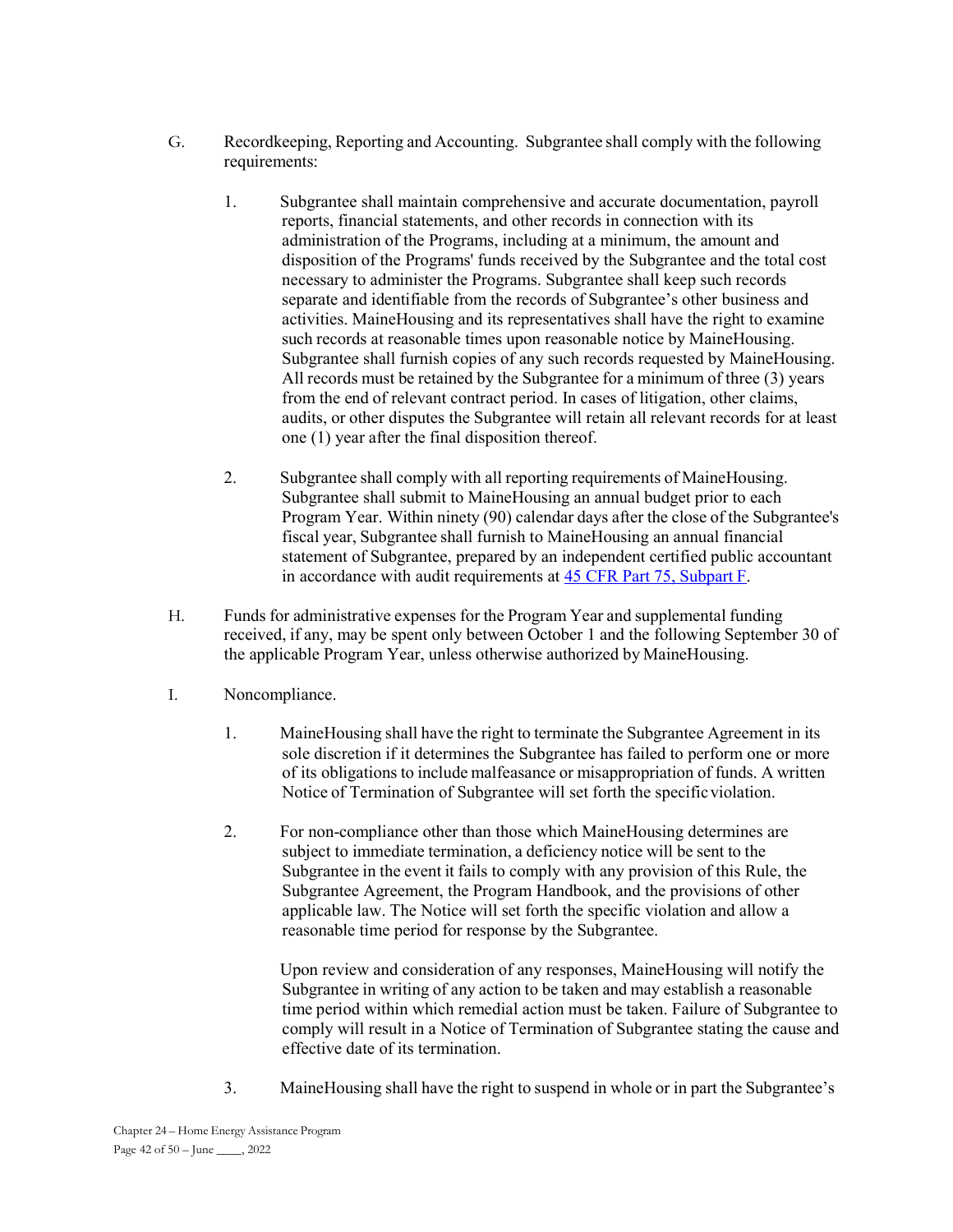performance of one or more services provided under the Agreement whenever MaineHousing determines such suspension is in MaineHousing's best interest.

- 4. MaineHousing may bar a Subgrantee's participation in programs administered by MaineHousing for its malfeasance or misfeasance with respect to the administration or operation of any of the Programs.
- 14. Native American Tribal Organizations.
	- A. Direct Allocation to Native American Tribal Organizations. Native American Tribal Organizations may receive a direct allocation of HEAP funds from the Secretary of the United States Department of Health and Human Services pursuant to the HEAP Act. The amount of the direct allocation is determined by the percentage of Maine's total annual LIHEAP award that MaineHousing indicates will be awarded to Maine's Native American Tribal Organizations. In its determination MaineHousing will consider the number of Eligible Households during the previous Program Year that include an Applicant who is a member of the Native American Tribal Organization, when that information is available.
	- B. Agreements with Native American Tribal Organizations. When a Native American Tribal Organization receives a direct allocation of Fuel Assistance and ECIP, MaineHousing will enter into an agreement with the Native American Tribal Organization that, at a minimum, provides for the coordination of services and administration of the Fuel Assistance and ECIP by the Native American Tribal Organization and Subgrantees to prevent duplication of services.
- 15. Vendors.
	- A. Vendor Eligibility. A Vendor interested in becoming a Vendor must demonstrate the capacity and stability of its business to MaineHousing's satisfaction. The Vendor must supply a credit report and a business plan. The Vendor must be in business for one year prior to becoming a Vendor.

 MaineHousing reserves the right to exclude a Vendor for the following, but not limited to:

- 1. Any bankruptcies or judgments;
- 2. Owners and/or officers of Vendor were previously owner/officer of terminated Vendor;
- 3. Failure to comply with Close-Out requirements.
- B. Enrollment.
	- 1. Open Enrollment for new Vendors: Vendors may enter into a Vendor Agreement during the time period as prescribed by MaineHousing. If the Vendor does not submit accurate and complete documentation the Vendor may not be allowed to participate in the current Program Year.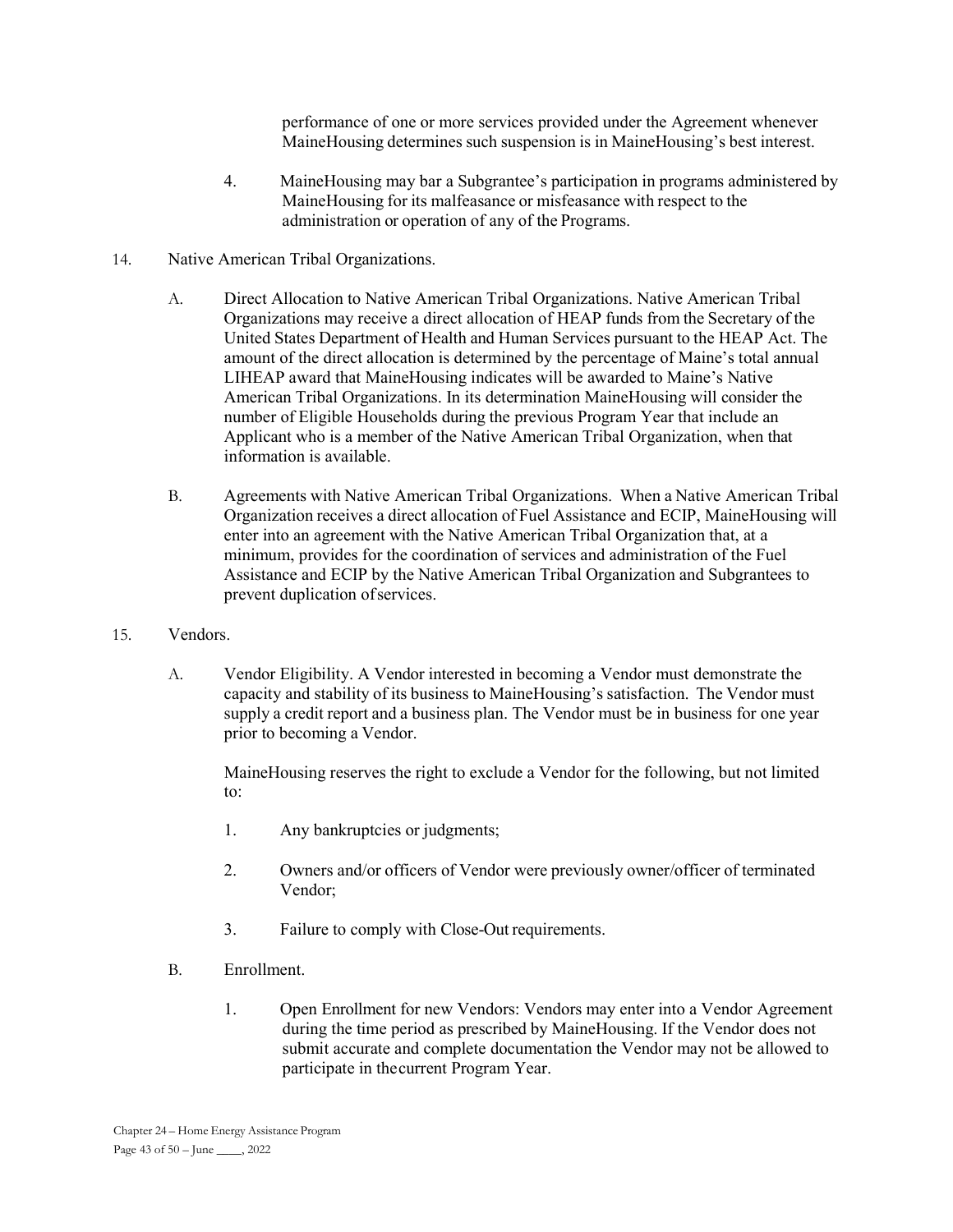- 2. Re-Enrollment for Vendors: Vendors who have a current Program Year contract may enroll as prescribed by MaineHousing. Continued participation is contingent upon performance and compliance with terms of Vendor Agreement.
- C. MaineHousing, at its discretion, may terminate any Vendor:
	- 1. That does not comply with the terms and conditions of the Vendor Agreement;
	- 2. That fails to provide documentation and cooperate with any audit/investigation and/or the return of unused Benefits as determined by any audit/investigation. In addition, MaineHousing may undertake any of the following:
		- a. Bar the Vendor from future participation;
		- b. Refer the case to State or federal officials for criminal prosecution or civil action; and
		- c. Pursue other remedies as determined by MaineHousing.
- D. Vendors must comply with State law concerning consumer home heating rights, which is described in Office of the Maine Attorney General Consumer Law Guide Chapter 19.
- E. Vendor may not consider an Eligible Household's outstanding indebtedness to Vendor in calculating the Retail Cash Price applicable to a delivery of Home Energy to that Eligible Household.
- F. Return of Payments.
	- 1. In the event Vendor receives a Benefit Return form requesting the return of Benefits paid to Vendor on behalf of Eligible Households, Vendor shall return such Benefits to MaineHousing, or Subgrantee as allowed by MaineHousing, within fifteen (15) business days of date of Benefit Return form.
	- 2. In the event Vendor becomes aware of any of the events listed below affecting an Eligible Household, Vendor shall within fifteen (15) business days of the date that Vendor becomes aware of any such event, submit to MaineHousing a completed Benefit Return form and return any remaining Benefits paid to Vendor on behalf of the affected Eligible Household, unless the remaining Benefits are less than \$25.

 Vendor may aggregate any remaining Benefits with a balance less than \$25 and return the balance to MaineHousing when the Annual Consumption Report is submitted. All related recordkeeping must clearly show all remaining benefit balances.

- a. The death of an individual who was the sole member of an Eligible Household;
- b. The institutionalization of an individual who was the sole member of an Eligible Household;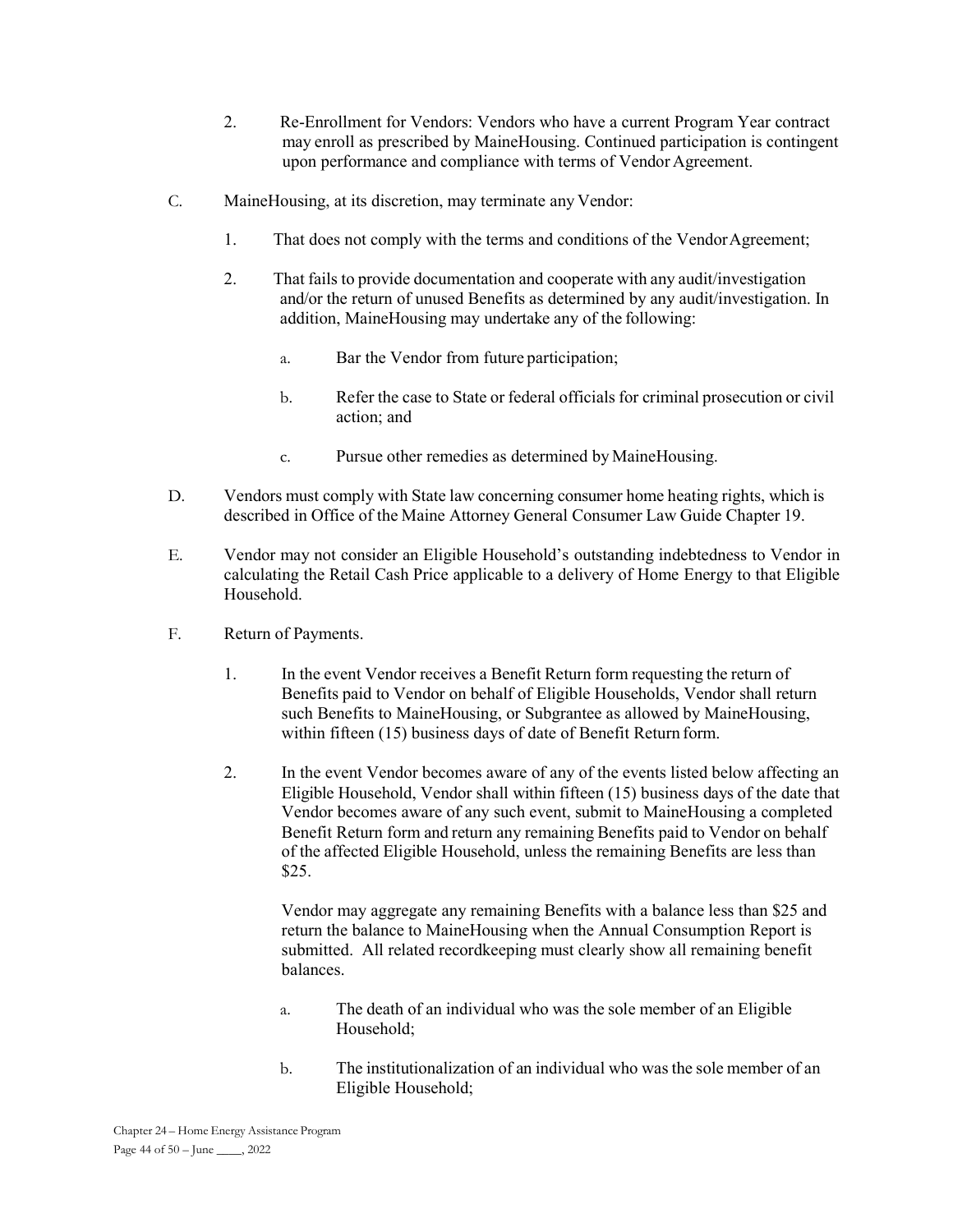- c. Vendor's receipt of a written notice from an Eligible Household that it no longer desires to receive Home Energy deliveries from Vendor;
- d. An Eligible Household has not received deliveries of Home Energy for twelve (12) consecutive months;
- e. An Eligible Household has moved out of Vendor's Service Area;
- f. An Eligible Household has moved out of State;
- g. Vendor has been paid an excessive Benefit on behalf of the Eligible Household.
- 3. Vendor shall return to MaineHousing all unused Benefits in its possession or custody, whether directly or indirectly, within fifteen (15) business days of the termination of the Vendor Agreement.
- 4. With respect to each return of Benefits, the Vendor agrees to provide in writing: the name and address of the Vendor; the name and address of the Eligible Household; the Eligible Household's account number; the Benefit amount being returned; and a concise explanation for the return of funds. In addition Vendor must include a detailed account history showing delivery activity and payment activity from twelve (12) months prior to the date the Benefit was received by Vendor to the current date. Vendor must also provide any other information required by MaineHousing related thereto.
- 5. Vendors may refund credit balances to Eligible Households only to the extent that such credit balances can be documented and demonstrated to be the Eligible Household's funds and not Fuel Assistance funds.
- G. As part of the Annual Consumption Report process, Vendors must review Eligible Household accounts and identify any remaining Benefits that were issued in or prior to the preceding Program Year. All such unused Benefits must be returned to MaineHousing no later than June 30.
- H. Use of Benefits.
	- 1. Program benefits may not be sold, released or otherwise conveyed, with or without consideration, by the Eligible Household or the Vendor without written authorization from MaineHousing. MaineHousing will only authorize such conveyances when circumstances arise that prevent the Eligible Household from using the benefit and MaineHousing determines such conveyance is in the best interest of the Eligible Household and is consistent with the intent of the HEAP Act.
	- 2. Benefits cannot be used to pay Incidental Costs.
	- 3. Unless otherwise authorized by MaineHousing, the Vendor may only deliver the product stated on the Vendor Voucher Report, the Credit Notification Report, or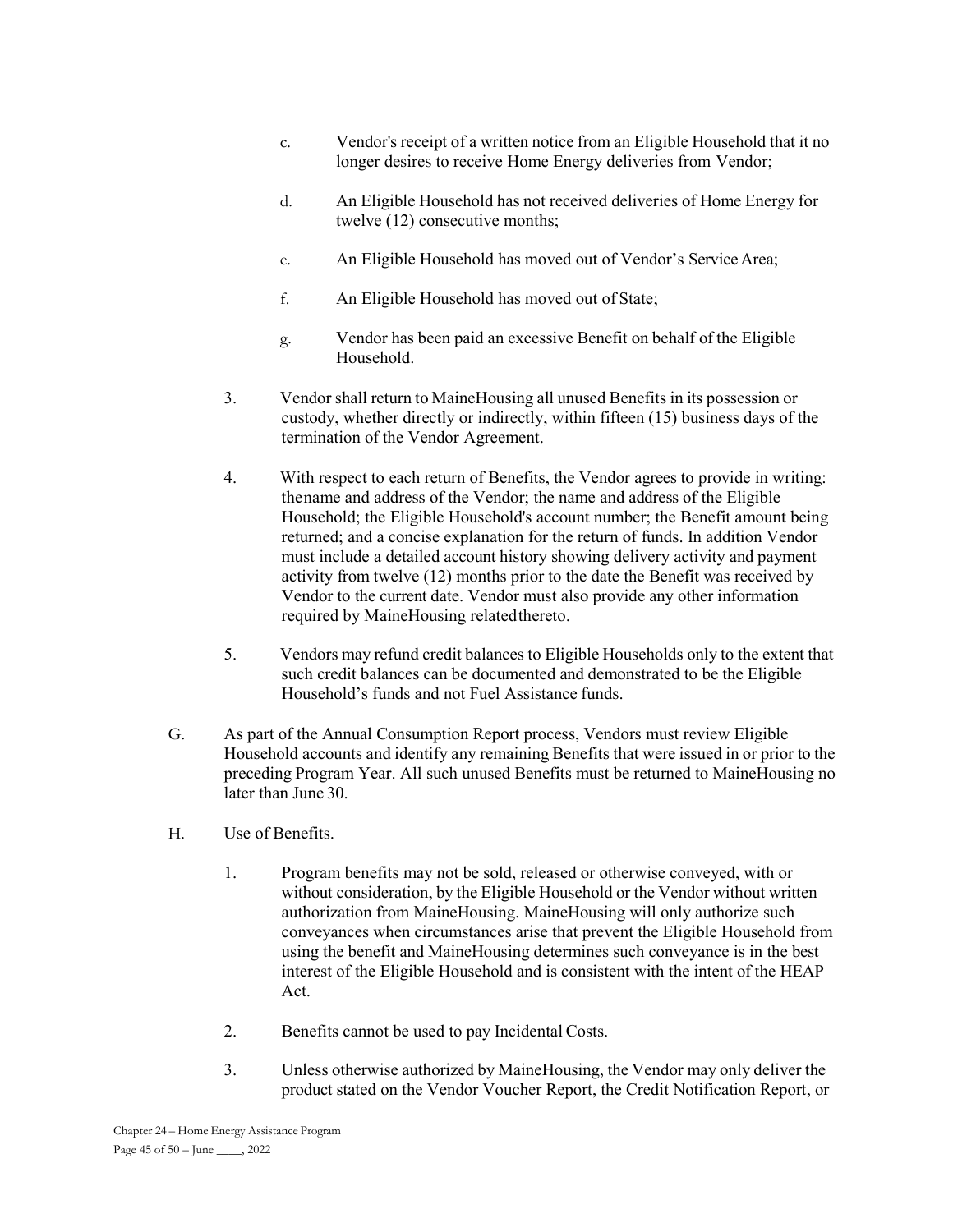the purchase order for wood or ECIP.

- 4. Vendor may deliver the entire Benefit if the Household has placed an order (for partial Benefit) or if the Household is on automatic delivery unless:
	- a. The Household advises the Vendor all Applicants are moving;
	- b. The Household advises the Vendor that Household's Heating System has mechanical difficulties;
	- c. The Household's Home Energy storage tanks are either being replaced or do not meet code.
- I. In the case of electricity and natural gas Vendors, the Vendor may apply HEAP Benefit funds received for the account of the Eligible Household to past due charges for Home Energy deliveries to the Eligible Household, with the oldest charges being paid first. HEAP Benefits cannot be applied to Incidental Costs.
- J. Vendor Watch List. In the event MaineHousing determines, in its sole judgment based on Vendor's actions or omissions or other information obtained by MaineHousing directly or from any third party, that such actions, omissions or other information raises issues concerning Vendor's continued ability to make Home Energy deliveries or otherwise comply with the terms of the Vendor Agreement, or that Vendor's performance is out of compliance with the requirements of the Vendor Agreement, MaineHousing may place, in its sole discretion, Vendor on a Watch List.
- K. Prohibited Discrimination. The Vendor is prohibited from discriminating against any Eligible Household regarding the extension of credit to purchase Home Energy or other services, the price of Home Energy or other services, or the terms or conditions of the delivery of Home Energy or other services solely on the basis of its being an Eligible Household.
- 16. Errors and Program Abuse.
	- A. Reports of Errors and Program Abuse:
		- 1. Subgrantees must report in writing to MaineHousing suspected Errors and Program Abuse related to Programs.
		- 2. Any individual may report to MaineHousing suspected Errors and Program Abuse related to Programs:
			- a. By telephone at 1-800-452-4668 or (207) 626-4600
			- b. In writing to MaineHousing, ATTN: HEAP Errors and Program Abuse, 26 Edison Drive, Augusta, Maine 04330.
			- c. By e-mail to  $LIHEAP{}compliance@mainehousing.org;$
			- d. Or via MaineHousing's website: http://mainehousing.org/contact/info-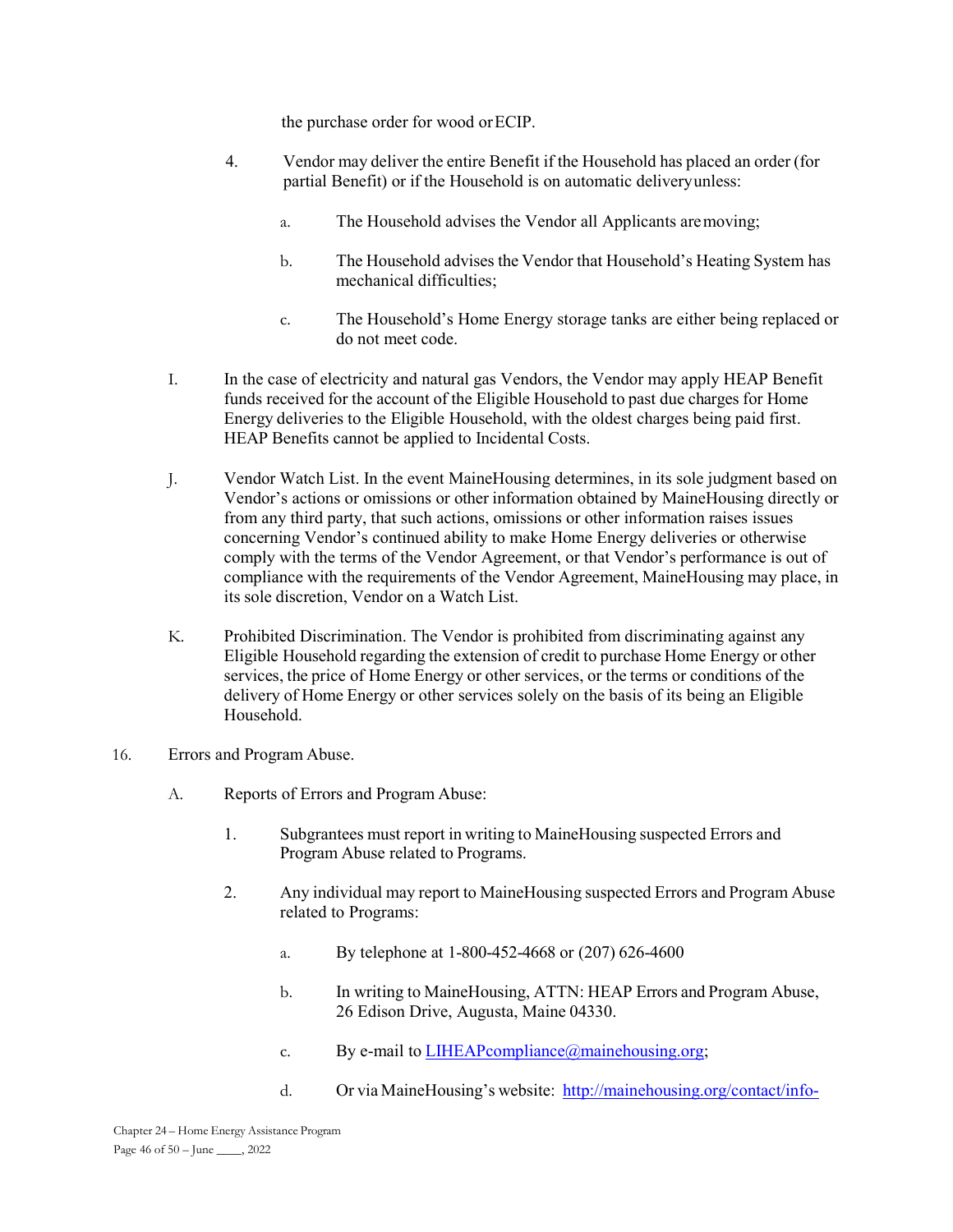#### request-form

The report must include the name of the person being reported, their county of residence, and details of the suspected Errors and Program Abuse.

- B. MaineHousing will investigate all reported Errors and Program Abuse. If there is documented information to indicate Errors and Program Abuse, MaineHousing may notify the Applicant and provide them an opportunity to respond. Based on the response, MaineHousing will determine what, if any, appropriate action should be taken.
- C. Once Errors and Program Abuse is confirmed or if an Applicant fails to respond to inquiries regarding suspected Errors and Program Abuse, an Overpayment will be calculated and communicated to the Applicant. In addition to the Overpayment, the communication will include: 1) the facts surrounding the decision, 2) the reason for the decision, and 3) the manner by which the Applicant can request an appeal. MaineHousing may investigate the previous three (3) Program Years from the Date of Discovery. The Overpayment may include any or all of those three (3) years.
- D. When calculating an Overpayment MaineHousing will use the HEAP Handbook in effect for the applicable years the Overpayment occurred.
- E. An Applicant may request a fair hearing to dispute an Overpayment. The Applicant must submit to MaineHousing a written request for a fair hearing no later than thirty (30) calendar days from the postmark date of the first notification from MaineHousing of suspected Errors and Program Abuse. All requests for fair hearing shall follow the Rule as set forth in Section 17.
- F. MaineHousing will pursue recouping of Overpayments by any and all of the following:
	- 1. Applicant may pay MaineHousing the full amount an Overpayment.
	- 2. Applicant may enter into a payment arrangement. Minimum monthly payment allowed will be set at \$5.00 a month.
	- 3. Despite the existence of a repayment agreement, MaineHousing will recoup any current and future Benefits to offset against an Overpayment balance. MaineHousing will recoup 50% of a Household's current Program Year's Benefit and 50% of a Household's future Program Years' Benefits until the Overpayment has been paid in full.
	- 4. MaineHousing will recoup Benefits on account with the Applicant's Vendor to offset against an Overpayment balance.
- G. When Applicant fails to repay Overpayment, the case may be referred to other parties for additional action.
- H. MaineHousing may close an Overpayment for any of the following reasons:
	- 1. Overpayment has been paid in full.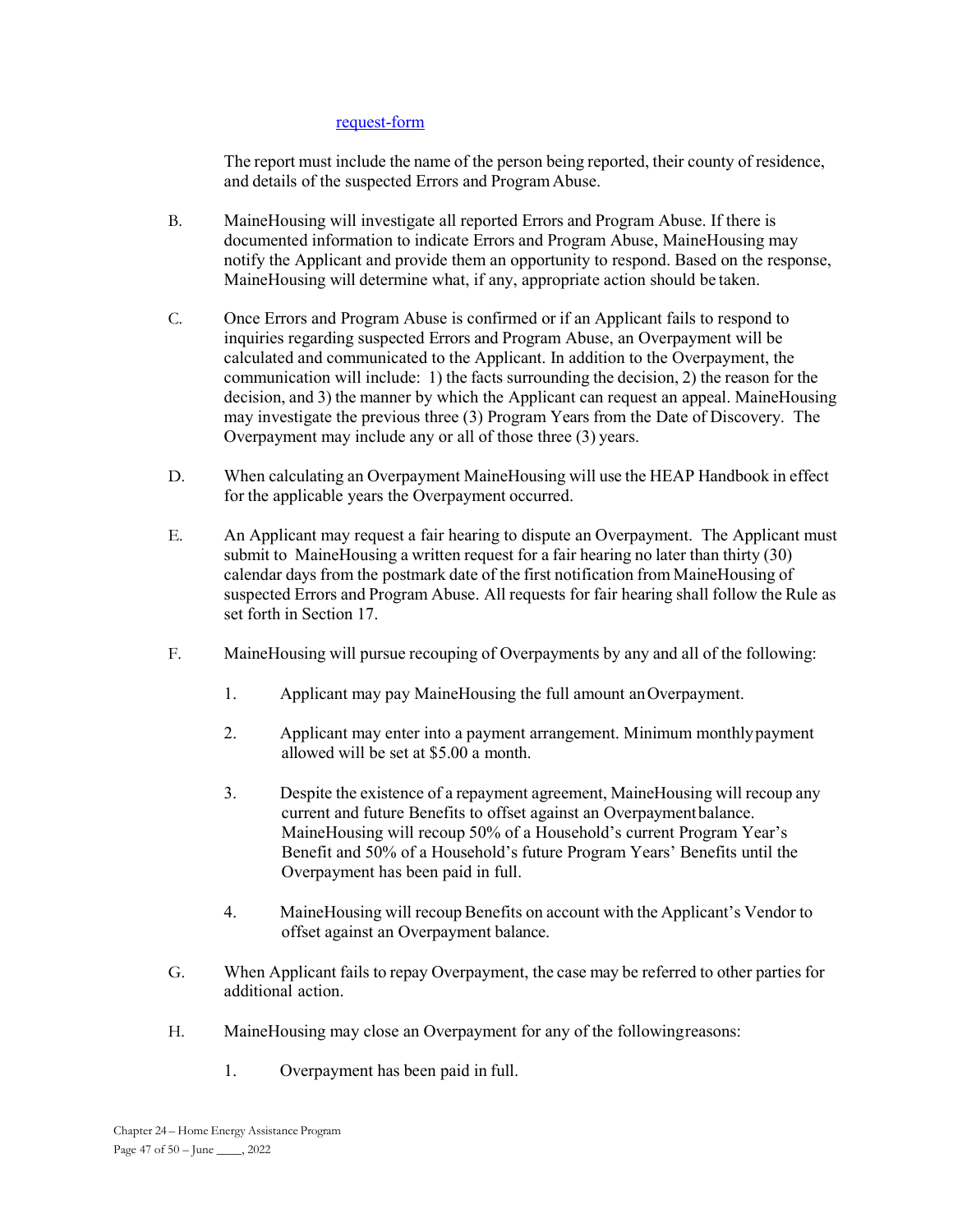- 2. The overpayment is determined to be invalid based on a fair hearing decision or a court decision.
- 3. All adult persons(s) responsible for Overpayment are deceased.

## 17. Appeal.

- A. The benefit notification shall:
	- 1. State the Benefit amount;
	- 2. State the date the Benefit was sent to the Vendor;
	- 3. State the approved Home Energy type;
	- 4. State the manner by which the Applicant can request an informal review, if applicable;
	- 5. State the manner by which the Applicant can request an appeal, if applicable.
- B. The denial notification shall:
	- 1. State the facts surrounding the decision;
	- 2. State the reason(s) for the decision;
	- 3. State the manner by which the Applicant can request an appeal, if applicable.
- C. The Applicant must submit a written appeal request for an informal review no later than:
	- 1. Thirty (30) calendar days from the postmarked date of the denial notification;
	- 2. Thirty (30) calendar days from the postmarked date of the benefit notification;
	- 3. Ninety (90) calendar days from the Date of Application, if the Application has not been approved or denied; or
	- 4. Ninety (90) calendar days from the postmarked date of the request for refund of an Overpayment.
- D. Written requests for appeal may be mailed to MaineHousing, 26 Edison Drive, Augusta, Maine 04330; or emailed to LIHEAPcompliance@mainehousing.org
- E. Informal Review. Informal reviews are intended to provide a minimum hearing requirement and need not be as elaborate as the fair hearing. An Applicant may request, in writing, an informal review for any dispute other than a dispute regarding TANF Supplemental Benefits.

The informal review will be conducted by a person other than the one who made or approved the decision under review or a subordinate of this person. MaineHousing will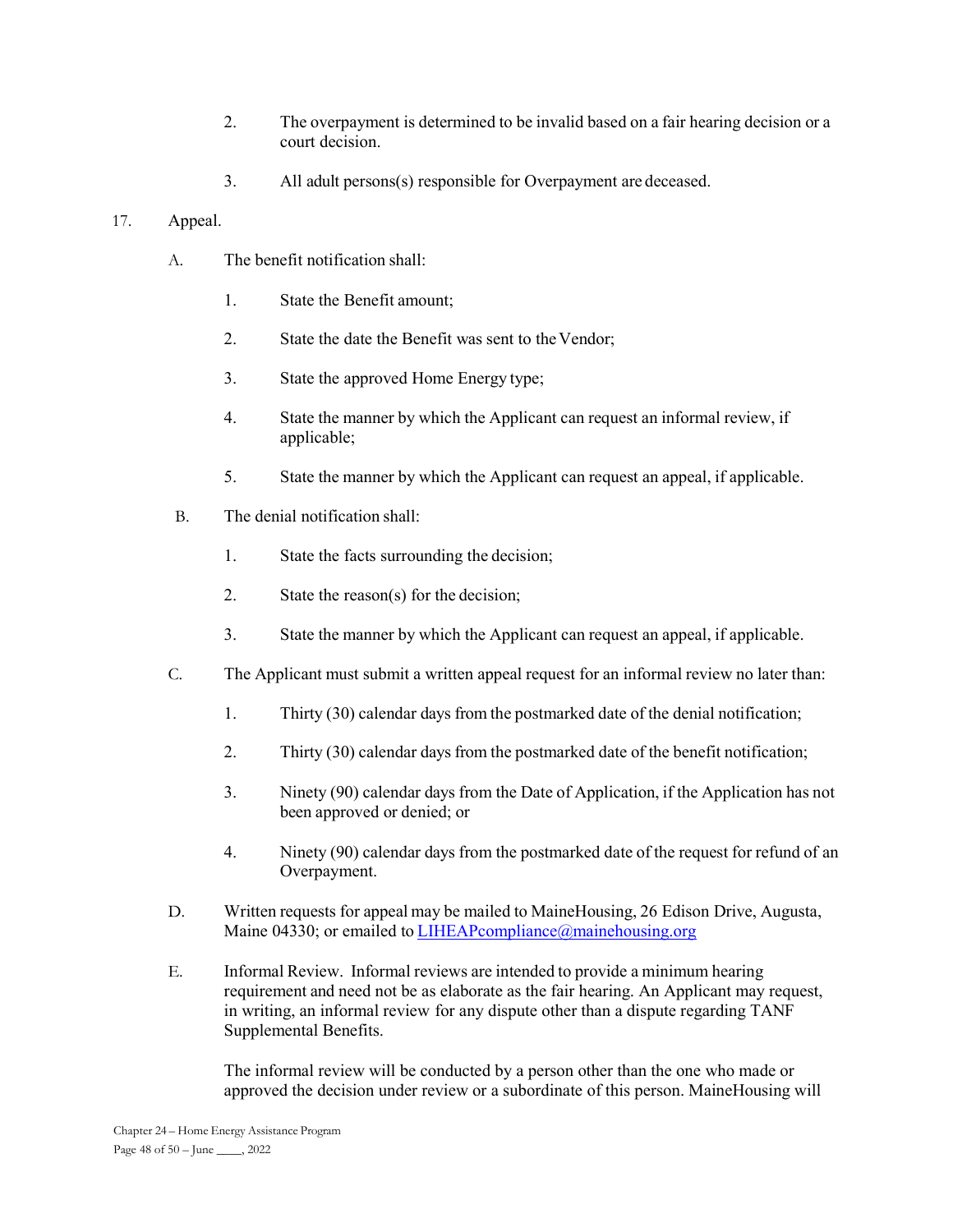review the file, conduct necessary research, and give the Applicant an opportunity to present written or oral objections to the decision under review. In rendering a decision MaineHousing will evaluate the accuracy of the calculations, the level of documentation provided by the Applicant, and the accuracy of the decision. MaineHousing will communicate the results of the research/review to the Applicant.

F. Fair Hearing.

Pursuant to the HEAP Act, 42 USC §8624(b)(13), MaineHousing will provide an Applicant an opportunity for a fair administrative hearing if the Applicant's claim for assistance has been denied or not acted upon with reasonable promptness. MaineHousing will also provide an Applicant an opportunity for a fair administrative hearing if the Applicant disputes the amount of their Benefit or if the Applicant is required to refund an Overpayment.

- 1. Fair hearings shall be conducted in accordance with the Maine Administrative Procedures Act, Title 5, Chapter 375 by the Director of MaineHousing (or his/her designee) or such other contractor selected by MaineHousing. The parties may receive a transcript of the hearing upon payment of the reasonable cost for the production thereof.
- 2. Within thirty (30) calendar days of the hearing's conclusion the hearing officer will prepare a recommended hearing decision. Copies of the recommended decision will be provided to the appellant.
- 3. A final decision and order will be made by the Director of MaineHousing in writing within sixty (60) calendar days of receipt of the hearing officer's recommendation. In the event the Director of MaineHousing presides over a hearing, she/he shall render his/her decision and order within sixty (60) calendar days of the hearing's conclusion or sixty (60) calendar days of the recommended decision. The Director's decision and order shall include findings of fact sufficient to apprise the parties of its basis. A copy of the decision and order will be provided promptly to each party to the proceeding or his representative of record. Written notice of the party's right to appeal the decision and other relevant information will be provided to the parties at the time of the decision and order. The decision and order will be implemented by the Subgrantee no later than ten (10) calendar days after receipt if it is in the Appellant's favor and otherwise forty-five (45) calendar days unless stayed on appeal.
- G. TANF Supplemental Benefits are not subject to appeal.
- 18. Additional Provisions.
	- A. Other Laws. If this Rule conflicts with any provision of applicable federal or State law, including without limitation the Act and the HEAP Act, such federal or State law shall control.
	- B. Additional Requirements. This Rule does not preclude such additional or alternative requirements as may be necessary to comply with the Act and the HEAP Act.
	- C. Pool of Eligible Households. This Rule establishes a pool of eligible applicants but does